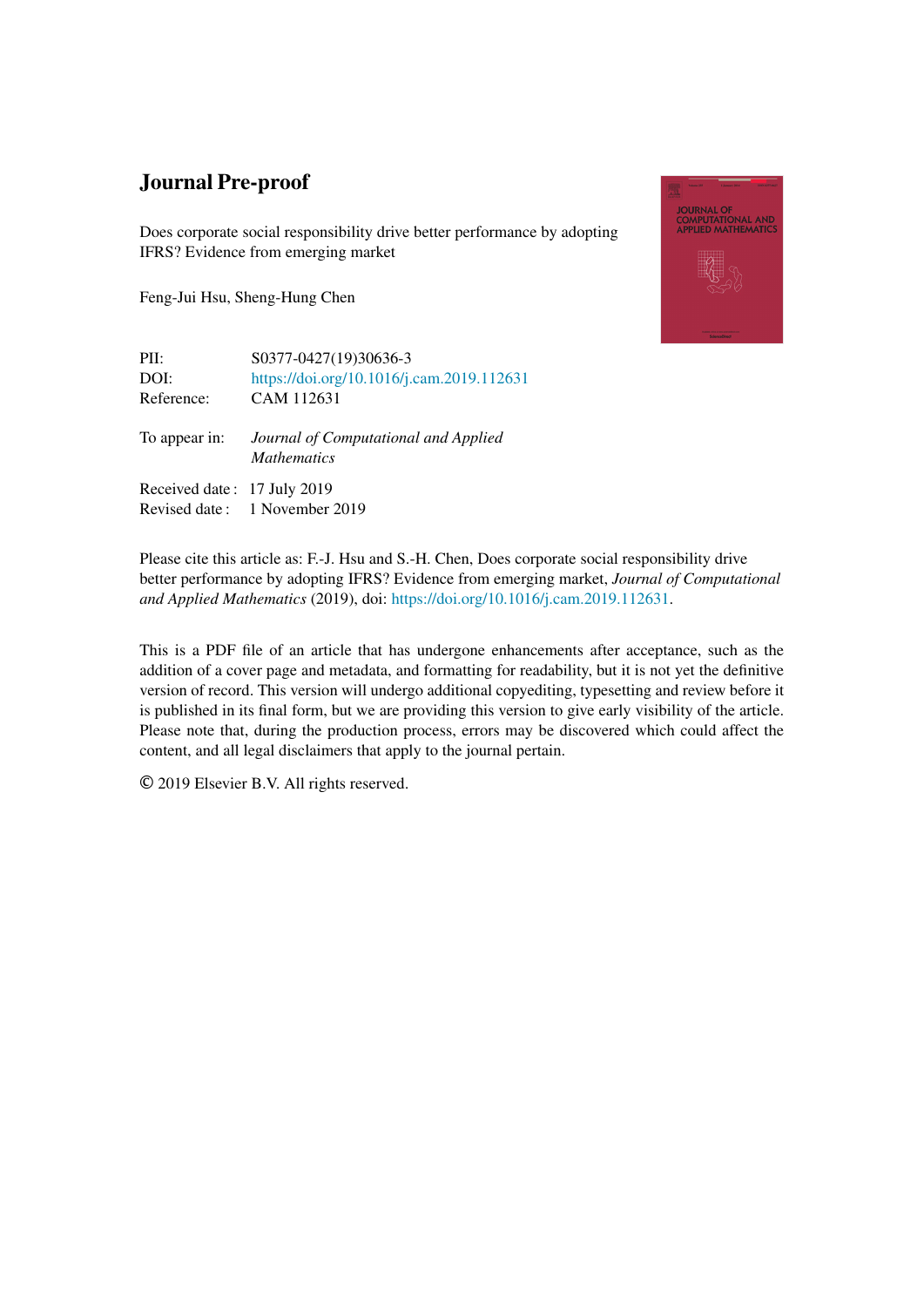## **Does Corporate Social Responsibility Drive Better Performance by**

**Adopting IFRS? Evidence from Emerging Market** 

### **Feng-Jui Hsu**

*Associate Professor Department of Insurance and Finance National Taichung University of Science and Technology No.129, Sec. 3, Sanmin Rd., North Dist., Taichung City 40401, Taiwan +886 4 22196032 rickhsutw@nutc.edu.tw* 

### **Sheng-Hung Chen** (Corresponding Author)

*Associate Professor Department of International Business National Kaohsiung University of Science and Technology No. 58, Shenzhong Rd., Yanchao Dist., Kaohsiung City 82444, Taiwan +886 7 3814526 ext 16123 shchenib@nkust.edu.tw*  **Does Corporate Social Responsibility Drive Better Performant Adopting IFRS?** Evidence from Emerging Market<br> **Eng-Jui Hsu**<br> *Associate Professor*<br> *Peng-Jui Hsu<br>
Associate Professor*<br> *National Tatelumg University of Scien* 

November 2019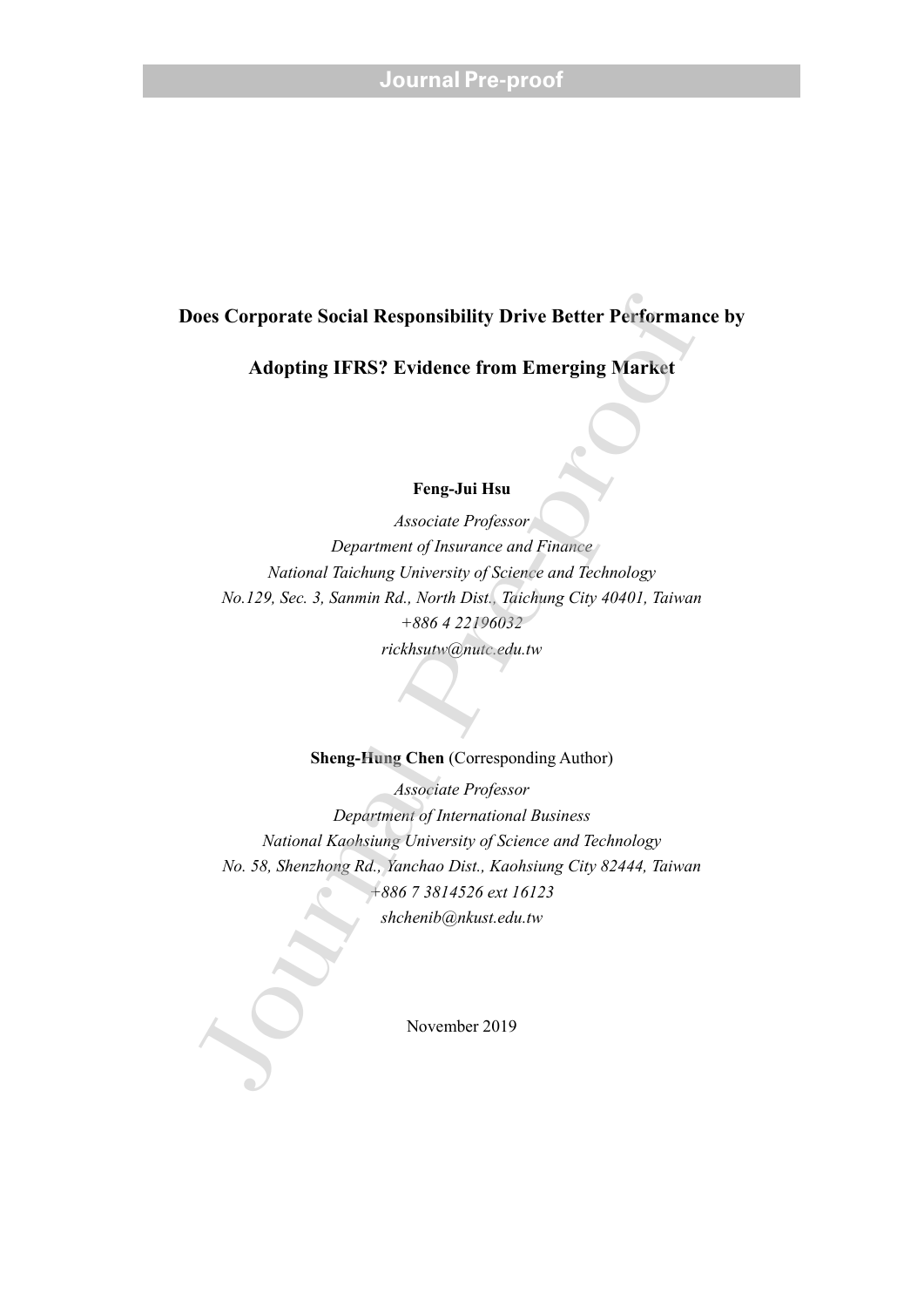## **Does Corporate Social Responsibility Drive Better Performance by Adopting IFRS? Evidence from Emerging Market**

#### **Abstract**

As switching from GAAP to IFRS causes changes to accounting quality, predictability, and crash risk, this paper empirically investigates whether firms involved in corporate social responsibility (CSR) performed better under IFRS adoption. Our sample is broken down into three sub-periods (2002-2005, 2010-2012, and 2013-2015) to meet the EU mandate IFRS in 2005 and Taiwan in 2013, respectively. We find mandatory IFRS adoption results in reducing earnings management, improving in forecast accuracy leading to enhanced earnings predictive ability, and mitigating crash risk. Furthermore, CSR firms behave responsibly in constraining earnings management and increasing financial reporting transparency through interaction with IFRS. Following IFRS adoption, crash risk is significantly improved in Over-The-Counter (OTC) companies and the enhanced transparency attracts increased foreign investment to the OTC market. Finally, the results on IFRS and CSR interaction provide reference for global capital markets, especially for major capital markets without mandatory IFRS adoption, e.g., the US and Japan. Abstract<br>
Substract<br>
Substract<br>
Substract<br>
Substract<br>
Substract<br>
For eash risk, this paper empirically investigates whether firms involved in c<br>
and responsibility (CSR) performed better under IFRS adoption. Our s<br>
such ab

*Keywords*: IFRS, accounting quality, crash risk, predictability, corporate social responsibility *JEL*: M14, M41, M48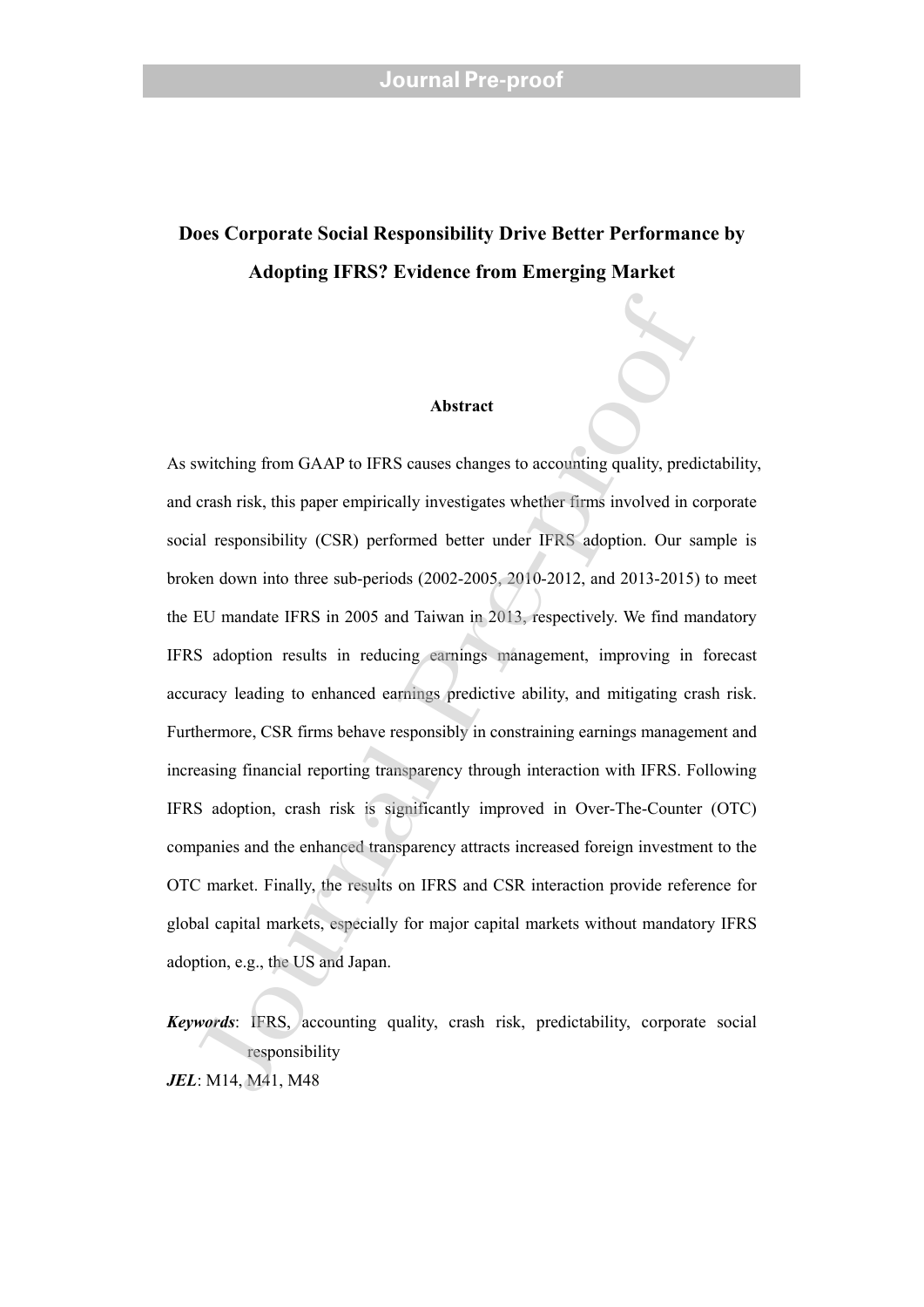#### **1. Introduction**

In 2005, the European Union mandated adoption of the International Financial Reporting Standards (IFRS), and other countries have since followed suit. The switch from Taiwan Generally Accepted Accounting Principles (TGAAP) to IFRS is a major regulatory accounting reporting change in Taiwan. Previous studies have examined the effect of IFRS adoption on analyst forecasts (Byard et al., 2011; Garrido-Miralles and Sanabria-García, 2014; Pathiranage and Jubb, 2018; Demmer et al., 2019), capital markets (Horton and Serafeim, 2010; Kim and Ryu, 2018; Franzen and Weißenberger, 2018; Castro and Santana, 2018; de Moura and Gupta, 2019; DeFond et al., 2019; Gu et al., 2019), financial reporting (Callao et al., 2007; Hung and Subramanyam, 2007; Trimble, 2018; Chen and Gong, 2019), cost of debt (Moscariello et al., 2014; Downes et al., 2018), earnings management (Amidu and Issahaku, 2019), and information comparability (Yip and Young, 2012; Mita et al., 2018; Liu et al.,  $2018$ <sup>1</sup>. Corporate social responsibility (CSR) has emerged as an increasingly important topic, and corporations are under mounting pressure to behave responsibly. Furthermore, CSR performance has been found to be related to financial performance (Lin et al., 2009; Surroca et al., 2010; Oyewumi et al., 2018; Lin et al., 2019; Jang et al., 2019; Bhattacharyya and Rahman, 2019; Chahine, et al., 2019; Kao et al., 2018), firm leverage (Sheikh, 2019), and firm market value (Lo and Sheu, 2007; Sheikh, 2018).

To gain a further understanding of the economic implications of current accounting processes and to compare the disclosures of CSR reporting, we consider the effects of mandatory IFRS adoption in terms of specific periods, comparing the impact of mandatory IFRS adoption and the interaction between IFRS and CSR commitment. Specifically, CSR disclosure is important because IFRS is purportedly a measure of fair value and allows for more precise allocation of revenues and expenses over time. First of all, the elimination of LIFO has a strong impact on the industry effect. Thus, we expect these transparency effects to be enhanced following IFRS adoption and to result in meaningful differences in terms of CSR activity and IFRS adoption. Secondly, IFRS promises more accurate, timely and comprehensive financial statement information that is relevant to GAAP. IFRS tends to be more comprehensible to investors, thus reducing risk for new or small investors, and reducing advantages to professional investors who are better equipped to understand complex financial statements. Based on this view, we then use two accounting based features (accrual quality and analysts forecast error), along with two market based earnings features (value relevance and predictability) to explore differences in Transvar Octaclary Precipical Accolounting Trinky is 10.3 and and any calculate the effect of IFRS adoption on analyst forecasts (Byard et al., 2011; Garrido-Sanabria-Garcia, 2014; Pathrianage and Jubb, 2018; Denmer et al.

<sup>&</sup>lt;sup>1</sup> However, previous studies on IFRS adoption have mostly focused on the implications for equity markets between different countries or within the same country, and have largely ignored firms' corporate governance and management incentives.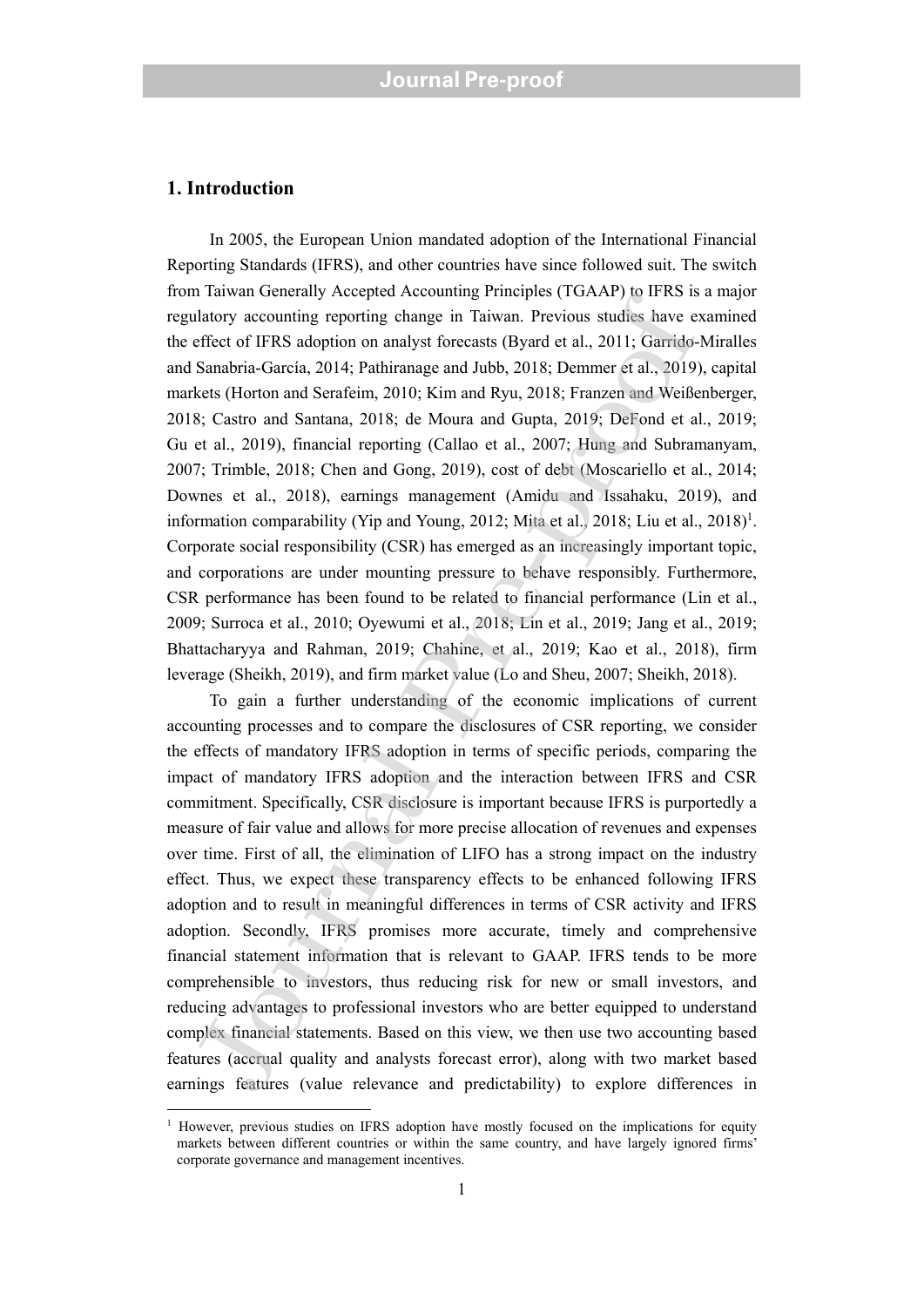attribution between TGAAP and IFRS earnings. Finally, one of the advantages of IFRS is that it standardizes financial reporting which eventually improves the comparability of financial statements between major financial markets and countries. IFRS thus enhances access to foreign capital markets can removes trade barriers.

However, IFRS implementation can be quite complex and costly, especially for multinational companies and small and medium sized enterprises (SMEs) which may thus resist adopting IFRS. Nevertheless, empirical results suggest that increased transparency from IFRS reduces crash risk (DeFond et al., 2014; Hutton et al., 2009) and the transition period provides an opportunity to assess whether mandatory IFRS adoption affects crash risk. This paper looks at three research questions: 1) does IFRS adoption improve accounting quality and the relevance of financial information? 2) Do firms involved in CSR activity outperform others under IFRS? 3) Does IFRS adoption reduce crash risk? We build upon several prior studies in addressing these questions. With respect to the first research question, administrators personally benefit from manipulating earnings (e.g., via accruals) (Dechow and Dichev, 2002). Therefore, accruals quality is a crucial piece of evidence in determining differences between corporate performance under TGAAP and IFRS. The empirical results show that IFRS adoption provides a more significant improvement to accruals quality, not only in Public-Traded-Companies (PTC) but also in Over-The-Counter (OTC) companies. In addition, following Kothari et al. (2005) who added ROA to recalculate accruals, while implementation of IFRS also results in a significant improvement to accounting quality compared to pre-IFRS periods. To improve comprehensibility for investors and reduce investment risk, we use analyst forecast error (Dhaliwal et al., 2012) to determine whether IFRS implementation improves earnings estimation accuracy. Furthermore, following previous studies (Van der Meulen et al., 2007; Bartov et al., 2005; Lipe, 1990), earnings per share (EPS) is used to assess firm value relevance and predictive future performance<sup>2</sup>. The<br>structure and consume sand and medium sized enterprises (SMEs) whis<br>rinational companies and small and medium sized enterprises (SMEs) wh<br>resist adopting IFRS. Nevertheless, empirical results suggest that in<br>sparency f

The evolution of financial reporting is a useful comparative tool to analyze the potential growth and development of CSR disclosure (Tschopp and Huefner, 2015; Chen, Hung, and Wang,  $2018$ ) and several organizations<sup>3</sup>. Business management theory suggests that the evolution of accounting systems is influenced by cultural, political, legal, economic factors. This study investigates whether CSR firms behave differently from other firms under IFRS. Specifically, we question whether firms that engage in CSR also behave responsibly to constrain earnings management, thereby delivering more transparent and faithful financial information to investors. We then

<sup>&</sup>lt;sup>2</sup> Empirical results show that IFRS significantly enhances value relevance and predictability of future firm performance.

<sup>3</sup> Such as European Union (EU), IMF, World Bank are promoting, legitimizing, or mandating some level of CSR reporting (Tschopp et al., 2012a, b).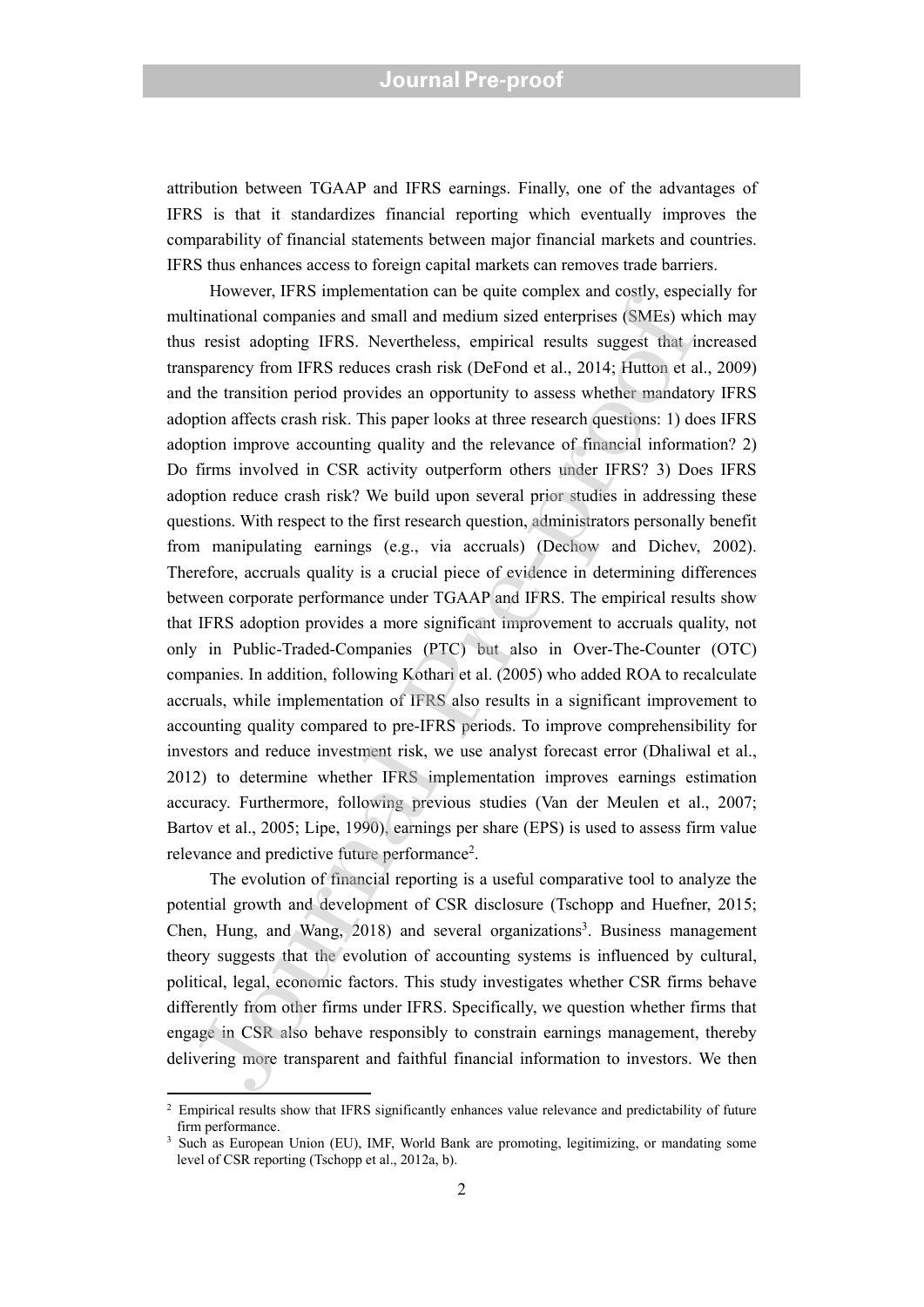examine the link between CSR and IFRS to assess differences in accounting quality, value relevance, and predictability, and find that combined IFRS and CSR reduce earnings manipulation and increase earnings predictability. Finally, standardization and fair value accounting may encourage investors invest in riskier assets by increasing potential investment gains (Li, 2010), in particular for foreign investors (Cai et al.,  $2019$ <sup>4</sup>.

We focus on accounting information measures for which estimates under IFRS are likely to differ considerably under TGAAP for publicly traded companies across 28 sectors in Taiwan (with the notable exception of the financial services industry). To compare the evolution of accounting reporting standards, the research sample is broken down into three sub-periods: non-IFRS (2002-2005), pre-IFRS (2010-2012), and post-adoption (2013-2015), thus accounting for forced IFRS adoption in the EU (2005) and Taiwan (2013). IFRS adoption produces mixed results in different countries (Lin et al., 2012; Landsman et al., 2012; Horton et al., 2013). The results are consistent with previous findings that switching to IFRS generally improves accruals quality (Barth et al., 2012; Moscariello et al., 2014) and the quality of the financial information (Garrido-Miralles and Sanabria-García, 2014), while increasing analyst following (Landsman et al., 2012), and decreasing forecast errors (Horton et al., 2013). Moreover, IFRS adoption increases both information quality and accounting comparability when ROA is used as a robustness factor. Second, following mandatory IFRS adoption, CSR firms perform better in terms of (1) reduced earnings management through discretionary accruals (Kim et al., 2012; Choi and Pae, 2011) (2) improved earnings forecast accuracy (Dhaliwal et al., 2012; Choi and Pae, 2011), and (3) improved informativeness of earnings announcements (Iatridis, 2013; Ernstberger, 2008) as evidenced from increased comparability and improved information quality, thus improving predictability. Finally, and most importantly, we find that crash risk threat is reduced following IFRS implementation in 2013 (DeFond et al., 2014). essay potental metallical galaxy (Lr, 2010), in patricular for foreign 1<br>is et al., 2019)<sup>4</sup>. We focus on accounting information measures for which estimates untilely to differ considerably under TGAAP for publicly traded

The next section discusses our research design including data collection, methods, and hypotheses development. Section 3 presents the empirical results and findings. Conclusions are drawn in Section 4.

### **2. Research Design**

#### *2.1 Data and sample selection*

We collected 13,937 firm-year observations from companies listed on the Taiwan

<sup>4</sup> Consistent with DeFond et al. (2014), IFRS adoption is seen to increase comparability and transparency of financial statements, thus reducing crash risk.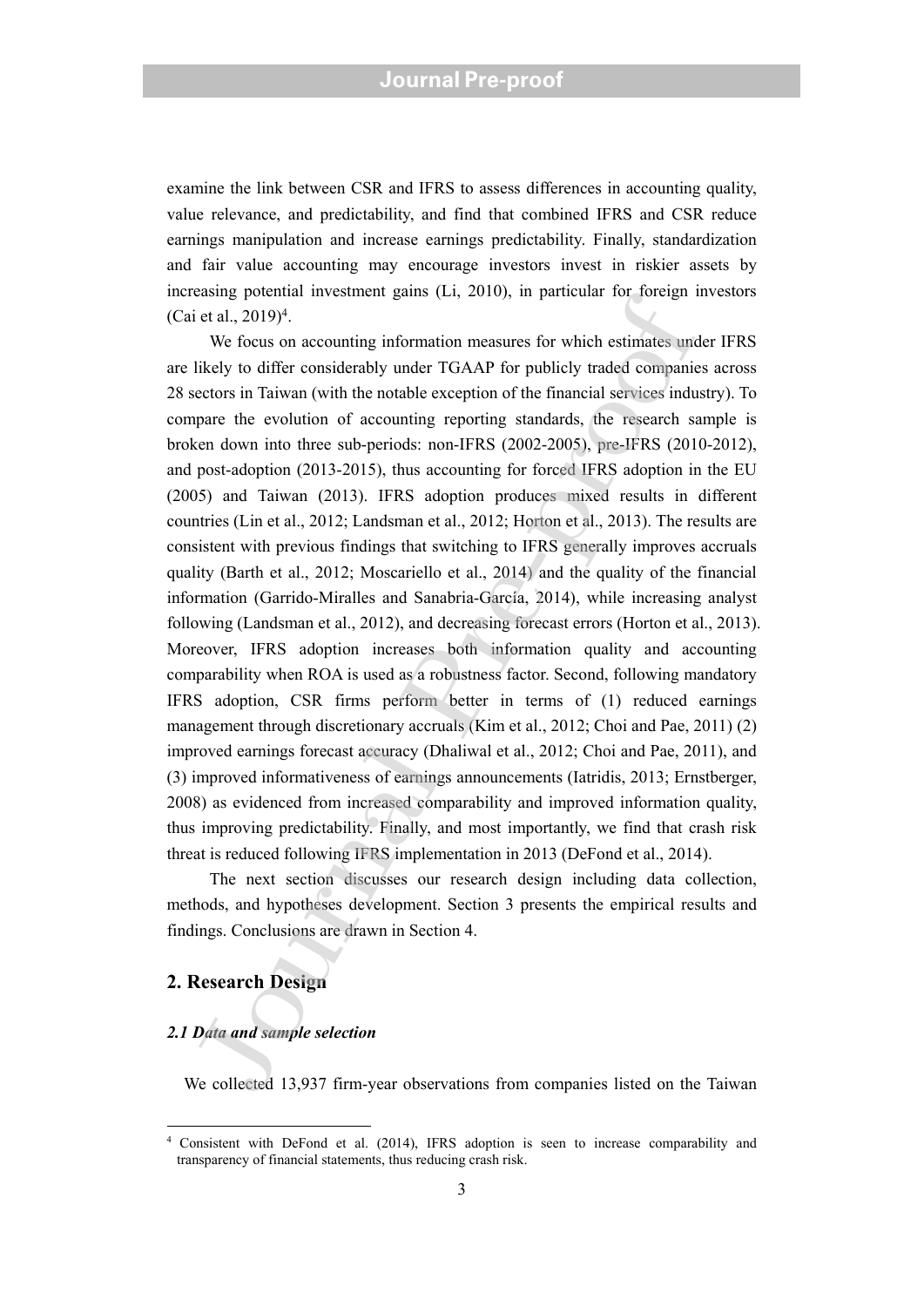Stock Exchange (TWSE) from 2002 to 2005 and from 2010 to 2015 to capture differences in accounting quality in three periods: non-IFRS, prior to IFRS adoption, and following mandatory IFRS adoption. The sample is broken down into three sub-periods: non-IFRS (2002-2005), pre-IFRS (2010-2012), and post-IFRS (2013-2015) because of the European Union first mandated IFRS adoption in 2005, followed by Taiwan in 2013. Accounting data were obtained from the *Taiwan Economic Journal* (TEJ) database and financial sector firms were excluded from the sample. Stock returns, exchange rates, and index returns were obtained from the DataStream database. CSR related disclosures were obtained from Commonwealth Journal.

#### *2.2 Methodology*

 This study uses financial data mining to estimate total discretionary accruals, analyst forecast error, value relevance, predictability, and crash risk.

#### *Modified Jones model for total discretionary accruals*

The measurement of total discretionary accruals (TDA) usually begins with total accruals (TA). This study considers a modified version of the Jones model (Dechow *et al*., 1995) to measure discretionary accruals.

$$
\frac{TA_{i,t}}{AT_{i,t-1}} = \beta_0 + \beta_1 \left(\frac{1}{AT_{i,t-1}}\right) + \beta_2 \left(\frac{\Delta REV_{i,t}}{AT_{i,t-1}}\right) + \beta_3 \left(\frac{PPE_{i,t}}{AT_{i,t-1}}\right) + \varepsilon_{i,t}
$$
(1)

where *i* and *t* respectively denote firm *i* and year *t*, and  $TA_{i,t} = NI_{i,t}$  -  $CFO_{i,t}$ .  $TA_{i,t}$  = firm i's annual total sum of accruals in year *t*  $NI_{i,t}$  = firm i's annual recurrent surpluses in year *t*  $CFO_{i,t}$  = firm i's operating cash flow in year *t*  $AT_{i,t-1}$  = firm i's total assets in year *t-1*  $\Delta REV_{i,t}$  = change in revenue  $PPE_{i,t}$  = firm i's property, plant and equipment in year *t* Journal of Taiwan in 2013. Accounting data were obtained from the<br>overage by Taiwan in 2013. Accounting data were obtained from the<br>*nomic Journal* (TEJ) database and financial sector firms were excluded<br>ple. Stock return

*TAi,t* is used to estimate the firm-specific normal coefficients for sample firms through Eq. (1). After obtaining the estimated coefficients from Eq. (1) (i.e.,  $\hat{\beta}_0$ ,  $\hat{\beta}_1$ ,  $\hat{\beta}_2$  and  $\hat{\beta}_3$ ), We reassign the coefficients into Eq. (2) to obtain nondiscretionary total accruals (NDTAC).

$$
NDTAC_{i,t} = \hat{\beta}_0 + \hat{\beta}_1 \left( \frac{1}{AT_{i,t-1}} \right) + \hat{\beta}_2 \left( \frac{\Delta REV_{i,t} - \Delta AR_{i,t}}{AT_{i,t-1}} \right) + \hat{\beta}_3 \left( \frac{PPE_{i,t}}{AT_{i,t-1}} \right)
$$
(2)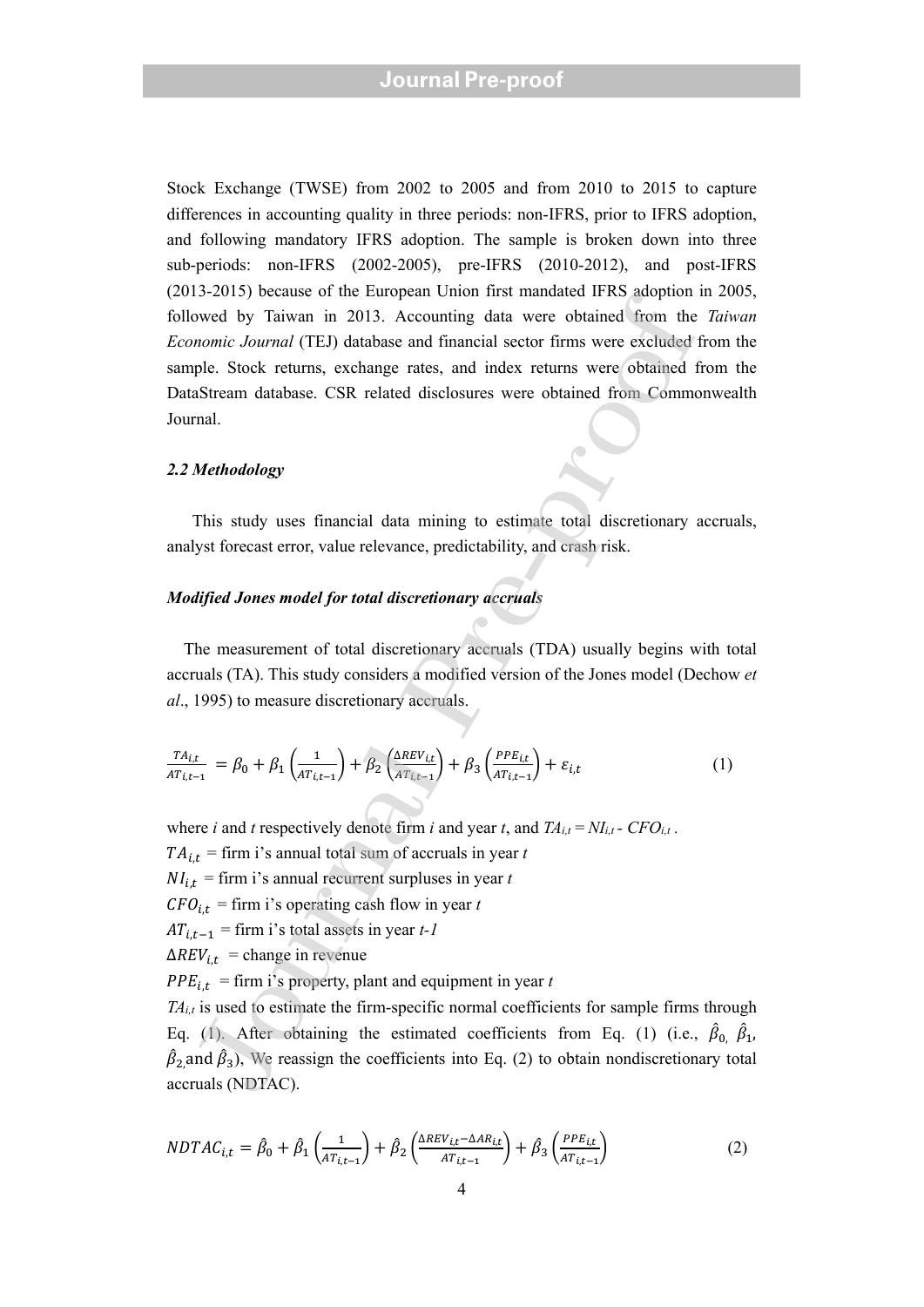where  $\Delta AR_{i,t}$  denotes a change in accounts receivable. Using each of the competing models, TDA are then estimated by subtracting the predicted level of nondiscretionary total accruals (NDTAC) from total accruals.

$$
TDA = \frac{TA_{i,t}}{AT_{i,t-1}} - NDTAC_{i,t}
$$
\n(3)

#### *Performance-adjusted total discretionary accruals*

Kothari *et al.* (2005) estimate an additional discretionary accrual measure and include the previous year's return on assets (ROA) in the Jones model regression. Their proposed performance-adjusted matched discretionary accrual measure is both more specific and powerful those previously proposed by Jones (1991) and subsequent modifications (Dechow *et al.*, 2002; Dechow *et al.*, 1995; Jones, 1991). This study uses the performance-adjusted matched discretionary accrual measure proposed by Kothari *et al.* (2005) to modify the Dechow *et al*. (1995) model based on the Jones model. A =  $\frac{T_{A_{\ell L}}}{T_{\ell L+1}} - NDTAC_{i,t}$ <br>formance-adjusted total discretionary accruals<br>Kothari et al. (2005) estimate an additional discretionary accrual means<br>the previous year's return on assets (ROA) in the Jones media regio

$$
\frac{TA_{i,t}}{AT_{i,t-1}} = \beta_0 + \beta_1 \left(\frac{1}{AT_{i,t-1}}\right) + \beta_2 \left(\frac{\Delta REV_{i,t}}{AT_{i,t-1}}\right) + \beta_3 \left(\frac{PPE_{i,t}}{AT_{i,t-1}}\right) + \beta_4 (ROA_t) + \varepsilon_{i,t}
$$
(4)

where ROA denotes the return on assets. After obtaining the estimated coefficients from Eq. (4) (i.e.,  $\hat{\beta}_0$ ,  $\hat{\beta}_1$ ,  $\hat{\beta}_2$ ,  $\hat{\beta}_3$ , and  $\hat{\beta}_4$ ), We reassign the coefficients to Eq. (5) to obtain nondiscretionary total accruals under Kothari *et al.* (2005) (NDTAC\_K).

$$
NDTAC_{i,t} = \hat{\beta}_0 + \hat{\beta}_1 \left( \frac{1}{AT_{i,t-1}} \right) + \hat{\beta}_2 \left( \frac{\Delta REV_{i,t} - \Delta AR_{i,t}}{AT_{i,t-1}} \right) + \hat{\beta}_3 \left( \frac{PPE_{i,t}}{AT_{i,t-1}} \right) + \hat{\beta}_4 (ROA_t) \quad (5)
$$

 TDA\_K (i.e., performance-adjusted matched discretionary accrual) are then estimated by subtracting the predicted level of nondiscretionary total accruals (NDTAC  $K$ ) by Eq. (6).

$$
TDA_K = \frac{TA_{i,t}}{AT_{i,t-1}} - NDTAC_K_{i,t}
$$
\n(6)

*Analyst forecast error*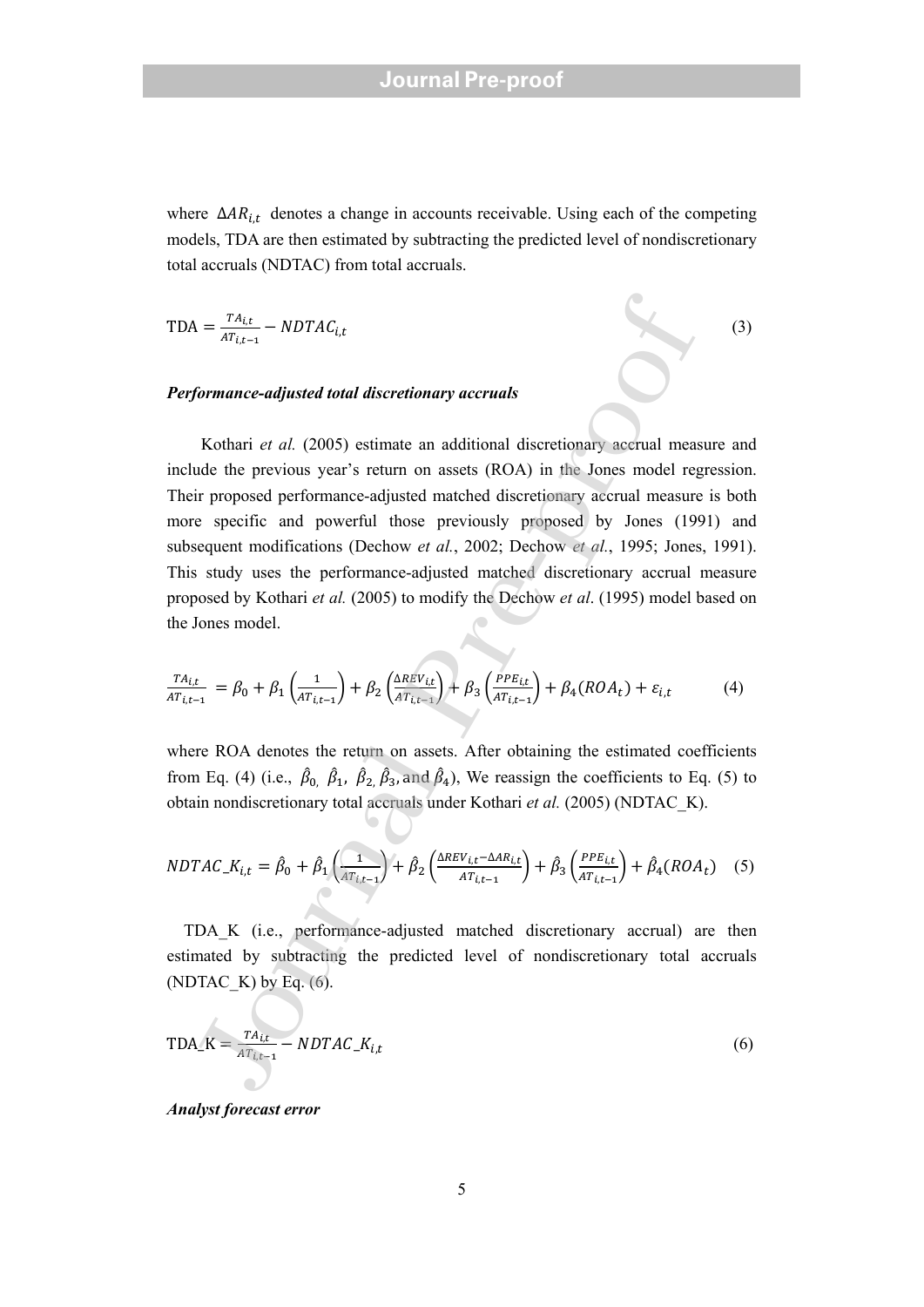One of the main purposes is to understand the impact of IFRS adoption and firm characteristic variables on the accuracy of analyst earnings forecasts for Taiwan firms. Dhaliwal *et al.* (2012) define earnings forecast error (*F\_error*) as the average of the absolute errors of all earnings forecasts made in the year for the object firm's earnings and scaled by the stock price at the beginning of the year. Moreover, subscripts *i, t,* and *n* respectively denote firm i's forecast *n* in year *t*. In this study, we distinguish between forecasts made for different years because the forecast error increases with the forecast horizon (De Bondt and Thaler, 1990). *FC* denotes that the analyst earnings forecast and *EPSi,t* denotes firm i's earnings per share in year *t*, and *Pi,t* denotes firm i's stock price at the beginning of the year in year.

$$
F\_error_{i,t} = \frac{1}{N} \sum_{n=1}^{N} |FC_{i,t,n} - EPS_{i,t}| / P_{i,t}
$$
\n
$$
(7)
$$

#### *Value relevance*

According to Bartov *et al.* (2005), stock prices react differently to positive and negative earnings. Besides, Van der Meulen *et al.* (2007) measure value relevance in terms of the contemporaneous association between stock returns and earnings by using EPS, and distinguish between positive and negative earnings. We also run the price-earnings model, in which prices are regressed on both earnings and the book value of equity (Ohlson, 1995). We run the following regression: stated or<br>
a respectively denote firm it's forecast *n* in year: . And the study, so<br>
a respectively denote firm it's forecast *n* in year *t*. In this study, we dis<br>
forecast horizon (De Bondt and Thaler, 1990). *FC* den

$$
P_{i,t} = \beta_0 + \beta_1 \cdot X_{i,t} + \beta_2 \cdot DX + \beta_3 X_{i,t} \cdot DX + \beta_4 \cdot BV_{i,t-1}
$$
 (8)

where  $P_{i,t}$  is the stock price three months after the end of fiscal year *t*,  $X_{i,t}$  is EPS, *DX* is the dummy variable equal to one if earnings are negative and zero otherwise, and *BVi,t-1* is the book value at the beginning of year *t*. Following Van der Meulen *et al.* (2007), the measure of value relevance is based on the model's explanatory power of Eq.  $(8)$   $(R^2)$  which is separately estimated for IFRS adoption and the TGAAP sample.

#### *Predictability*

To test whether earnings under IFRS have different predictive ability than under TGAAP, We follow Van der Meulen *et al.* (2007) and Lipe (1990) in modeling the association between future, current, and past earnings per share to assess earnings predictability. The model estimates  $R^2$  as follows: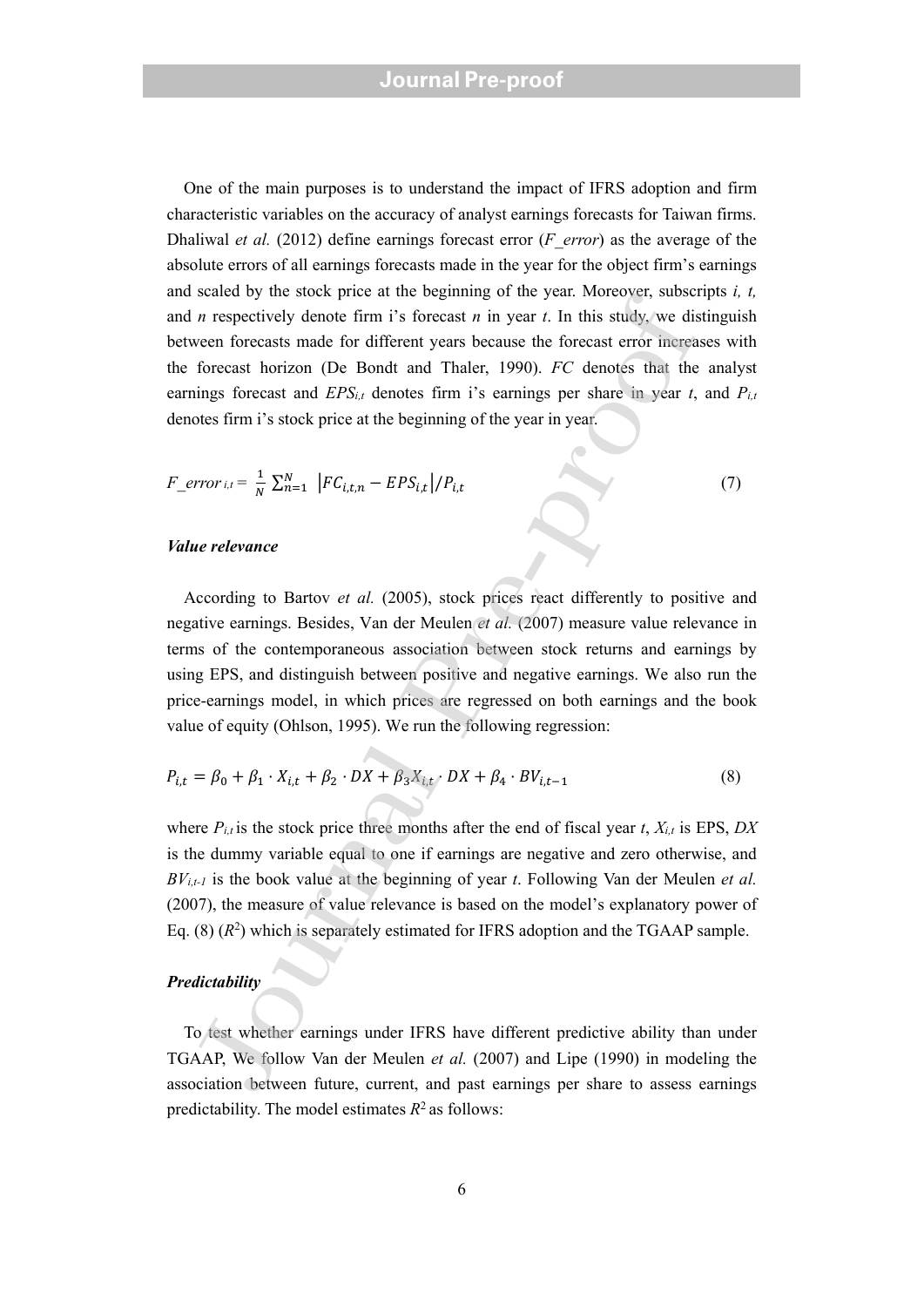$$
X_{i,t+1} = \beta_0 + \beta_1 \cdot X_{i,t} + \beta_2 \cdot X_{i,t-1}
$$
\n(9)

where,  $X_{i,t+1}$ ,  $X_{i,t}$  and  $X_{i,t-1}$  respectively denote earnings per share for firm *i* in fiscal year  $t+1$ ,  $t$ , and  $t-1$ . Again, the model's explanatory power of Eq. (9)  $(R^2)$  indicates better predictive ability with higher values.

#### **2.2 Testable hypotheses**

#### *2.1 Comparability before and after IFRS adoption in accounting quality*

 The country-level impact on earnings quality of an evolutional change in accounting standards (e.g., switching from local GAAP to IFRS) is an important issue. However, the current literature shows mandatory IFRS adoption has a mixed impact on earnings quality. To determine the causes of differences between the two accounting systems, based on prior studies (Dechow and Dichev, 2002; Barth *et al.*, 2012), we use total discretionary accrual (TDA) as a dependent variable to estimate earnings manipulation following mandatory IFRS implementation.

 Empirical studies have shown mixed benefits for local GAAP versus IFRS. Lantto and Sahlström (2009) showed IFRS implementation enhanced key financial ratios, Gastón *et al.* (2010) found IFRS had a negative effect on the relevance of financial reporting, and Cairns *et al.* (2011) claimed IFSR provides significant advantages including increased transparency, improved comparability of financial information, and improved quality of financial reporting5. However, GAAP has been found to outperform IFRS in terms of quality of accounting information after controlling for different firm characteristics<sup>6</sup> (Van der Meulen *et al.*, 2007). Testable hypotheses<br> **Comparability before and after IFRS adoption in accounting quality<br>
Comparability before and after IFRS adoption in accounting quality<br>
the country-level impact on earnings quality of an evolutional** 

Switching from TGAAP to IFRS offers an opportunity to assess associated changes in accounting quality. Therefore, this research proposes the following hypotheses:

H1: *Ceteris paribus*, the adoption of IFRS will change accruals quality.

IFRS provides increased transparency, improved comparability of financial information, and improved quality of financial reporting<sup>7</sup> (Daske et al., 2013; Cairns

<sup>&</sup>lt;sup>5</sup> If the evolution of accounting practices provide actual benefits, then mandatory IFRS adoption should aid investors, regulators, and managers by providing increased transparency, improved protection of outside investor claims (Daske *et al.*, 2013), improved quality of earnings, and more extensive disclosure as compared to domestic accounting standards (Armstrong et al., 2010).

<sup>&</sup>lt;sup>6</sup> Lin et al. (2012) found that IFRS adoption increased earnings management and reduced value relevance, while Jeanjean and Stolowy (2008) found that IFRS adoption did not reduce earnings management because of conflicts management incentives and national institutional factors (Jeanjean and Stolowy, 2008).

<sup>7</sup> Moreover, strong enforcement of accounting standards has been found to be associated with reduced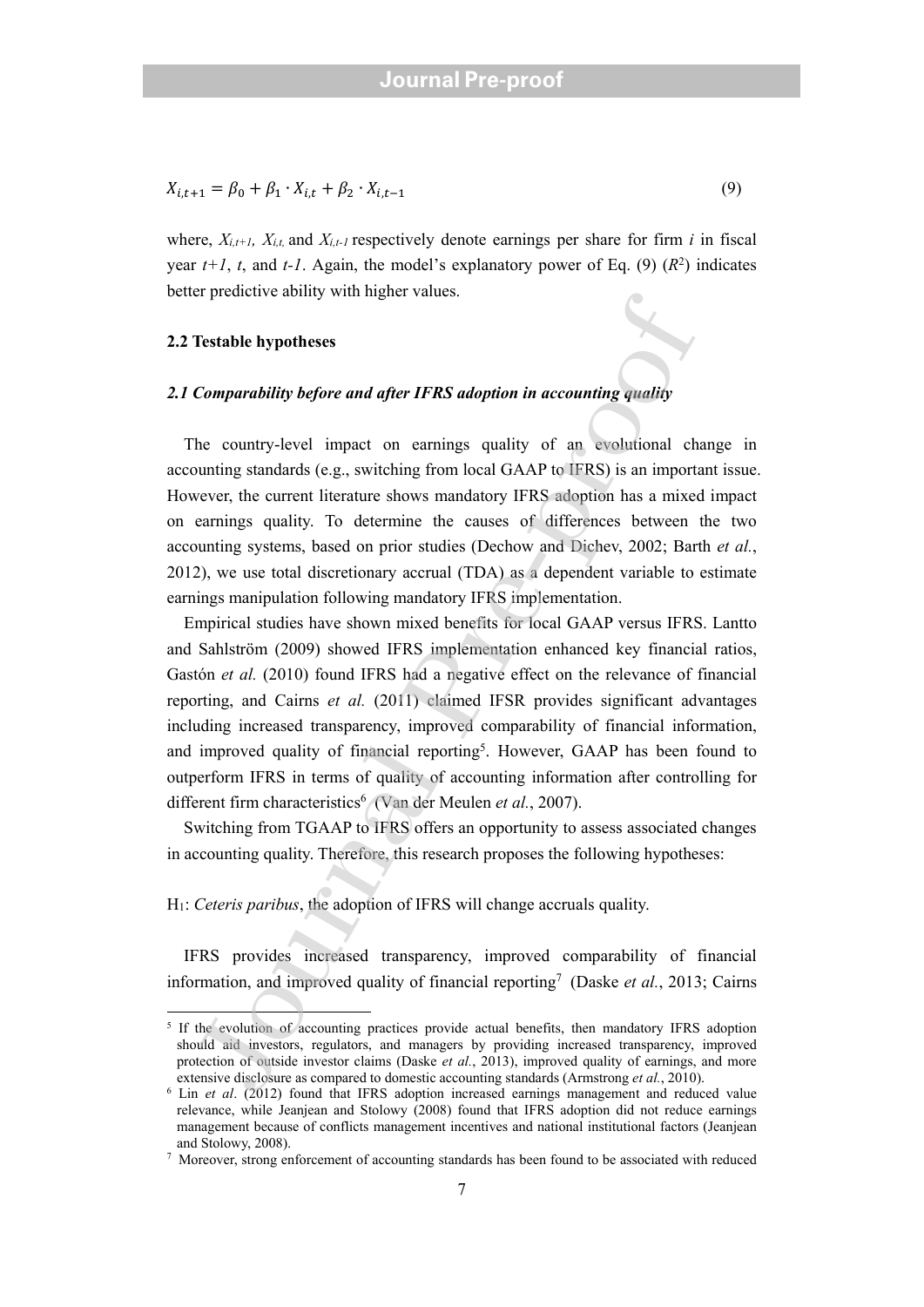*et al.*, 2011). This study extends the above lines of research by investigating the effects of IFRS on firm earnings forecasts, and to assessing the effect of uniform, harmonized accounting standards on the utility of financial information to financial market participants.

H2: *Ceteris paribus*, the implementation of IFRS will have an impact on the accuracy of analysts' earnings forecasts.

#### *2.2 Value relevance and predictability before and after IFRS*

 Mandated and consistent application of uniform and harmonized accounting standards provides improved comparability and predictability. However, does IFRS provide better predictability than local GAAP standards? To investigate changes to predictability of explanatory power (i.e.,  $R^2$ ) following IFRS adoption, we use two market based earnings features: value relevance and predictability.

Prior studies have used positive and negative earnings and EPS to measure value relevance and earnings predictability in terms of contemporaneous associations with stock returns, past earnings, and present earnings (Bartov *et al.,* 2005; Lipe, 1990). Furthermore, financial ratios also contain significant information for predicting the cross-section of stock returns (Alexakis *et al.,* 2010). Besides, if financial statements are audited by the big four accounting firms, investors are able to better forecast future earnings (Hussainey, 2009). Since earnings volatility is negatively related to earnings predictability (Dichev and Tang, 2009), we use EPS as a predictive value because it is a summary measure of equity value, and changes to EPS reflect investor capital allocation decisions, and thus EPS is commonly used to capture a firm's underlying value. However, empirical studies have presented conflicting views on the impact of IFRS on earnings persistence<sup>8</sup>. Ceteris paribus, the implementation of IFRS will have an impact on the analysts' earnings forecasts.<br>
Value relevance and predictability before and after IFRS<br>
Value relevance and predictability before and after IFRS<br>
Ana

Based on the explanatory power of Eqs. (8) and (9), We expect to find that the enhanced transparency and comparability of financial information resulting from IFRS adoption will result in enhanced value relevance and predictability. Therefore, we propose the following hypotheses:

analyst forecast error (Hope, 2003; Tan *et al.*, 2011), and increased financial disclosures are positively associated with improved analyst forecast accuracy. We investigate whether IFRS compliance has an effect on financial analysts' ability to translate accounting information into forward looking information and whether the switch to IFRS has a positive impact on the accuracy of earnings forecasts.

<sup>&</sup>lt;sup>8</sup> According to Barth *et al.* (2008), IFRS adoption has been found to reduce earnings management, increases timely loss recognition, and increases value-relevance. However, other studies have found that IFRS adoption can result in increased earnings smoothing, less timely loss recognition, increased earnings management (Jeanjean and Stolowy, 2008; Chen *et al.,* 2010), and worse predictive ability (Van der Meulen *et al.,* 2007).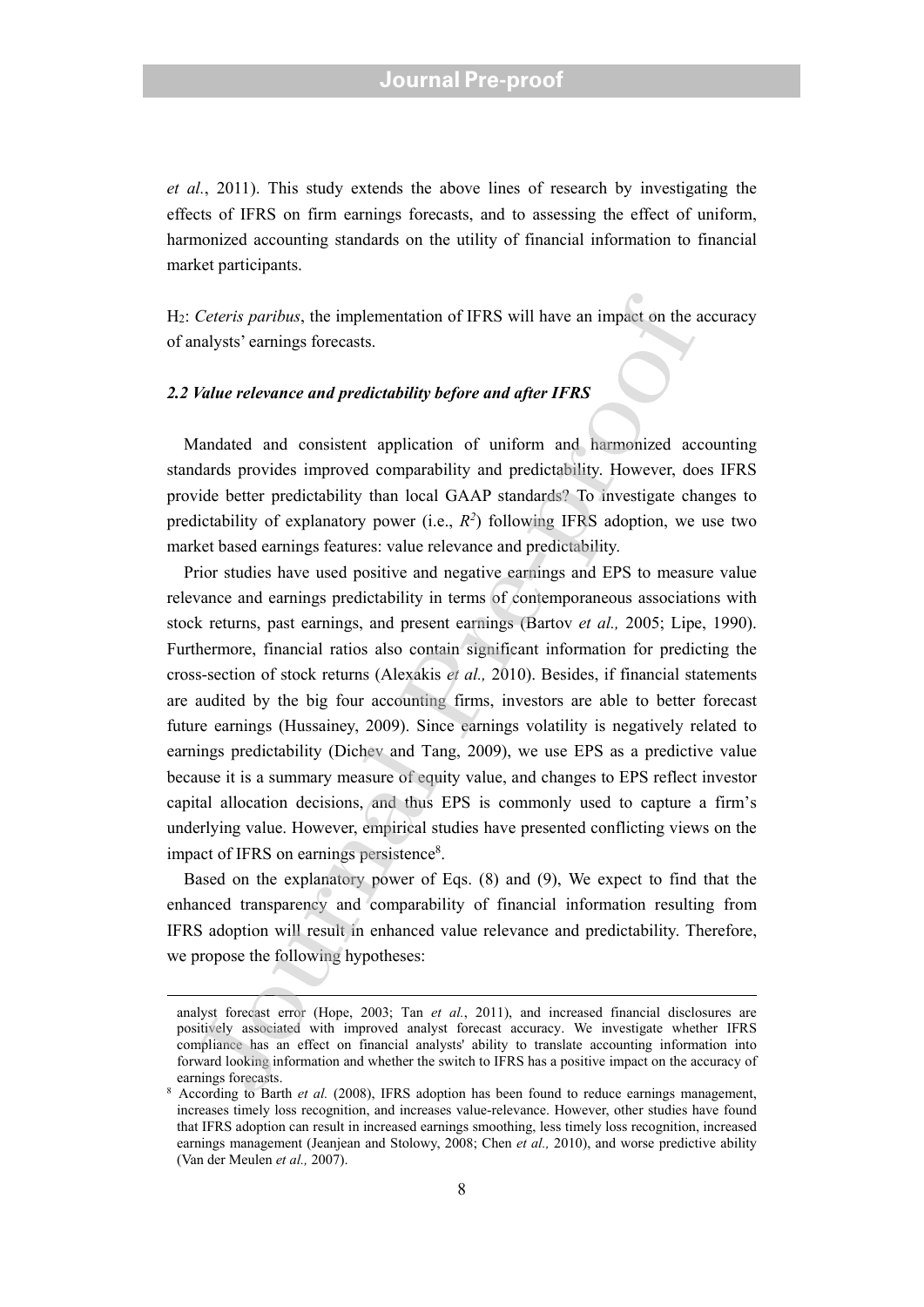H3: *Ceteris paribus*, IFRS captures more value relevance information result thus improving the R-squared value.

H4: *Ceteris paribus*, IFRS captures more predictable ability information result thus improving the R-squared value.

#### *2.3 Interaction between CSR engagement and IFRS adoption*

Previous studies in several countries have reached inconclusive or conflicting results regarding the association between CSR and earnings quality. On the one hand, some results found a negative association due to CSR obscuring earnings management (Prior *et al.*, 2008), while others found a positive association with reduced earnings manipulation and real operating activities (Kim *et al.*, 2012; Choi and Pae, 2011). We try to reconcile these conflicting results and provide a possible explanation by comparing between the evolution of reporting and CSR which moderate the association between CSR and earnings quality<sup>9</sup>. **EVALUATION** IN TAS vaparatos and FRS depthenon and FRS depthenon and the resolution of the Requared value.<br>
Interaction between CSR engagement and IFRS adoption<br>
The Resquared value.<br>
Interaction between CSR engagement a

We argue that profitable CSR activities can increase firm transparency by reducing perceived risk of financial distress in several ways. First, CSR performance can improve the relationship between the firm and its stakeholders while also improving the firm's long-term sustainability (Akisik and Gal, 2011). Second, innovation is positively associated with CSR practices (Gallego-Álvarez *et al*., 2011). Third, investors are sensitive to changes to the potential of a firm being hit with regulatory sanctions for irresponsible behavior (Shane and Spicer, 1983).

 We seek to determine whether firms with positive CSR behavior will also constrain earnings management under IFRS, thereby delivering more transparent and reliable financial information to investors. We then examine whether the adoption of IFRS improves the financial reporting quality and posit that firms with a higher level of CSR commitment provide better quality financial reporting. Therefore, this research proposes the following hypotheses:

H5: *Ceteris paribus*, following mandatory IFRS adoption, firms engaged in CSR activities produce higher quality accounting information.

<sup>9</sup> Prior studies in different countries have shown that the issuance of stand-alone CSR reports is associated with reduced analyst forecast error (Dhaliwal et al., 2012) which is, in turn, associated with strong enforcement of accounting standards (Hope, 2003; Tan et al., 2011) and improved financial disclosure.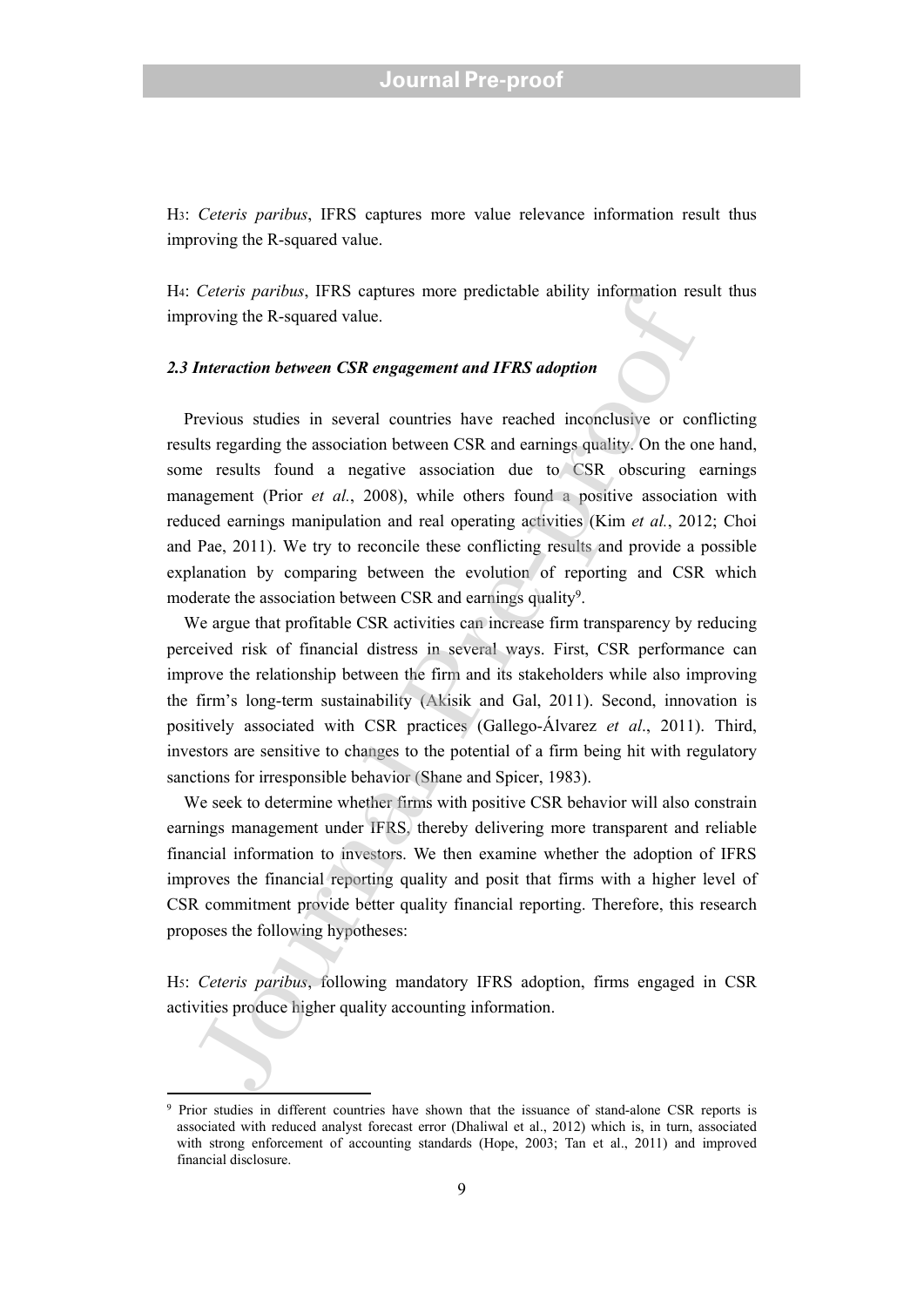#### **3. Empirical results**

#### *3.1 Descriptive statistics*

 Table 1 shows the sample distribution by sector in 28 industries. The study includes 13,937 samples of firms listed in Taiwan from 2002 to 2005, 2010 to 2012, and 2013 to 2015. High-technology firms accounted for 54.05% of the sample, while the remaining 45.95% were traditional-industry firms. The most heavily represented industry is Electronic Parts/Components (14.03%), followed by Semiconductors (9.23%), and Optoelectronics (7.89%), proportional to public firms by industry in Taiwan. Furthermore, the Non-IFRS period, Pre-IFRS period, and Post-IFRS periods had similar levels of representation, respectively 34.8%, 32.3%, and 32.9% of firms in the sample. PTC and OTC respectively signify Public-Traded-Companies and Over-The-Counter companies. Panel B of Table 1 shows that the samples for PTC and OTC under Non-IFRS, Pre-IFRS, and Post-IFRS adoption are nearly identical, indicating that the sample is representative.

#### **<Insert Table 1 about here>**

 Table 2 summarizes the descriptive statistics for all three sub-samples before and after IFRS adoption. Market value (MV), total assets, and operating cash flow all increase significantly over time with firm size. In addition, institutional holdings increase significantly post-IFRS accompanied by significantly reduced stock trading volume. This suggests that IFRS adoption attracts corporate investment and reduces trading volatility. Furthermore, firms leverage is negatively correlated with firm size. We observed lower leverage during the post-IFRS period, though the difference is insignificant. However, total sales fall significantly, with a larger standard deviation. Table 2 further examines the difference between mean and median in ROA and return on equity (ROE) to understand the differing impact of IFRS adoption. IFRS adoption is found to improve accounting transparency, resulting in increased institutional holdings (consistent with Florou and Pope, 2012), decreasing leverage opacity, and enhancing profitability capacity (consistent with Cairns *et al.,* 2011). iable 1 shows the sample distribution by sector in 28 industries. The study<br>377 samples of firms listed in Taiwan from 2002 to 2005, 2010 to 2012, a<br>2015. High-technology firms accounted for 54.05% of the sample, was<br>aini

#### **<Insert Table 2 about here>**

*3.2 IFRS and accounting quality*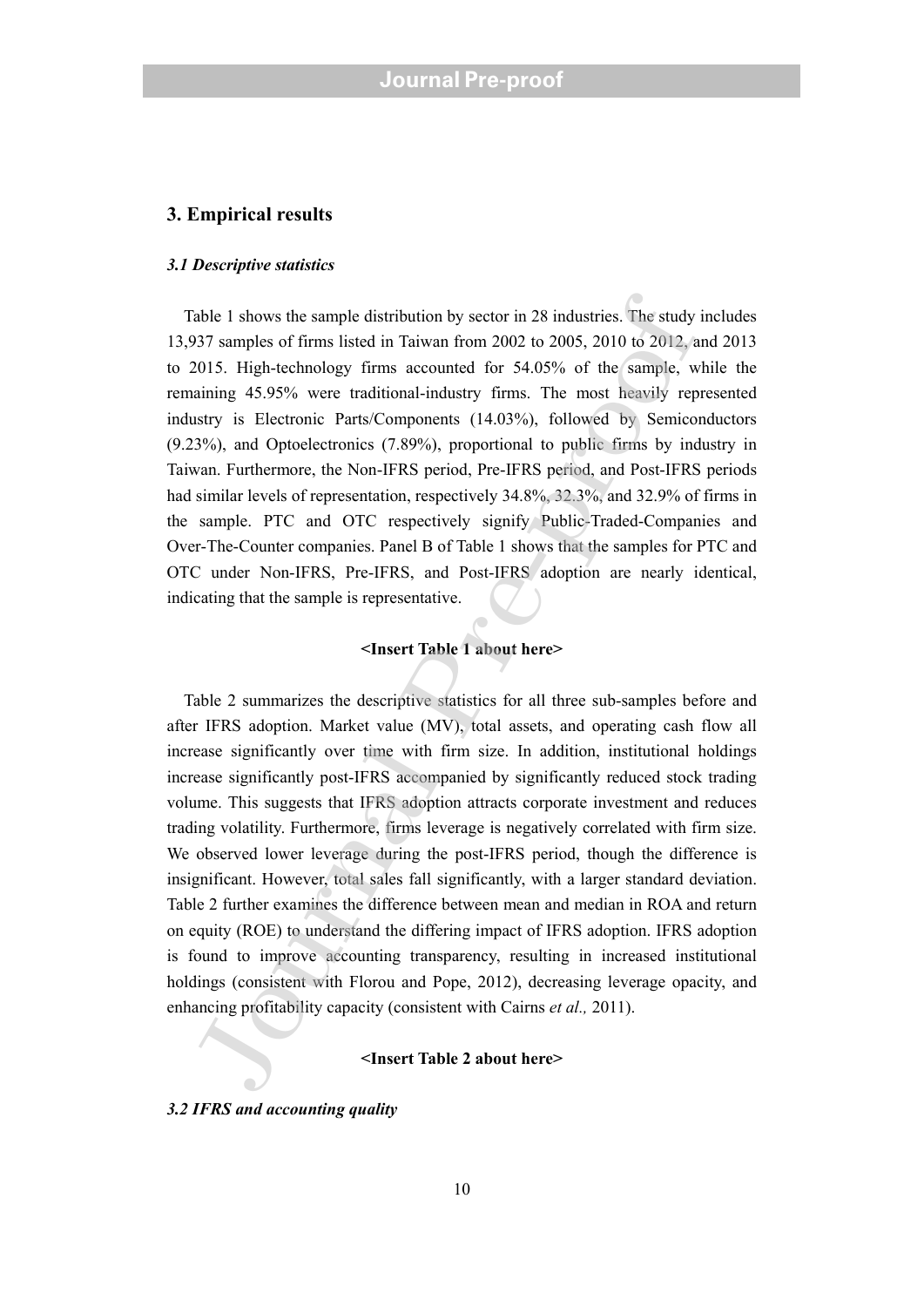Table 3 presents accrual quality and analyst accuracy results following mandatory IFRS adoption, along with the accruals quality under the model proposed by Dechow *et al*. (1995). Accruals improve following mandatory IFRS adoption both in PTC and OTC firms, while the accruals difference between pre-IFRS and post-IFRS shrinks following IFRS adoption, thus supporting H1. In addition, under the model proposed by Dechow *et al*. (1995), IFRS adoption exhibits lower accrual management and a significant median difference. We used the ROA proposed by Kothari *et al*. (2005) as a factor to check robustness of accruals quality under IFRS. In the model proposed by Kothari *et al*. (2005), accruals quality improves significantly in median difference following IFRS adoption, thus supporting H1. Table 3 shows the improvement in accruals quality following IFRS adoption, which is not only consistent with prior findings (Barth *et al.*, 2012; Yip and Young, 2012; Moscariello *et al.,* 2014) but also indicates that IFRS adoption provides additional transparency for foreign investors in both PTC and OTC firms, thus providing benefits for both international and domestic investors. What it as a codour, use supporting 11: an actuation, there in the color and the same of the scale of the ROA proposed by Kothari er al. (1995), IFRS adoption exhibits lower accual manageme<br>inficant median difference. We

Table 3 also presents analyst forecast accuracy under different accounting reporting conditions. The empirical results show that analyst forecast error is significantly reduced following IFRS adoption, suggesting that IFRS implementation improves accounting transparency and financial information quality (Garrido-Miralles and Sanabria-García, 2014), increases analyst following (Landsman *et al.*, 2012), and reduces forecast errors (Horton *et al*., 2013). Thus, H2 is supported. Figure 1 clearly shows the improvement of accruals quality and analyst accuracy results following mandatory IFRS adoption.

**<Insert Table 3 about here>** 

#### **<Insert Figure 1 about here>**

#### *3.3 Value relevance and predictability with IFRS*

 With regard to value relevance and predictability, we assess the models' *R2* to explore attribute differences between the TGAAP and IFRS samples. The results are presented in Table 4.

 First, running the stock price/earnings model, we obtain the explanatory power of the estimated model with an  $R^2$  of 71.39% for the IFRS sample and 60.19% for the TGAAP sample, in line with prior value-relevance studies (Agostino *et al.*, 2011; Chalmers *et al.*, 2011). Applying the Chow test statistic, we find significant evidence that IFRS earnings not only capture much more value-relevance information than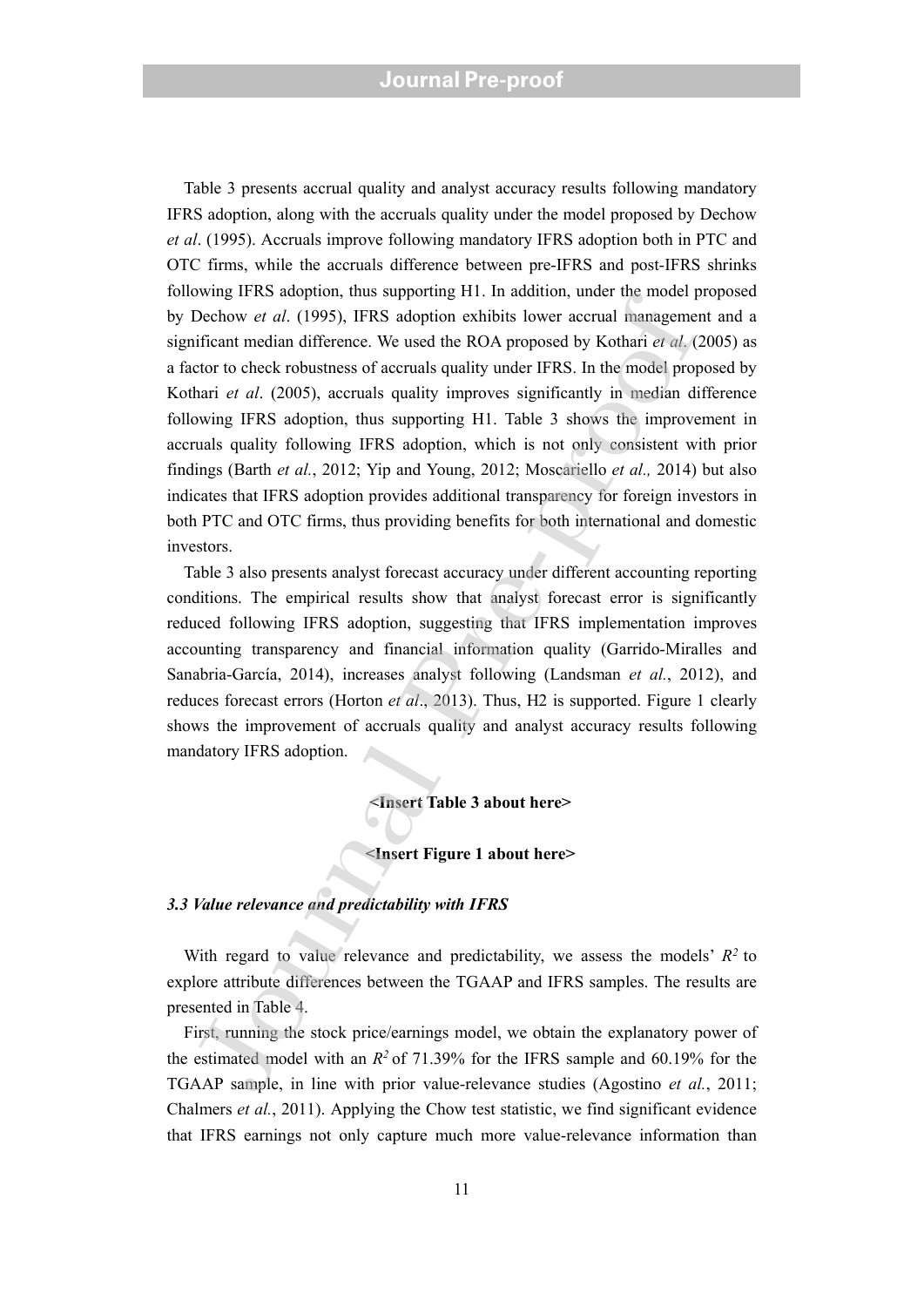TGAAP in whole sample but also in the PTC and OTC sub-samples. In sum, these results suggest that earnings become more value-relevant upon IFRS adoption while earnings become more persistent following IFRS adoption (consistent with Chalmers *et al.*, 2011) and book value becomes more transparent (consistent with Agostino *et al.*, 2011), thus supporting H3.

 Following Van der Meulen *et al.* (2007) and Lipe (1990), predictability can be assessed by using an autoregressive model to estimate the model's  $R^2$ . Table 4 shows the preferred explanatory power of financial earnings future prediction results under mandatory IFRS adoption (*R2* for post-IFRS to 36.06% versus *R2* for pre-IFRS to 8.59%). According to Chow's test statistic, the difference in  $R^2$  is significant, supporting H4 in that the benefit from improved  $R^2$  predictability increases significantly following mandatory IFRS adoption (consistent with Desoky and Mousa, 2014). That is to say, IFRS adoption has a direct effect on the information environment, and the improvement in forecast accuracy led to increased earning predictive ability under IFRS (Horton *et al*., 2013) (see Fig. 2).

#### **<Insert Table 4 about here>**

#### **<Insert Figure 2 about here>**

#### *3.4 CSR and IFRS interaction*

 IFRS implementation may encourage managers to provide voluntary CSR disclosure. Table 5 shows the interaction between voluntary CSR disclosures and mandatory IFRS adoption. Panel A of Table 5 shows firms engaged in CSR behavior show a significant improvement to accrual quality and reduced analyst forecast error, indicating that firms are behaving responsibly to constrain earnings management (Kim *et al.*, 2012) and that firms react to IFRS requirements and stakeholder pressure by providing additional corporate social disclosures (van der Laan Smith *et al.*, 2014). Panel B of Table 5 shows that CSR activity corresponds with higher  $R^2$  in value relevance, though the difference in insignificant; however, the evidence shows a significant difference in terms of predictability under mandatory IFRS adoption and CSR. We find a positive association between reduced earnings manipulation and higher earnings predictability (consistent with Kim *et al.*, 2012; Choi and Pae, 2011) through the interaction of IFRS and CSR, thus supporting H5. Finally, the results emphasize the evolution of global financial reporting standards and the promotion of CSR, and the global recognition o f CSR reporting (Tschopp and Huefner, 2015). 2011), thus supportung 11.<br>
collowing Van der Meulen et al. (2007) and Lipe (1990), predictability<br>
sissed by using an autoregressive model to estimate the model's  $R^2$ . Table<br>
preferred explanatory power of finarial car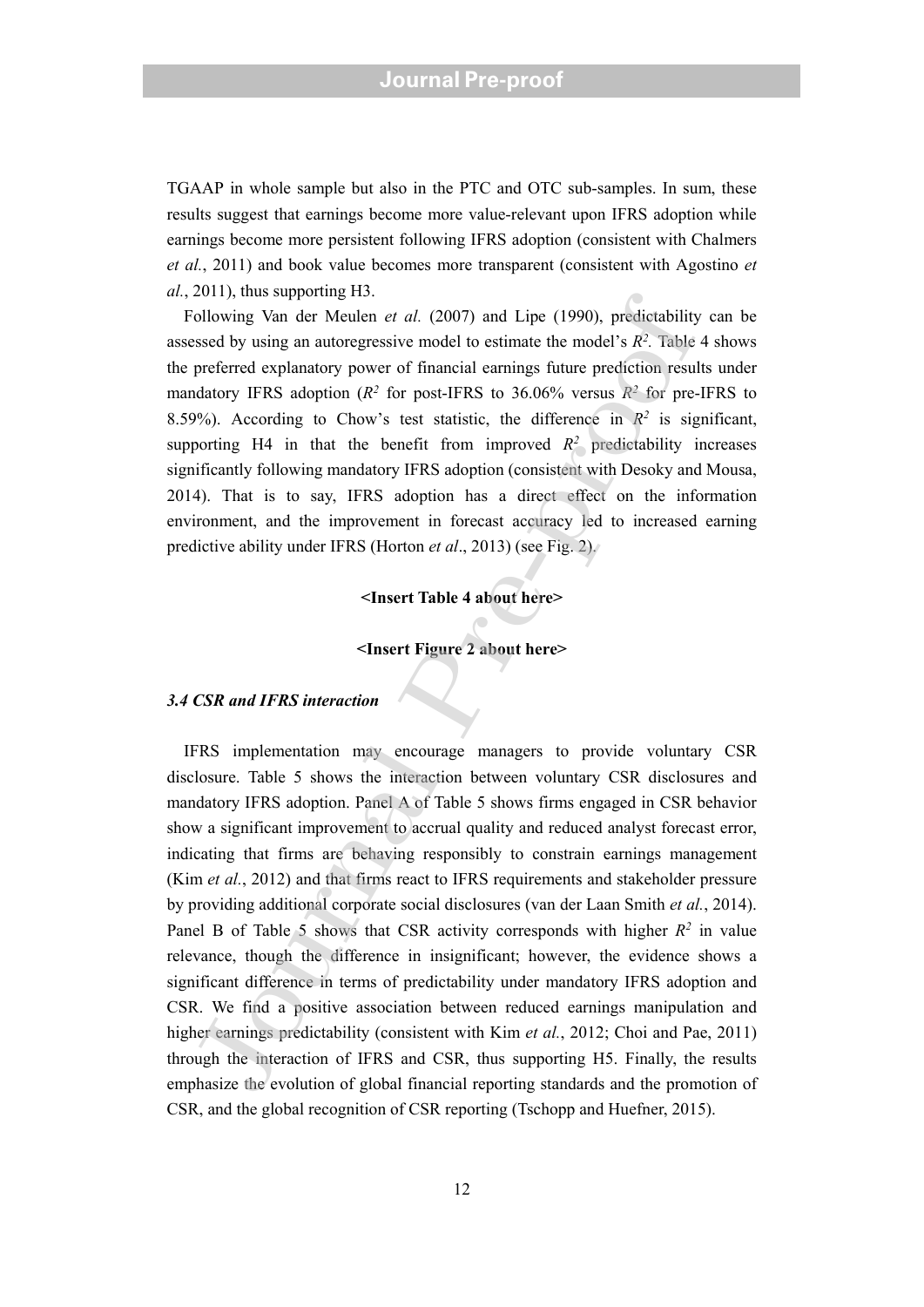#### **<Insert Table 5 about here>**

#### *3.5 Robustness tests*

We seek to further understand how IFRS adoption affects accounting quality while controlling for certain firm characteristics (Cuijpers and Buijink, 2005). The observed attribute patterns are clearly due to the different accounting standards rather than underlying firm characteristics. Based on the models proposed by Dechow *et al.* (1995) and Kothari *et al.* (2005) for accruals quality, panels A through D in Table 6 show that 8 of 8 comparability mean differences significantly increased following IFRS adoption among firms with relatively high firm characteristic variables; Meanwhile, 3 of 4 exhibit improvements to analyst prediction accuracy. Furthermore, IFRS adoption leads to increased earning predictive ability for stock prices and future earnings. This indicates that, in general, IFRS improves accounting quality. is exect to functe monotasian flow at Tr.O. adopton ances accouning quantity exects to function flow retatin firm characteristics (Cuippers and Buijink, 2005). The control both particular are clearly due to the different

Panels A through D of Table 6 show that the accounting quality control for firm MV, assets, volume, and holdings improved following IFRS adoption, while earning predictive ability also increases with the change in accounting standards. These findings indicate that mandatory IFRS adoption decreases earnings management and increases transparency, leading to higher and more stable future EPS.

 Consistent with prior studies, volume is a crucial factor for detecting changes in accounting standards (Chen and Sami, 2013), and institutional holdings have been found to increase following mandatory IFRS adoption where differences in institutional holdings between local GAAP and IFRS are relatively high (Florou and Pope, 2012).

#### **<Insert Table 6 about here>**

#### *3.6 Additional robustness test*

Discretionary accruals are a measure of opacity that show opaque firms are more prone to stock price crashes (Hutton *et al.*, 2009). Prior empirical results show that IFRS adoption reduces capital costs, increases liquidity, and improves financial reporting comparability (Byard *et al.*, 2011; DeFond *et al.*, 2014; Moscariello *et al.*, 2014). In particular, increased transparency under IFRS decreases the chance of stock crashes via large negative stock returns especially when managers withhold firm-specific negative news (Jin and Myers, 2006).

 Following DeFond *et al.* (2014), the crash risk measure is based on skewness which considers the second and third moment of the return distribution. Also, negative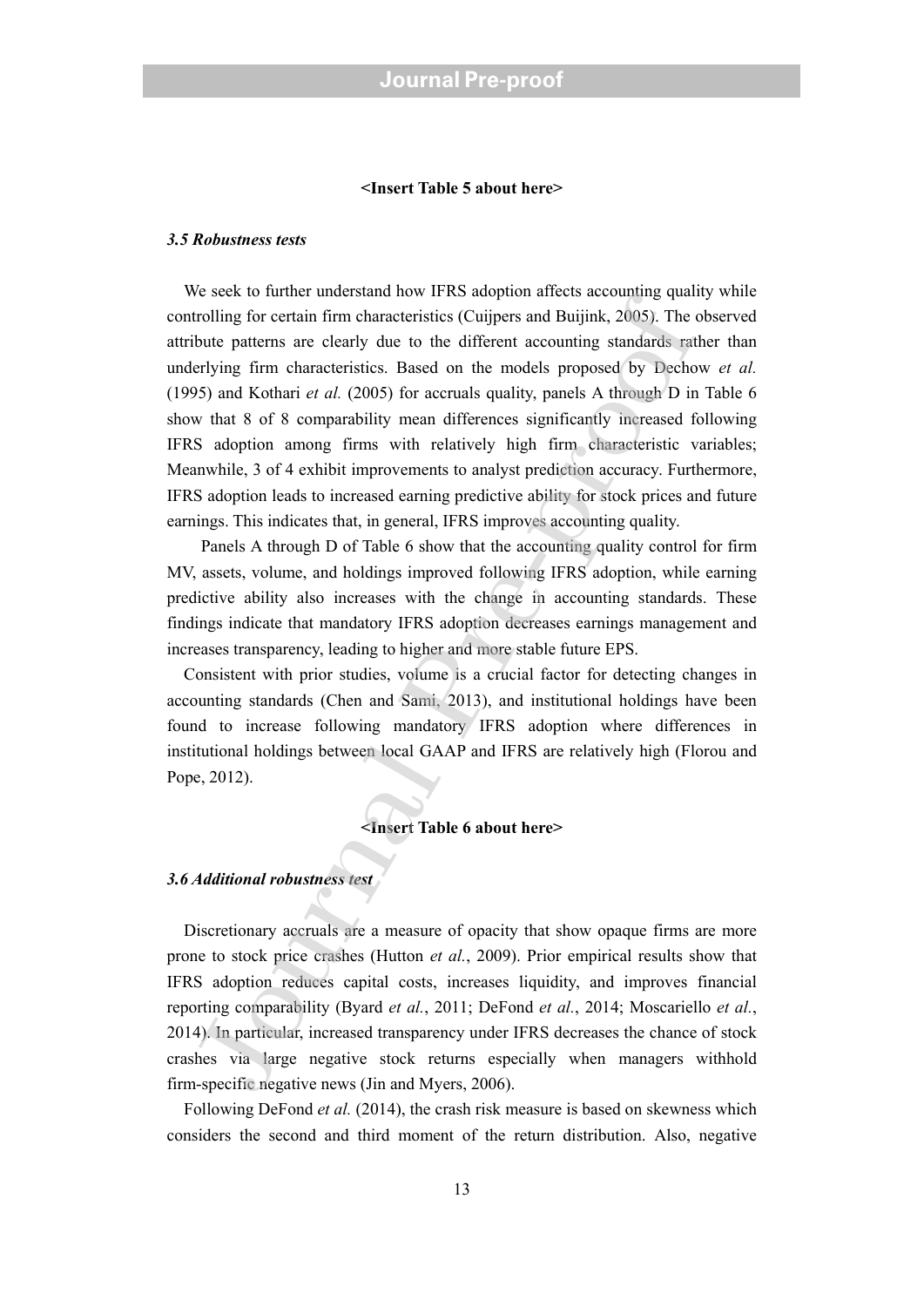skewness is most pronounced in stocks that have experienced stock-price bubbles and extreme negative stock returns (Chen *et al.*, 2001). To calculate crash risk, we use the model proposed by DeFond *et al.* (2014) as follows:

$$
r_{i,t} = \beta_i + \alpha_{1,i} r_{m,j,t} + \alpha_{2,i} [r_{US,t} + EX_{j,t}] + \alpha_{3,i} r_{m,j,t-1} + \alpha_{4,i} [r_{US,t-1} + EX_{j,t-1}] +
$$
  
\n
$$
\alpha_{5,i} r_{m,j,t-2} + \alpha_{6,i} [r_{US,t-2} + EX_{j,t-2}] + \alpha_{7,i} r_{m,j,t+1} + \alpha_{8,i} [r_{US,t+1} + EX_{j,t+1}] +
$$
  
\n
$$
\alpha_{9,i} r_{m,j,t+2} + \alpha_{10,i} [r_{US,t+2} + EX_{j,t+2}] + \varepsilon_{i,t}
$$
\n(10)

where  $r_{i,t}$  is the stock return of firm *i* in week *t* in Taiwan;  $r_{m,j,t}$  is the return of the MSCI country-specific weighted market index or DataStream Taiwan index in week *t*;  $r_{us,t}$  is the index return in US markets; and  $EX_{i,t}$  is the change in the exchange rate between Taiwan dollar and the US dollar.

 The model then estimates firm-specific weekly returns for firm *i* in week *t* as the natural logarithm of 1 plus the residual from Eq. (10). The crash risk measure, *NCSKEWi,t*, takes the negative of the third moment of the firm's weekly return and divides it by the standard deviation as follows:

$$
NCSKEW_{i,t} = -\left[N(N-1)^{\frac{3}{2}} * \Sigma W_{i,t}^3\right] / \left[(N-1)(N-2) * \left(\Sigma W_{i,t}^2\right)^{\frac{3}{2}}\right]
$$
(11)

Table 7 shows results for an additional robustness test evaluating crash risk following mandatory IFRS adoption. According the results, IFRS adoption increases transparency and improves a firm's information environment by increasing analyst forecast accuracy (consistent with Byard *et al.*, 2011; Tan *et al.*, 2011), thus reducing the errors to the fair value estimates of riskier assets and reducing the frequency of extreme negative stock returns, thus reducing crash risk. This result makes it easier for international professional investors to understand the financial statements of emerging market. Therefore, international investors can more accurately assess the value of stocks, thereby reducing information asymmetry.  $\mu_L = \mu_l + u_{kH} \mu_{B} \eta_{L} + u_{kL} \eta_{L} \eta_{S} \mu_{S} + u_{kL} \mu_{S} \mu_{R} + u_{kL} \mu_{R} \mu_{R} \mu_{R} \mu_{R} \mu_{R} \mu_{R}$ <br>  $\sigma_{S_L} \tau_{m_L L+2} + \sigma_{0L} \left[ \Gamma_{0S,R+2} + E X_{J,L-2} \right] + \sigma_{2L} \tau_{m_L L+1} + \sigma_{0L} \left[ \Gamma_{0S,R+1} \right] + E X$ <br>  $\sigma_{0L} \eta_{m_L L+2} + \sigma_{0L} \left[ \Gamma_{0$ 

These results are consistent with DeFond *et al*. (2014) who suggest that firms experience a decrease in crash risk following mandatory IFRS adoption and expected crash risk decreases with financial statement comparability (Kim *et al.*, 2016). Interestingly, OTC firms show significantly decreased crash risk, while improved financial reporting comparability helps reduce systemic/national risk, thus helping domestic capital markets operating under international standards attract increased foreign investment. This is because OTC firms subject to stricter regulatory regimes under IFRS have higher market liquidity and price efficiency, along with reduced return skewness (Brüggemann *et al.*, 2013), thus reducing crash risk.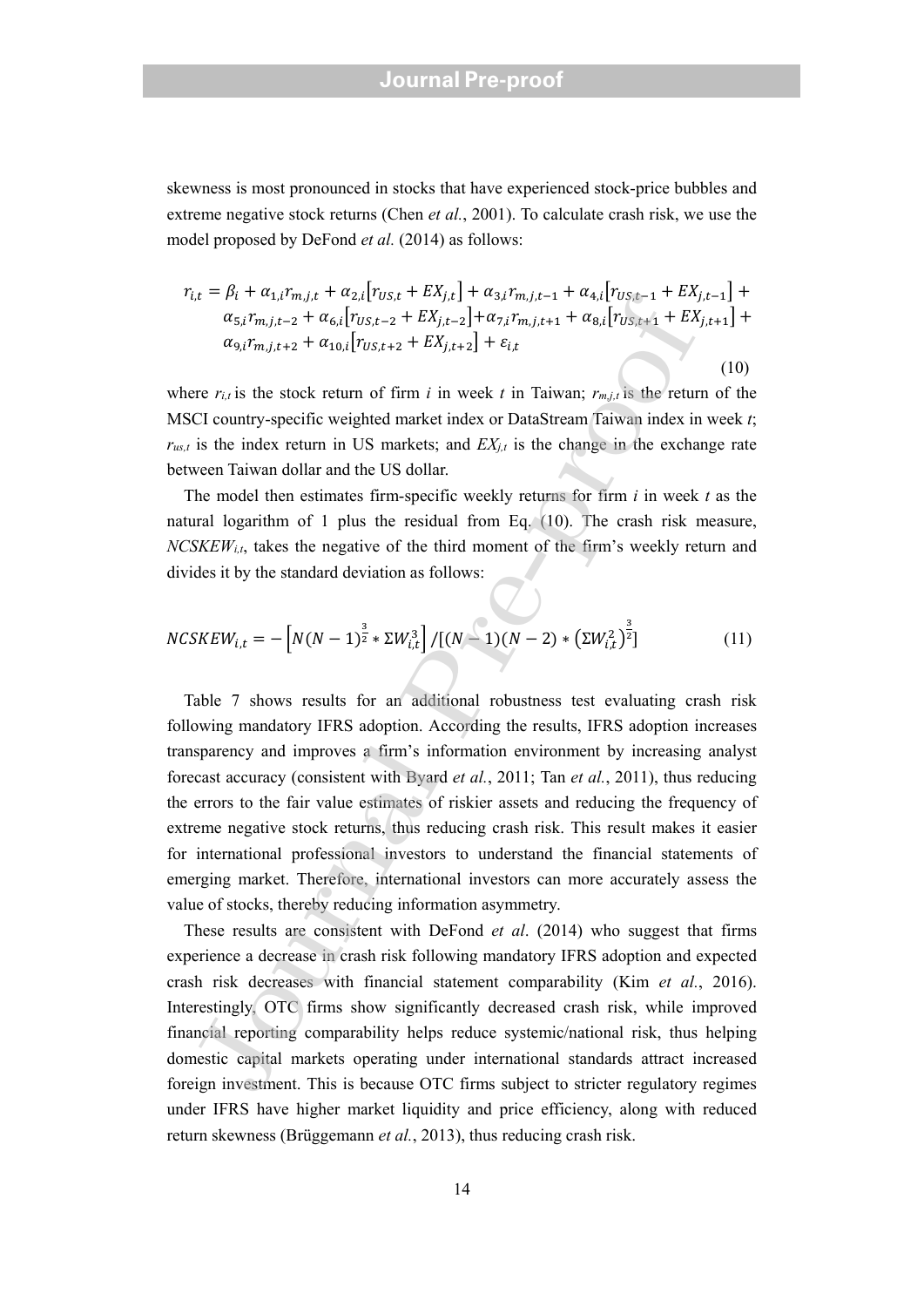#### **<Insert Table 7 about here>**

#### *3.7 Regression analysis*

 To further understand the interaction between IFRS adoption and CSR engagement, we investigate whether the use of the different accounting standards have an effect on accounting quality in terms of CSR activities. We use the crucial accounting and financial characteristics from Table 2 as dependent variables and analyst forecast error as the independent variable. Based on Beuselinck *et al.* (2010), mandatory adoption of IFRS had a significant and positive effect on information processing by financial analysts, and significantly improves analyst forecast accuracy for both public and private information (Cotter *et al.*, 2012). The empirical results show both CSR and IFRS respectively reduce the forecast error and IFRS adoption significantly increases forecast accuracy. Furthermore, the interaction between IFRS and CSR (i.e., CSR∗IFRS) significantly decreases forecast errors, which suggests the adoption in IFRS significantly increases accounting quality as well as the interaction with CSR engagement (We find similar patterns were obtained using accruals quality as the independent variable, which is not included in the table). is o further understand the interaction between IFRS adoption and CSR enginvestigate whether the use of the different accounting standards have an comming quality in terms of CSR activities. We use the crucial accounting

#### **<Insert Table 8 about here>**

#### **4. Conclusions**

The mandatory shift from Taiwan Generally Accepted Accounting Principles (TGAAP) to IFRS represents a major regulatory financial reporting change, raising questions about the effect of IFRS on accounting quality, crash risk, and interaction with CSR. This study focuses on various accounting information measures for which estimates under IFRS are likely to differ considerably from those TGAAP: accrual quality, analysts forecast error, value relevance, predictability, and crash risk.

Our results first indicate that IFRS adoption significantly reduces accounting manipulation in accrual quality (consistent with Barth *et al.*, 2012; Yip and Young, 2012), decreases forecast error (consistent with Horton *et al.*, 2013), provides superior explanatory power of  $R^2$  in value-relevance (consistent with Chalmers *et al.*, 2011) and predictability (consistent with Desoky and Mousa, 2014), and decreases crash risk (consistent with DeFond *et al.*, 2014) especially in OTC firms.

Second, the evolution of global financial reporting standards provides a useful perspective for analysing the potential growth and interaction of CSR disclosures.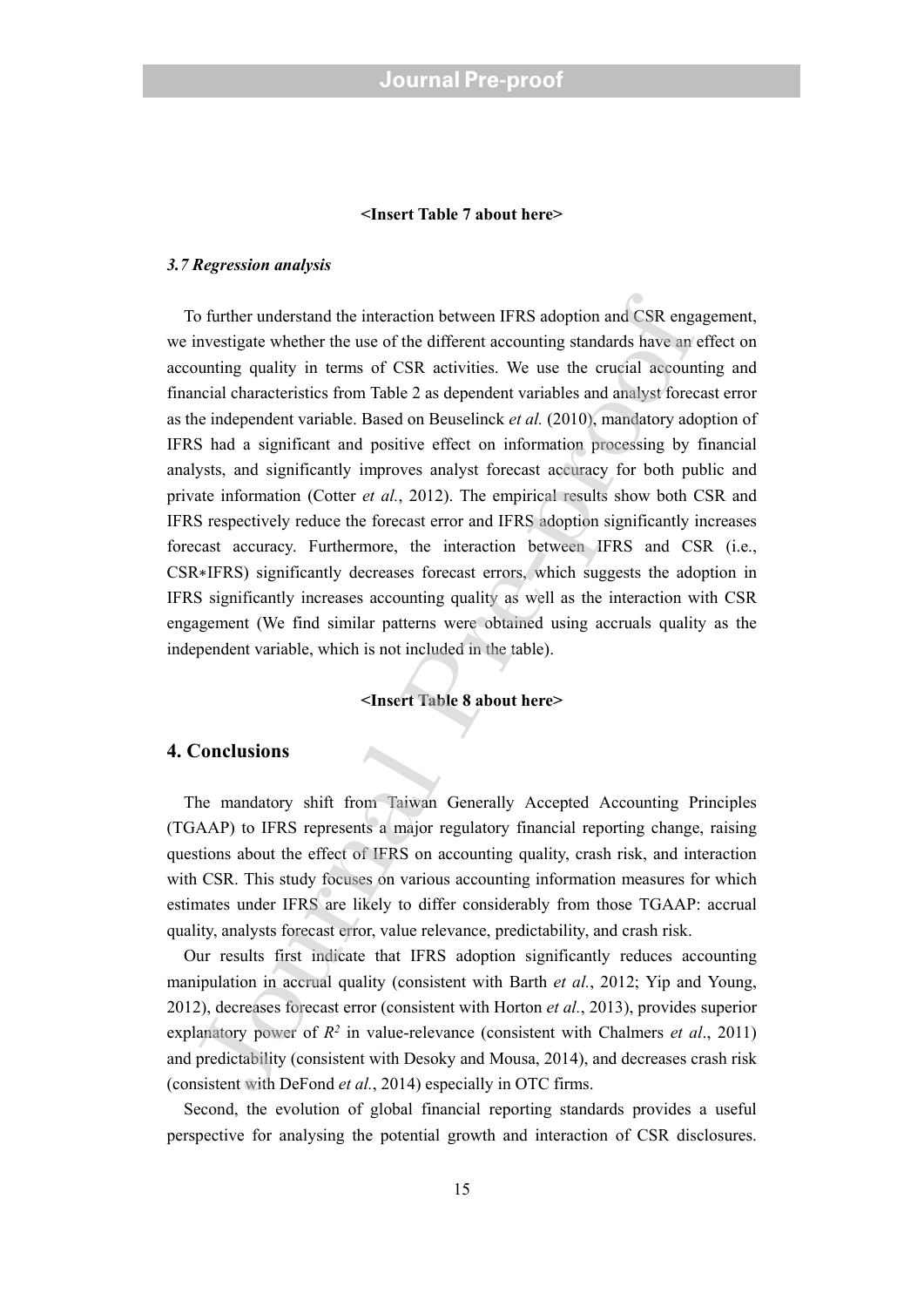Mandatory IFRS adoption is found to improve firms' information environment under CSR engagement, and the interaction between mandatory IFRS adoption and CSR significantly improves accrual quality (consistent with Kim *et al.*, 2012), forecast error (consistent with Dhaliwal *et al.*, 2012), and earning predictability (consistent with Choi and Pae, 2011). This suggests that the interaction of IFRS and CSR improves transparency and comparability of different financial information environments, providing market participants with benefits from improved financial information. Emerging markets strive for the attention of international professional investors must re-examine whether their accounting systems are consistent with the international accounting reporting standards.

Furthermore, Kim and Kim (2014) show CSR activities reduce agency costs by eliminating information asymmetry between internal and external stakeholders and reducing financial risk (Hsu and Chen, 2015). The results may provide useful insight into IFRS and CSR interaction for global capital markets, especially for major capital markets which have yet to mandate IFRS adoption, e.g., the US and Japan. This evidence also demonstrates the importance of requiring companies to implement CSR by government regulation.

 Third, empirical results indicate IFRS adoption increases transparency, thus reducing fair value estimation errors, opacity for riskier assets and the frequency of extreme negative stock returns, thus reducing crash risk (consistent with DeFond *et al.*, 2014). Interestingly, empirical results show significantly reduced crash risk in the OTC market. In general, OTC markets have poorer transparency than exchange markets and are also subject to fewer regulations, and are thus more prone to financial stress. IFRS adoption enhances financial reporting comparability, thus contributing to reduced systemic/national risk, while unifying domestic capital market financial reporting standards with international norms and enhancing incentives for foreign investment into OTC markets. IFRS adoption enhances OTC firm regulation, thus increasing market liquidity and price efficiency, and reducing return skewness (Brüggemann *et al.*, 2013), thus reducing crash risk. However, in some countries, there are not exist two stock exchange markets that limit the comparison of similar wat Cata, 2013). This suggests that the metastical of these transmitted in the metastical information of the stem<br>improves transparency and comparability of different financial information. Emerging markets strive for the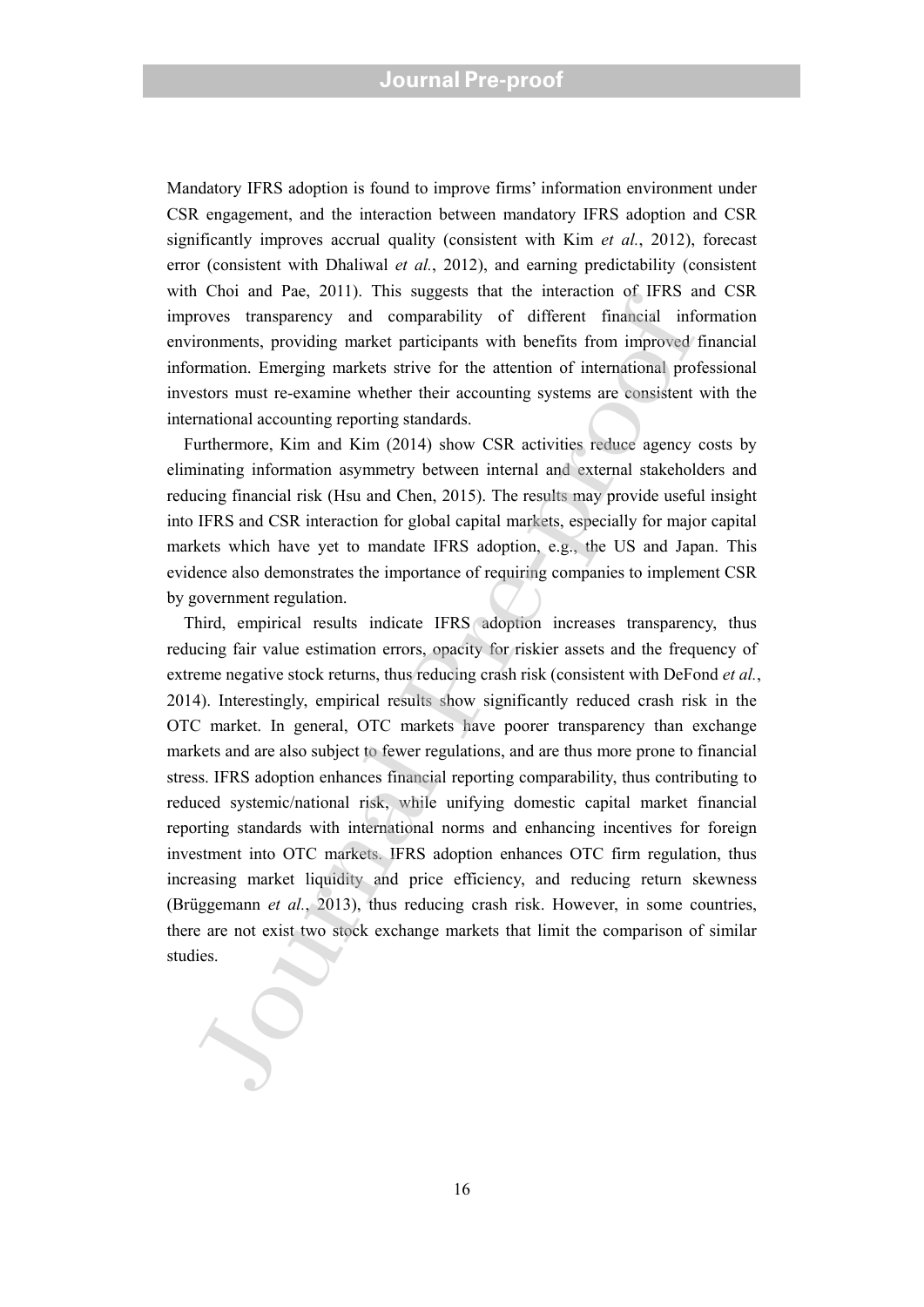#### **Reference**

- [1] Agostino, M., Drago, D., &Silipo, D. B. 2011. The value relevance of IFRS in the European banking industry. Review of Quantitative Finance and Accounting, 36(3), 437-457.
- [2] Akisik, O., & Gal, G. 2011. Sustainability in businesses, corporate social responsibility, and accounting standards: An empirical study. International Journal of Accounting & Information Management, 19(3), 304-324. ut Luorepean onatang mousny. Kevisw or Quantitative Finance and Acc<br>36(3), 437-457.<br>Akisik, O., & Gal, G. 2011. Sustainability in businesses, corporat<br>responsibility, and accounting standards: An empirical study. Inter-<br>Jo
- [3] Alexakis, C., Patra, T., & Poshakwale, S. 2010. Predictability of stock returns using financial statement information: evidence on semi-strong efficiency of emerging Greek stock market. Applied Financial Economics, 20(16), 1321-1326.
- [4] Amidu, M., and Issahaku, H., 2019, Do globalisation and adoption of IFRS by banks in Africa lead to less earnings management?, Journal of Financial Reporting and Accounting, 17 (2), 222-248.
- [5] Armstrong, C. S., Barth, M. E., Jagolinzer, A. D., & Riedl, E. J. 2010. Market reaction to the adoption of IFRS in Europe. Accounting Review, 85(1), 31-61.
- [6] Barth, M. E., Landsman, W. R., & Lang, M. H. 2008. International accounting standards and accounting quality. Journal of Accounting Research, 46(3), 467-498.
- [7] Barth, M. E., Landsman, W. R., Lang, M., & Williams, C. 2012. Are IFRS-based and US GAAP-based accounting amounts comparable?. Journal of Accounting and Economics, 54(1), 68-93.
- [8] Bartov, E., Goldberg, S. R., & Kim, M. 2005. Comparative value relevance among German, US, and international accounting standards: A German stock market perspective. Journal of Accounting, Auditing & Finance, 20(2), 95-119.
- [9] Beuselinck, C. A. C., Joos, P. P. M., Khurana, I. K., & Meulen, S. 2010. Mandatory Adoption of IFRS and Analysts' Forecasts Information Properties. CentER Discussion Paper, 2010, 1-52.
- [10] Brüggemann, U., Kaul, A., Leuz, C., & Werner, I. M. 2013. The twilight zone: OTC regulatory regimes and market quality (No. w19358), National Bureau of Economic Research.
- [11] Byard, D., Li, Y., & Yu, Y. 2011. The effect of mandatory IFRS adoption on financial analysts' information environment. Journal of Accounting Research, 49(1), 69-96.
- [12] Cairns, D., Massoudi, D., Taplin, R., & Tarca, A. 2011. IFRS fair value measurement and accounting policy choice in the United Kingdom and Australia. British Accounting Review, 43(1), 1-21.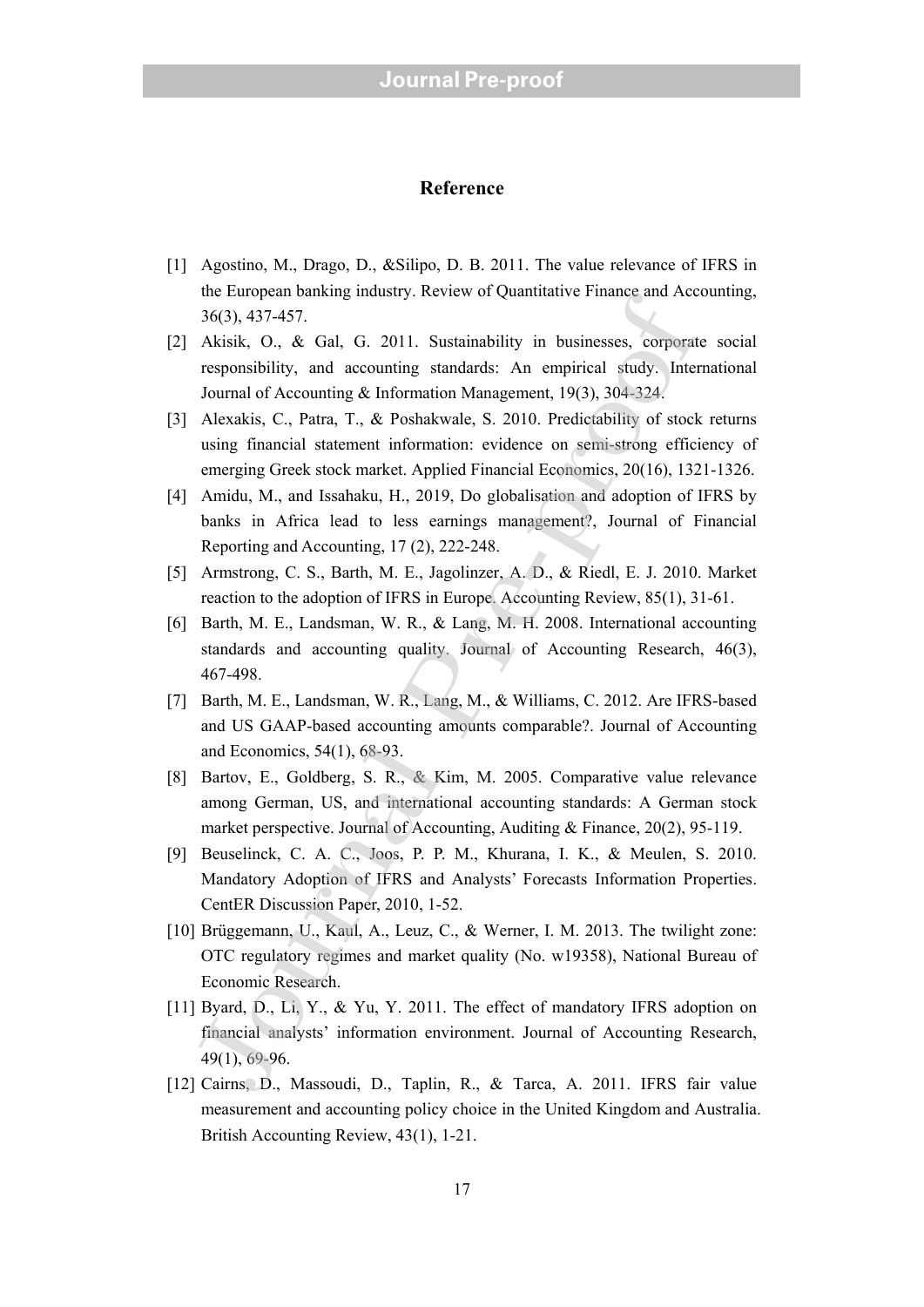- [13] Callao, S., Jarne, J. I., & Laínez, J. A. 2007. Adoption of IFRS in Spain: Effect on the comparability and relevance of financial reporting. Journal of International Accounting, Auditing and Taxation, 16(2), 148-178.
- [14] Chalmers, K., Clinch, G., & Godfrey, J. M. 2011. Changes in value relevance of accounting information upon IFRS adoption: Evidence from Australia. Australian Journal of Management, 36(2), 151-173.
- [15] Chen, A., Gong, J. J., 2019, Accounting comparability, financial reporting quality, and the pricing of accruals, Advances in Accounting, 45, 100415.
- [16] Chen, H., Tang, Q., Jiang, Y., & Lin, Z. 2010. The role of international financial reporting standards in accounting quality: Evidence from the European Union. Journal of International Financial Management & Accounting, 21(3), 220-278. actionality and the pricinal of Mangement, 36(2), 151-173.<br>
Australian Journal of Management, 36(2), 151-173.<br>
Chen, A., Gong, J. J., 2019, Accounting comparability, financial reporting<br>
and the pricing of accruals, Advanc
- [17] Chen, J., Hong, H., & Stein, J. C. 2001. Forecasting crashes: Trading volume, past returns, and conditional skewness in stock prices. Journal of Financial Economics, 61(3), 345-381.
- [18] Chen, L. H., & Sami, H. 2013. The impact of firm characteristics on trading volume reaction to the earnings reconciliation from IFRS to US GAAP. Contemporary Accounting Research, 30(2), 697-718.
- [19] Choi, T. H., & Pae, J. 2011. Business ethics and financial reporting quality: Evidence from Korea. Journal of Business Ethics, 103(3), 403-427.
- [20] Cotter, J., Tarca, A., & Wee, M. 2012. IFRS adoption and analysts' earnings forecasts: Australian evidence. Accounting & Finance, 52(2), 395-419.
- [21] Cuijpers, R., & Buijink, W. 2005. Voluntary adoption of non-local GAAP in the European Union: A study of determinants and consequences. European Accounting Review, 14(3), 487-524.
- [22] Daske, H., Hail, L., Leuz, C., & Verdi, R. 2013. Adopting a label: Heterogeneity in the economic consequences around IAS/IFRS adoptions. Journal of Accounting Research, 51(3), 495-547.
- [23] De Bondt, W. F. and Thaler, R. H. (1990). Do security analysts overreact?, The American Economic Review, 80(2), 52-57.
- [24] de Moura, A. A. F., Gupta, J., 2019, Mandatory adoption of IFRS in Latin America: A boon or a bias, Journal of International Financial Markets, Institutions and Money, 60, 111-133.
- [25] Dechow, P. M., & Dichev, I. D. 2002. The quality of accruals and earnings: The role of accrual estimation errors. Accounting Review, 77(s-1), 35-59.
- [26] Dechow, P. M., Sloan, R. G., & Sweeney, A. P. 1995. Detecting earnings management. Accounting Review, 70(2), 193-225.
- [27] DeFond, M. L., Hung, M., Li, S., & Li, Y. 2014. Does mandatory IFRS adoption affect crash risk?. Accounting Review, 90(1), 265-299.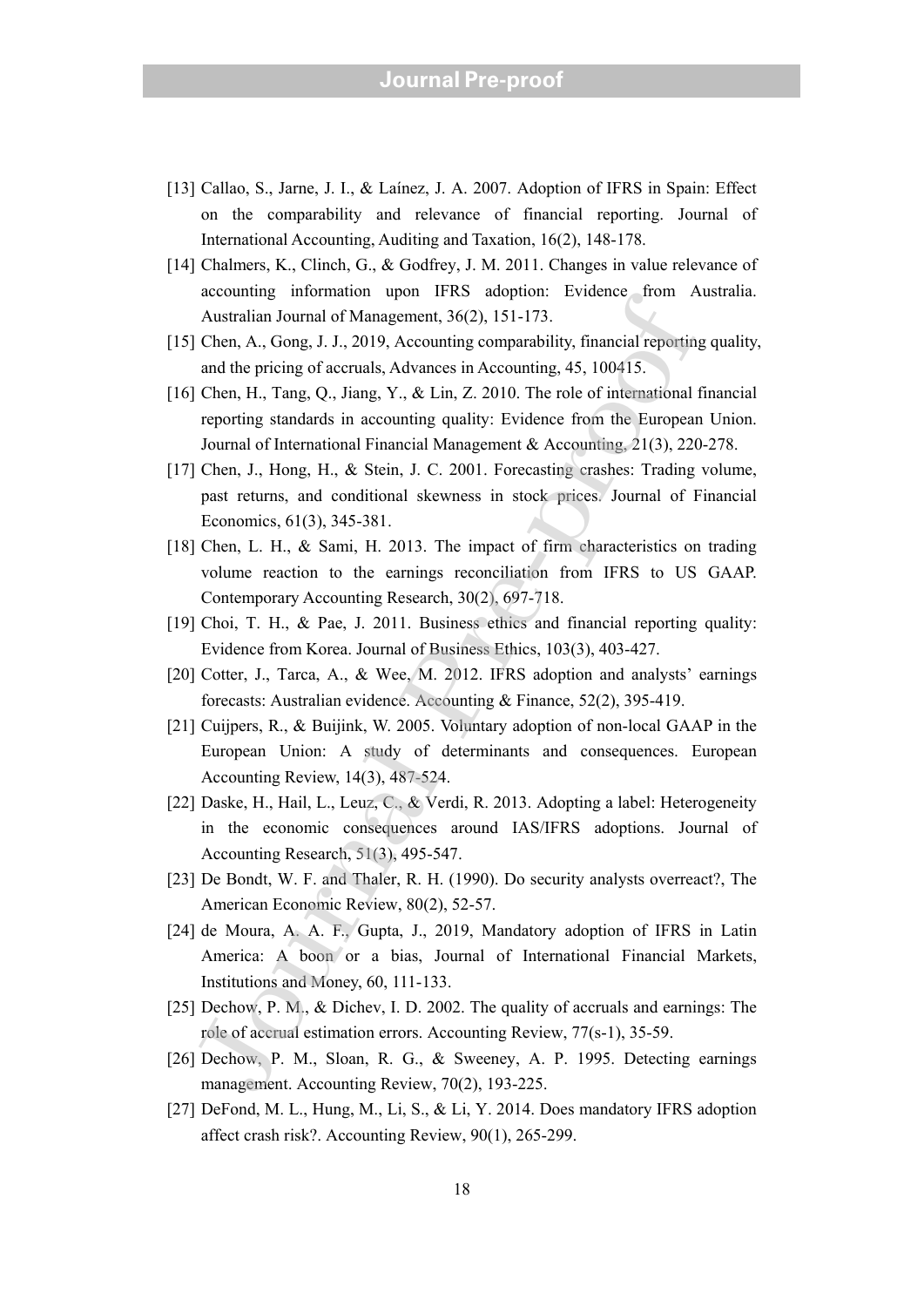## **Journal Pre-proof**

- [28] Demmer, M., Pronobis, P., Yohn, T. L., 2019. Mandatory IFRS adoption and analyst forecast accuracy: the role of financial statement-based forecasts and analyst characteristics, Review of Accounting Studies, 24 (3), 1022–1065.
- [29] Desoky, A. M., & Mousa, G. A. 2014. The Value Relevance and Predictability of IFRS Accounting Information: The Case of GCC Stock Markets. International Journal of Accounting and Financial Reporting, 4(2), 215-235.
- [30] Dhaliwal, D. S., Radhakrishnan, S., Tsang, A., & Yang, Y. G. 2012. Nonfinancial disclosure and analyst forecast accuracy: International evidence on corporate social responsibility disclosure. Accounting Review, 87(3), 723-759.
- [31] Dichev, I. D., & Tang, V. W., 2009. Earnings volatility and earnings predictability. Journal of accounting and Economics, 47(1-2), 160-181.
- [32] Downes, J. F., Flagmeier, V., Godsell, D., 2018, Product market effects of IFRS adoption, Journal of Accounting and Public Policy, 37 (5), 376-401.
- [33] Ernstberger, J. 2008. The value relevance of comprehensive income under IFRS and US GAAP: empirical evidence from Germany. International Journal of Accounting, Auditing and Performance Evaluation, 5(1), 1-29.
- [34] Florou, A., & Pope, P. F. 2012. Mandatory IFRS adoption and institutional investment decisions. Accounting Review, 87(6), 1993-2025.
- [35] Franzen, N., Weißenberger, B. E., 2018, Capital market effects of mandatory IFRS 8 adoption: An empirical analysis of German firms, Journal of International Accounting, Auditing and Taxation, 31, 1-19.
- [36] Gallego-Alvarez, I., Manuel Prado-Lorenzo, J., & García-Sánchez, I. M. 2011. Corporate social responsibility and innovation: a resource-based theory. Management Decision, 49(10), 1709-1727.
- [37] Garrido-Miralles, P., & Sanabria-García, S. 2014. The impact of mandatory IFRS adoption on financial analysts' earnings forecasts in Spain. Spanish Journal of Finance and Accounting/Revista Espanola de Financiacion y Contabilidad, 43(2), 111-131. or IV as Accounting and Financial Reporting, 4(2), 215-235.<br>Journal of Accounting and Financial Reporting, 4(2), 215-235.<br>Johaliwal, D. S., Radhakrishnan, S., Tsang, A., & Yang, Y. G.<br>Vonfinancial disclosure and analyst f
- [38] Gastón, S. C., García, C. F., Jarne, J. I. J., & Gadea, J. A. L. 2010. IFRS adoption in Spain and the United Kingdom: Effects on accounting numbers and relevance. Advances in Accounting, 26(2), 304-313.
- [39] Hope, O. K. 2003. Disclosure practices, enforcement of accounting standards, and analysts' forecast accuracy: An international study. Journal of Accounting Research, 41(2), 235-272.
- [40] Horton, J., & Serafeim, G. 2010. Market reaction to and valuation of IFRS reconciliation adjustments: first evidence from the UK. Review of Accounting Studies, 15(4), 725-751.
- [41] Horton, J., Serafeim, G., & Serafeim, I. 2013. Does Mandatory IFRS Adoption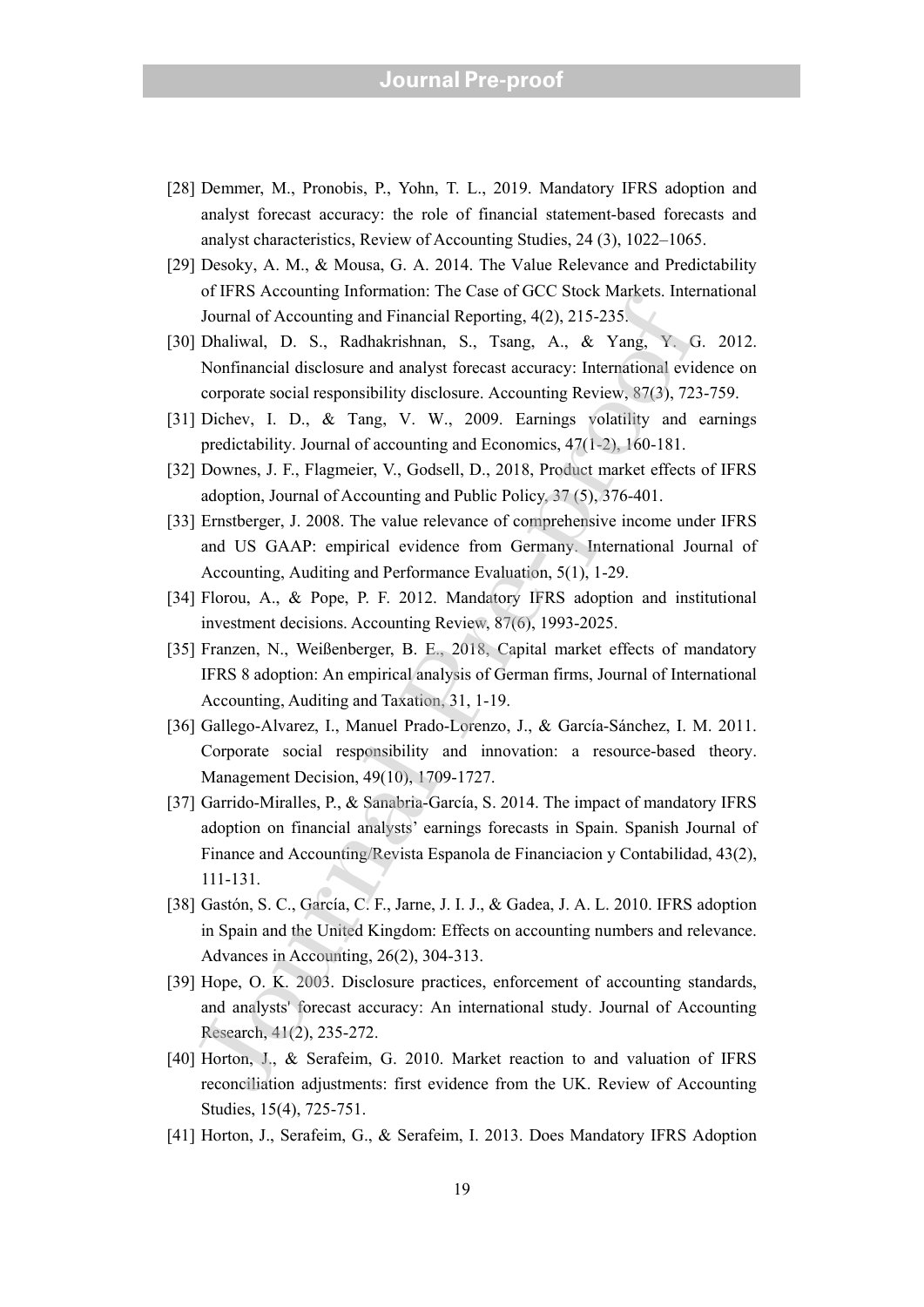Improve the Information Environment?\*. Contemporary Accounting Research, 30(1), 388-423.

- [42] Hsu, F. J., & Chen, Y. C. 2015. Is a firm's financial risk associated with corporate social responsibility?. Management Decision, 53(9), 2175-2199.
- [43] Hung, M., & Subramanyam, K. R. 2007. Financial statement effects of adopting international accounting standards: the case of Germany. Review of Accounting Studies, 12(4), 623-657.
- [44] Hussainey, K., 2009, The impact of audit quality on earnings predictability. Managerial Auditing Journal, 24(4), 340-351.
- [45] Hutton, A. P., Marcus, A. J., & Tehranian, H. 2009. Opaque financial reports, R 2, and crash risk. Journal of Financial Economics, 94(1), 67-86.
- [46] Iatridis, G. E. 2013. Environmental disclosure quality: Evidence on environmental performance, corporate governance and value relevance. Emerging Markets Review, 14(March), 55-75.
- [47] Jeanjean, T., & Stolowy, H. 2008. Do accounting standards matter? An exploratory analysis of earnings management before and after IFRS adoption. Journal of Accounting and Public Policy, 27(6), 480-494.
- [48] Jin, L., & Myers, S. C. 2006. R 2 around the world: New theory and new tests. Journal of Financial Economics, 79(2), 257-292.
- [49] Jones, J. J. 1991. Earnings management during import relief investigations. Journal of Accounting Research, 29(2), 193-228.
- [50] Kim, D. Y., & Kim, J. 2014. Effects of Corporate Social Responsibility and Governance on Its Credit Ratings. The Scientific World Journal, 2014(1), 1-6.
- [51] Kim, J. B., Li, L., Lu, L. Y., & Yu, Y. 2016. Financial statement comparability and expected crash risk. Journal of Accounting and Economics, 61(2), 294-312.
- [52] Kim, S. and Ryu, H., 2018, The impact of mandatory IFRS adoption on capital markets: evidence from Korea, International Journal of Accounting & Information Management, 26 (1), 38-58. Franç ave. Usotomanyan, K. t. 2. 2007. Francka statemative tivets or<br>
international accounting standards: the case of Germany. Review of Acs<br>
Studies, 12(4), 623-657.<br>
Hussainey, K., 2009, The impact of audit quality on<br>
- [53] Kim, Y., Park, M. S., & Wier, B. 2012. Is earnings quality associated with corporate social responsibility?. Accounting Review, 87(3), 761-796.
- [54] Kothari, S. P., Leone, A. J., & Wasley, C. E. 2005. Performance matched discretionary accrual measures. Journal of Accounting and Economics, 39(1), 163-197.
- [55] Landsman, W. R., Maydew, E. L., & Thornock, J. R. 2012. The information content of annual earnings announcements and mandatory adoption of IFRS. Journal of Accounting and Economics, 53(1), 34-54.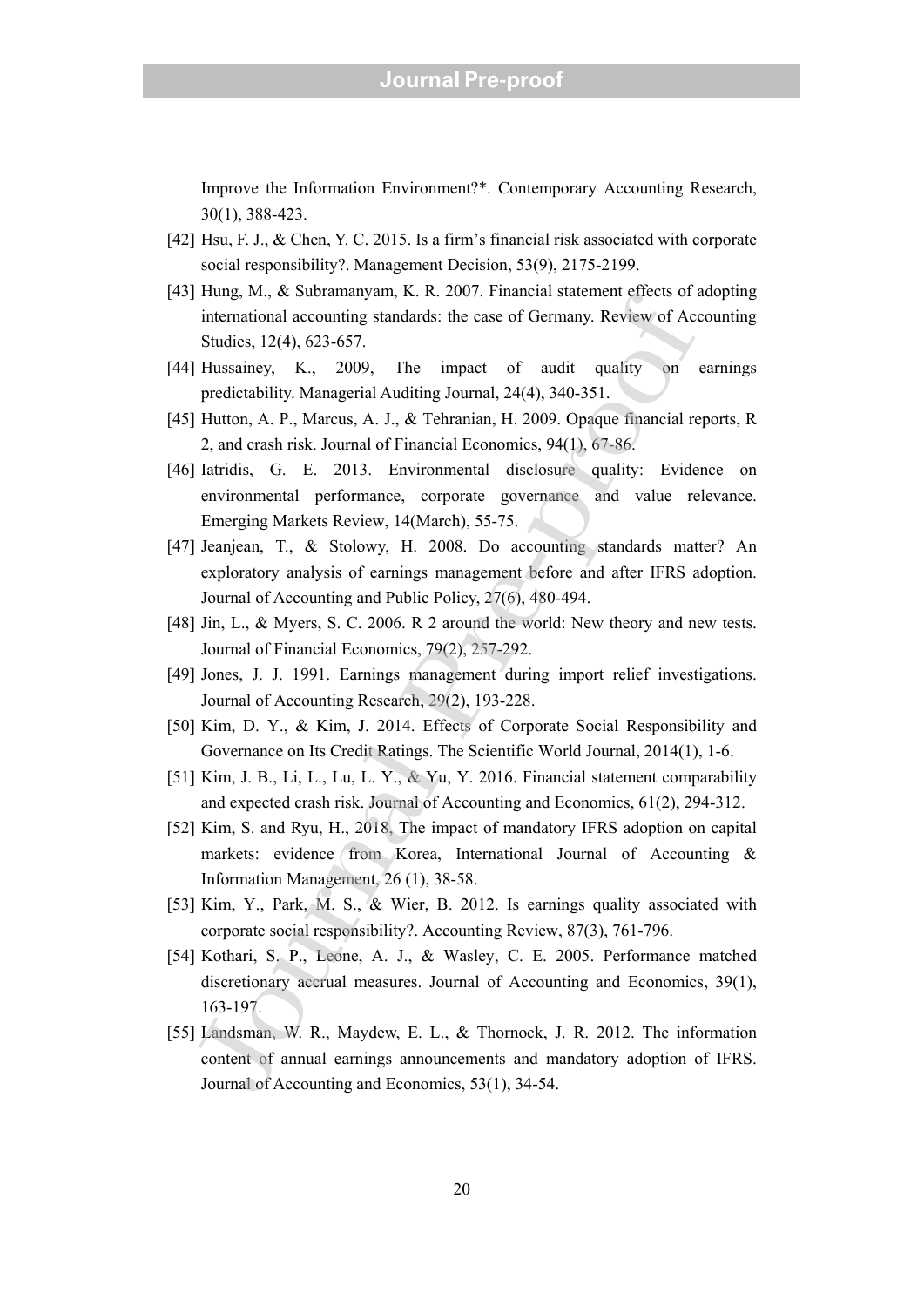- [56] Lantto, A. M., & Sahlström, P. 2009. Impact of International Financial Reporting Standard adoption on key financial ratios. Accounting & Finance, 49(2), 341-361.
- [57] Li, J. 2010. Accounting for banks, capital regulation, & risk-taking, AAA 2010 Financial Accounting and Reporting Section (FARS) Paper. Available at SSRN: http://ssrn.com/abstract=1463101
- [58] Lin, C. H., Yang, H. L., & Liou, D. Y. 2009. The impact of corporate social responsibility on financial performance: Evidence from business in Taiwan. Technology in Society, 31(1), 56-63.
- [59] Lin, S., Riccardi, W., & Wang, C. 2012. Does accounting quality change following a switch from US GAAP to IFRS? Evidence from Germany. Journal of Accounting and Public Policy, 31(6), 641-657.
- [60] Lin, W. L., Law, S. H., Ho, J. A., Sambasivan, M., 2019, The causality direction of the corporate social responsibility – Corporate financial performance Nexus: Application of Panel Vector Autoregression approach, The North American Journal of Economics and Finance, 48, 401-418. r mantar Actouring and reporting Sociol (FARS) Tapel. Avanson a member and reproduct the state of corporation by  $\text{Im}$ , C. H., Yang, H. L., & Liou, D. Y. 2009. The impact of corporation profiles in Technology in Society
- [61] Lipe, R. 1990. The relation between stock returns and accounting earnings given alternative information. Accounting Review, 65(1), 49-71.
- [62] Liu, F. C., Hsu, H. T., Yen, D. C., 2018, Technology executives in the changing accounting information environment: Impact of IFRS adoption on CIO compensation, Information & Management, 55 (7), 877-889.
- [63] Lo, S. F., & Sheu, H. J. 2007. Is Corporate Sustainability a Value-Increasing Strategy for Business?. Corporate Governance: An International Review, 15(2), 345-358.
- [64] Mita, A., Utama, S., Fitriany, F. and Wulandari, E., 2018, The adoption of IFRS, comparability of financial statements and foreign investors' ownership, Asian Review of Accounting, 26(3), 391-411.
- [65] Moscariello, N., Skerratt, L., & Pizzo, M. 2014. Mandatory IFRS adoption and the cost of debt in Italy and UK. Accounting and Business Research, 44(1), 63-82.
- [66] Ohlson, J. A. 1995. Earnings, book values, and dividends in equity valuation. Contemporary Accounting Research, 11(2), 661-687.
- [67] Oyewumi, O. R., Ogunmeru, O. A., Oboh, C. S., 2018, Investment in corporate social responsibility, disclosure practices, and financial performance of banks in Nigeria, Future Business Journal, 4(2), 195-205.
- [68] Prior, D., Surroca, J., & Tribó, J. A. 2008. Are socially responsible managers really ethical? Exploring the relationship between earnings man agement and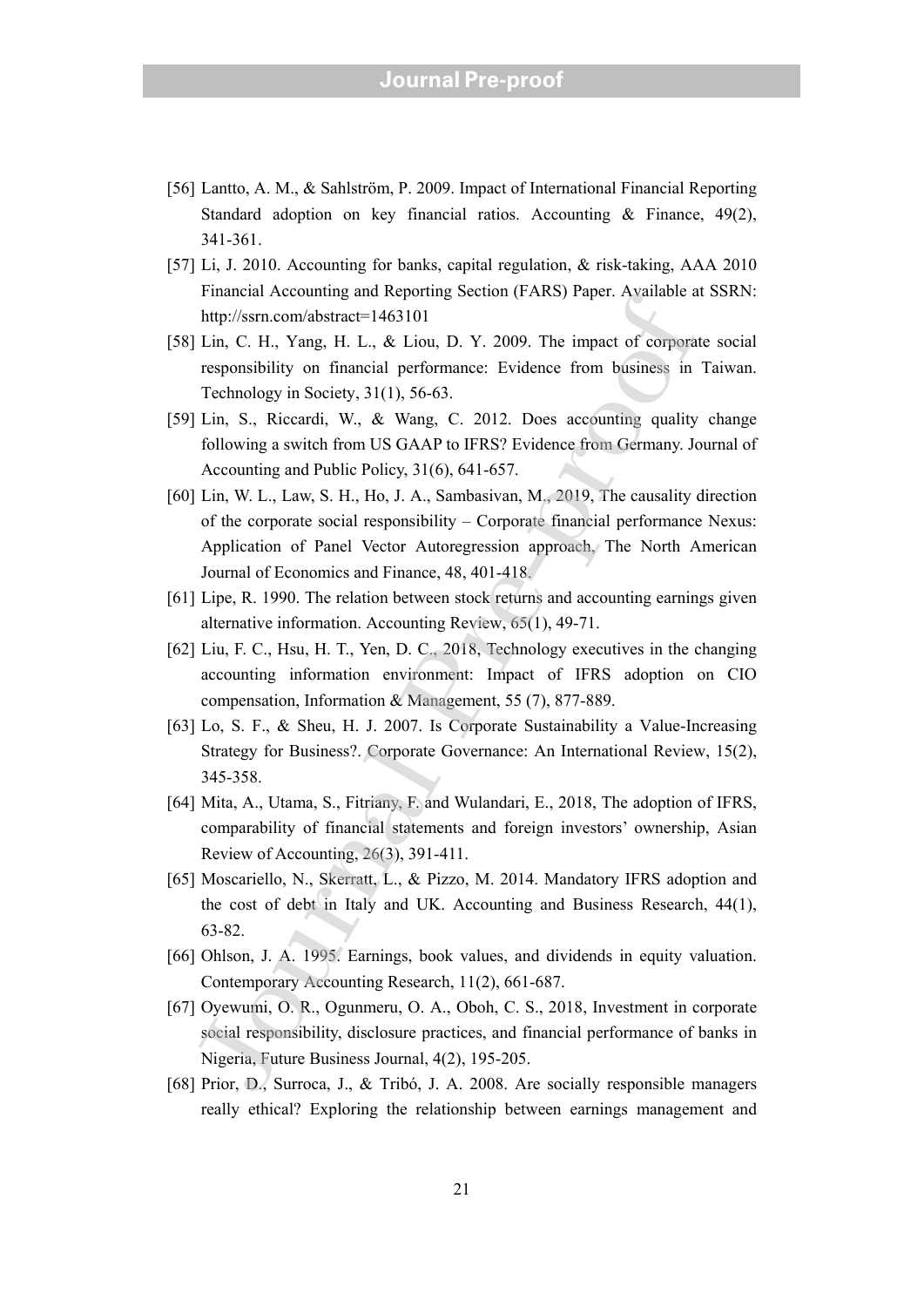corporate social responsibility. Corporate Governance: An International Review, 16(3), 160-177.

- [69] Shane, P. B., & Spicer, B. H. 1983. Market response to environmental information produced outside the firm. Accounting Review, 58(3), 521-538.
- [70] Sheikh, S., 2018,Corporate social responsibility, product market competition, and firm value, Journal of Economics and Business, 98, 40-55.
- [71] Sheikh, S., 2019, Corporate social responsibility and firm leverage: The impact of market competition, Research in International Business and Finance, 48, 496-510.
- [72] Surroca, J., Tribó, J. A., & Waddock, S. 2010. Corporate responsibility and financial performance: The role of intangible resources. Strategic Management Journal, 31(5), 463-490.
- [73] Tan, H., Wang, S., & Welker, M. 2011. Analyst following and forecast accuracy after mandated IFRS adoptions. Journal of Accounting Research, 49(5), 1307-1357.
- [74] Tschopp, D., & Huefner, R. J. 2015. Comparing the Evolution of CSR Reporting to that of Financial Reporting. Journal of Business Ethics, 127(3), 565-577.
- [75] Tschopp, D., Barney, D., & Murphy, P. R. 2012b. The institutional promotion of corporate social responsibility reporting: second tier institutions. Journal of Academic and Business Ethics, 6(Sep), 1-17.
- [76] Tschopp, D., Wells, S., & Barney, D. 2012a. The institutional promotion of corporate social responsibility reporting. Journal of Academic and Business Ethics, 5(Mar), 1-18. Shackin, 5., 2016; Conduct social responsability, prootic miasty. Theorem value, Journal of Economies and Business, 98, 40-55.<br>
Sheikh, S., 2019, Corporate social responsibility and firm leverage. The<br>
of market empetitio
- [77] Van der Laan Smith, J., Gouldman, A. L., & Tondkar, R. H. 2014. Does the adoption of IFRS affect corporate social disclosure in annual reports?. Advances in Accounting, 30(2), 402-412.
- [78] Van der Meulen, S., Gaeremynck, A., & Willekens, M. 2007. Attribute differences between US GAAP and IFRS earnings: An exploratory study. The International Journal of Accounting, 42(2), 123-142.
- [79] Yip, R. W., & Young, D. 2012. Does mandatory IFRS adoption improve information comparability?. Accounting Review, 87(5), 1767-1789.
- [80] Chen, Y.C., Hung, M., Wang, Y., 2018, The effect of mandatory CSR disclosure on firm profitability and social externalities: Evidence from China, Journal of Accounting and Economics, 65(1), 169-190.
- [81] Cai,W., Lee, E., Xu, A. L., Zeng, C., 2019, Does corporate social responsibility disclosure reduce the information disadvantage of foreign investors? Journal of International Accounting, Auditing and Taxation, 34, 12-29.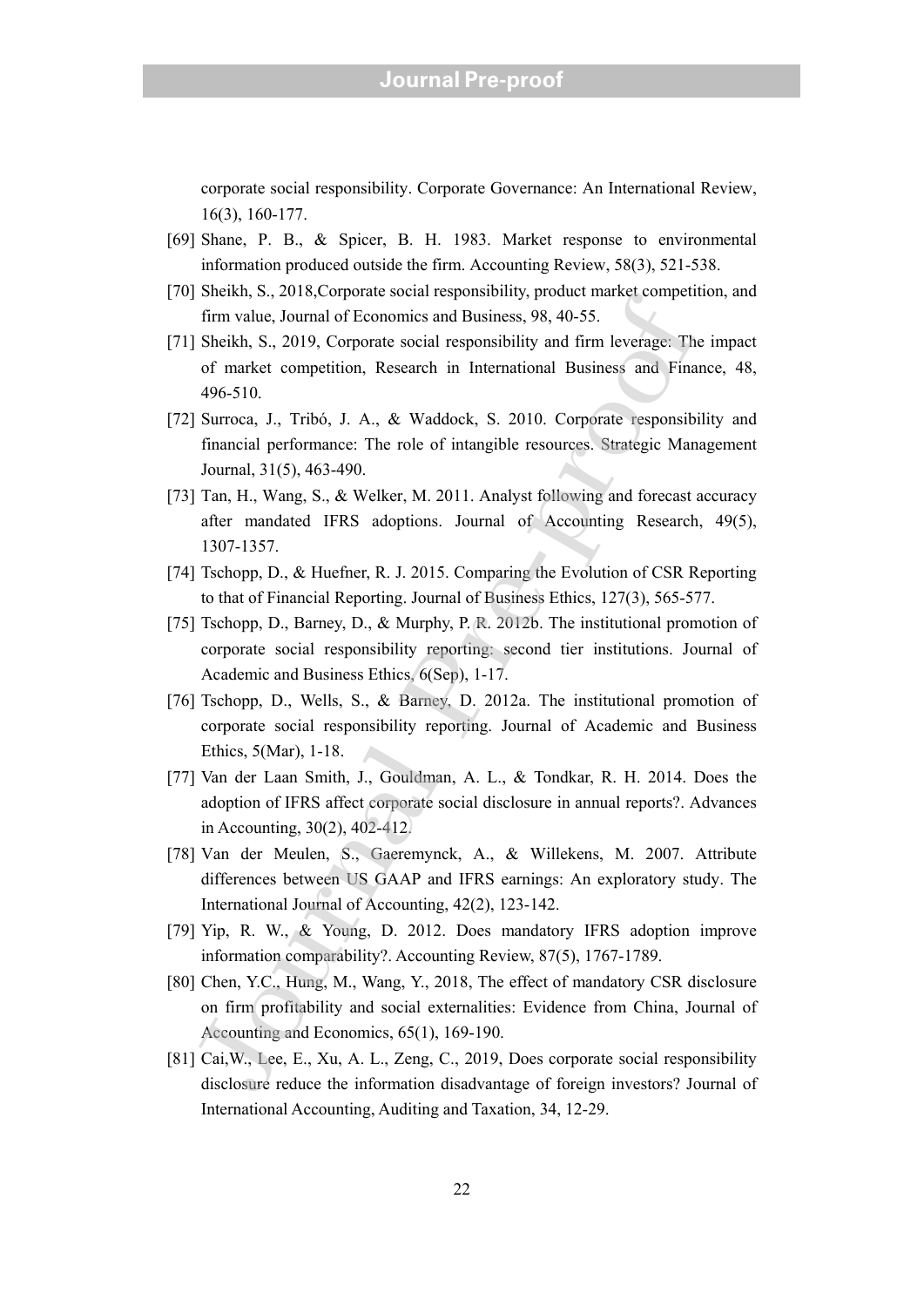#### **Table 1**

#### **Sample description: Distribution of observations by industry**

The study includes 13,937 samples of Taiwan listed firms from 2002 to 2005, 2010 to 2012, and 2013 to 2015. High-technology firms accounted for 54.05% of the sample, while traditional-industry firms accounted for 45.95%. PTC and OTC respectively represent Public-Traded-Company and Over-The-Counter company. **Panel A: Composition by sector** 

| I done-Traded-Company and Over-The-Counter company. |            |                 |            |              |                 |            |           |                  |                 |                |
|-----------------------------------------------------|------------|-----------------|------------|--------------|-----------------|------------|-----------|------------------|-----------------|----------------|
| Panel A: Composition by sector                      |            |                 |            |              |                 |            |           |                  |                 |                |
|                                                     |            |                 |            | $%$ of       |                 |            | Number    |                  |                 | $%$ of         |
| Industry sector                                     |            | Firm-year       |            | Firm-year    | $%$ of          |            | of        | $%$ of           |                 | cumulative     |
|                                                     |            | Obs.            |            | Obs.         | cumul. obs.     |            | firms     | Firms            |                 | firms          |
| Cement                                              |            | 70              |            | 0.50         | 0.50            |            | 21        | 0.49             |                 | 0.49           |
| Food                                                |            | 256             |            | 1.84         | 2.34            |            | 78        | 1.80             |                 | 2.29           |
| Plastic                                             |            | 277             |            | 1.99         | 4.33            |            | 84        | 1.94             |                 | 4.23           |
| Textile                                             |            | 548             |            | 3.93         | 8.26            |            | 165       | 3.82             |                 | 8.05           |
| <b>Electric Machinery</b>                           |            | 771             |            | 5.53         | 13.79           |            | 241       | 5.57             |                 | 13.62          |
| Iron and Steel                                      |            | 417             |            | 2.99         | 16.78           |            | 126       | 2.91             |                 | 16.54          |
| Electrical and Cable                                |            | 162             |            | 1.16         | 17.95           |            | 49        | 1.13             |                 | 17.67          |
| Chemical                                            |            | 381             |            | 2.73         | 20.68           |            | 116       | 2.68             |                 | 20.35          |
| Biotechnology and Medical                           |            | 736<br>46       |            | 5.28         | 25.96<br>26.29  |            | 236<br>14 | 5.46<br>0.32     | 25.81           |                |
| Glass and Ceramic<br>Paper and Pulp                 |            | 70              |            | 0.33<br>0.50 | 26.79           |            | 21        | 0.49             |                 | 26.13<br>26.62 |
| Rubber                                              |            | 115             |            | 0.83         | 27.62           |            | 35        | 0.81             |                 | 27.43          |
| Automobile                                          |            | 55              |            | 0.39         | 28.01           |            | 17        | 0.39             |                 | 27.82          |
| Electronic Parts/Components                         |            | 1,956           |            | 14.03        | 42.05           |            | 603       | 13.95            |                 | 41.77          |
| Semiconductor                                       |            | 1,286           |            | 9.23         | 51.27           |            | 406       | 9.39             |                 | 51.16          |
| Other Electronic                                    |            | 694             |            | 4.98         | 56.25           |            | 217       | 5.02             |                 | 56.17          |
| <b>Electronic Products Distribution</b>             |            | 374             |            | 2.68         | 58.94           |            | 113       | 2.61             |                 | 58.79          |
| Computer<br>and<br>Equipment                        | Peripheral | 1,023           |            | 7.34         | 66.28           |            | 315       | 7.28             |                 | 66.07          |
| Optoelectronic                                      |            | 1.099           |            | 7.89         | 74.16           |            | 347       | 8.02             |                 | 74.10          |
| Communications and Internet                         |            | 772             |            | 5.54         | 79.70           |            | 243       | 5.62             |                 | 79.72          |
| Building Material and Construction                  |            | 680             |            | 4.88         | 84.58           |            | 206       | 4.76             |                 | 84.48          |
| Shipping and Transportation                         |            | 243             |            | 1.74         | 86.32           |            | 75        | 1.73             |                 | 86.22          |
| Trading and Consumers Goods                         |            | 266             |            | 1.91         | 88.23           |            | 82        | 1.90             | 88.11           |                |
| <b>Information Service</b>                          |            | 326             |            | 2.34         | 90.57           |            | 101       | 2.34             |                 | 90.45          |
| Tourism                                             |            | 225             |            | 1.61         | 92.19           |            | 72<br>53  | 1.67             | 92.11           |                |
| Cultural and Creative<br>Oil, Gas and Electricity   |            | 165<br>120      |            | 1.18<br>0.86 | 93.37<br>94.23  |            | 36        | 1.23<br>0.83     |                 | 93.34<br>94.17 |
| Other Industry                                      |            | 804             |            | 5.77         | 100.00          |            | 252       | 5.83             |                 | 100.00         |
| Total                                               |            | 13,937          |            | 100.00       | 100.00          |            | 4,324     | 100.00           |                 | 100.00         |
| Panel B: Composition by year                        |            |                 |            |              |                 |            |           |                  |                 |                |
|                                                     |            | Non-IFRS period |            |              | Pre-IFRS period |            |           | Post-IFRS period |                 |                |
|                                                     |            | $(2002 - 2005)$ |            |              |                 |            |           |                  |                 |                |
|                                                     |            |                 |            |              | $(2010 - 2012)$ |            |           |                  | $(2013 - 2015)$ |                |
| year                                                | Firm-year  | PTC             | <b>OTC</b> | Firm-year    | PTC             | <b>OTC</b> |           | Firm-year        | <b>PTC</b>      | <b>OTC</b>     |
|                                                     | Obs.       |                 |            | Obs.         |                 |            |           | Obs.             |                 |                |
| 2002                                                | 1,178      | 689             | 489        |              |                 |            |           |                  |                 |                |
| 2003                                                | 1,195      | 696             | 499        |              |                 |            |           |                  |                 |                |
| 2004                                                | 1,226      | 708             | 518        |              |                 |            |           |                  |                 |                |
| 2005                                                | 1,258      | 723             | 535        |              |                 |            |           |                  |                 |                |
| 2010                                                |            |                 |            | 1,470        | 804             | 666        |           |                  |                 |                |
| 2011                                                |            |                 |            | 1,504        | 821             | 683        |           |                  |                 |                |
| 2012                                                |            |                 |            | 1,524        | 831             | 693        |           |                  |                 |                |
| 2013                                                |            |                 |            |              |                 |            |           | 1,525            | 834             | 691            |
| 2014                                                |            |                 |            |              |                 |            |           | 1,526            | 835             | 691            |
| 2015                                                |            |                 |            |              |                 |            |           | 1,531            | 838             | 693            |
| Sub-total                                           | 4,857      | 2.816           | 2.041      | 4.498        | 2.456           | 2.042      |           | 4,582            | 2,507           | 2,075          |
| $\%$<br>of<br>Firm-year                             | 34.8       |                 |            | 32.3         |                 |            |           | 32.9             |                 |                |
| $\bigcap_{n\in\mathbb{N}}$                          |            |                 |            |              |                 |            |           |                  |                 |                |

#### **Panel B: Composition by year**

|                                 | Non-IFRS period   | $(2002 - 2005)$ |            | Pre-IFRS period   | $(2010 - 2012)$ |            | Post-IFRS period  | $(2013 - 2015)$ |         |
|---------------------------------|-------------------|-----------------|------------|-------------------|-----------------|------------|-------------------|-----------------|---------|
| year                            | Firm-year<br>Obs. | <b>PTC</b>      | <b>OTC</b> | Firm-year<br>Obs. | PTC             | <b>OTC</b> | Firm-year<br>Obs. |                 | PTC OTC |
| 2002                            | 1,178             | 689             | 489        |                   |                 |            |                   |                 |         |
| 2003                            | 1,195             | 696             | 499        |                   |                 |            |                   |                 |         |
| 2004                            | 1,226             | 708             | 518        |                   |                 |            |                   |                 |         |
| 2005                            | 1,258             | 723             | 535        |                   |                 |            |                   |                 |         |
| 2010                            |                   |                 |            | 1,470             | 804             | 666        |                   |                 |         |
| 2011                            |                   |                 |            | 1,504             | 821             | 683        |                   |                 |         |
| 2012                            |                   |                 |            | 1,524             | 831             | 693        |                   |                 |         |
| 2013                            |                   |                 |            |                   |                 |            | 1,525             | 834             | 691     |
| 2014                            |                   |                 |            |                   |                 |            | 1,526             | 835             | 691     |
| 2015                            |                   |                 |            |                   |                 |            | 1,531             | 838             | 693     |
| Sub-total                       | 4,857             | 2,816           | 2,041      | 4,498             | 2,456           | 2,042      | 4,582             | 2,507           | 2,075   |
| $\%$<br>Firm-year<br>of<br>Obs. | 34.8              |                 |            | 32.3              |                 |            | 32.9              |                 |         |

*Notes: 1. Obs. denotes number of observations.* 

*2. % denotes percentage industry proportion in total sample.* 

*3. cumul. denotes cumulative industry proportion in total sample.*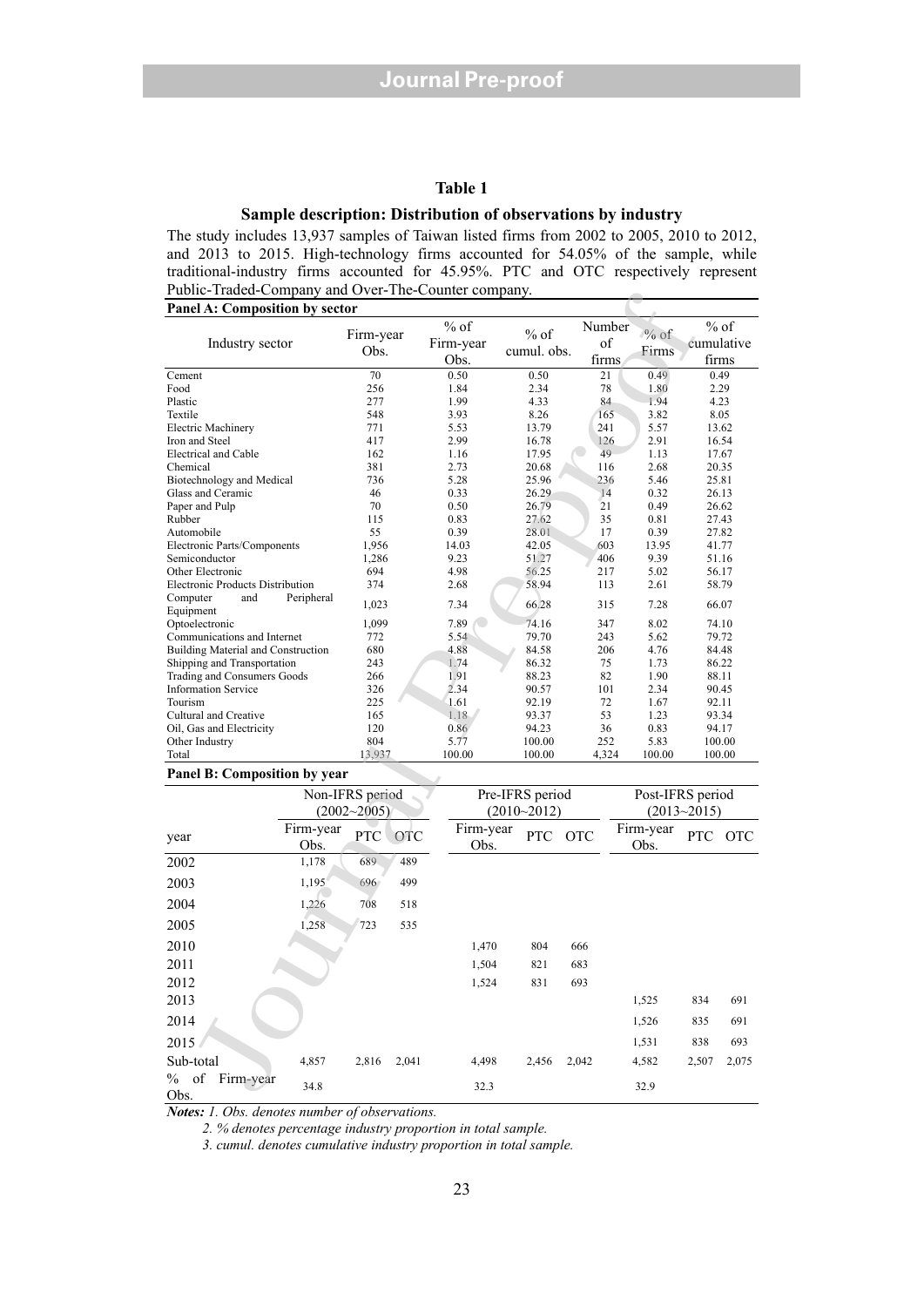|            |                                     | 2002~2005(PeriodI)<br>Non-IFRS period |        |                                                                                                                                                                                                                                                     | $2010 - 2012$ (PeriodII)<br>Pre-IFRS period                                                                                                                                                                                                                           |         |                                        | 2013~2015(Period III)<br>Post-IFRS period                                                                                                                                                                                                                                                                                                       |         |
|------------|-------------------------------------|---------------------------------------|--------|-----------------------------------------------------------------------------------------------------------------------------------------------------------------------------------------------------------------------------------------------------|-----------------------------------------------------------------------------------------------------------------------------------------------------------------------------------------------------------------------------------------------------------------------|---------|----------------------------------------|-------------------------------------------------------------------------------------------------------------------------------------------------------------------------------------------------------------------------------------------------------------------------------------------------------------------------------------------------|---------|
|            | Mean                                | Median                                | Std.   | Mean                                                                                                                                                                                                                                                | Median                                                                                                                                                                                                                                                                | Std.    | Mean                                   | Median                                                                                                                                                                                                                                                                                                                                          | Std.    |
| <b>ROA</b> | 0.0484                              |                                       |        | $0.0485$ $0.1011$ $0.0381(4.04)$ ***                                                                                                                                                                                                                | $0.0445(2.71)$ ***                                                                                                                                                                                                                                                    | 0.1208  | $0.0399(3.54)$ = (-0.67)               | $0.0415(3.40) \neq (1.91)^a$                                                                                                                                                                                                                                                                                                                    | 0.0942  |
| <b>ROE</b> | 0.0269                              |                                       |        | $0.0753$ $0.5914$ $0.0103(1.06)$                                                                                                                                                                                                                    | 0.0712(1.56)                                                                                                                                                                                                                                                          | 0.7825  | $0.0361(-0.82) (-1.90)^{b}$            | $0.0651(3.17) \neq (1.66)^a$                                                                                                                                                                                                                                                                                                                    | 0.2958  |
| Š          | 21.6064                             |                                       |        | $21.4643$ 1.4500 21.8790(-8.22) <sup>****</sup>                                                                                                                                                                                                     | $21.7178(-6.17)$ ***                                                                                                                                                                                                                                                  | 1.4518  | $22.0557(-12.76) \neq (-5.09)^{\circ}$ | $21.9148(-10.29) \neq (-4.29)^e$                                                                                                                                                                                                                                                                                                                | 1.4021  |
| Assets     | 15.1629                             |                                       |        | $14.9771$ 1.3274 15.3045(-4.43) <sup>****</sup>                                                                                                                                                                                                     | $15.1252(-3.52)$ ***                                                                                                                                                                                                                                                  | 1.4670  | $15.3435(-5.20) \neq (-1.09)$          | $15.1347(-3.81)$ $\neq$ $-0.29$ )                                                                                                                                                                                                                                                                                                               | 1.4647  |
| Sales      | 14.8800                             | 14.7302                               |        | $1.4338$ 15.0306(-4.28) <sup>***</sup>                                                                                                                                                                                                              | $14.9141(-4.71)$ ***                                                                                                                                                                                                                                                  | 1.6419  | $14.9441(-1.65)+(2.13)^{b}$            | $14.8375(2.92)$ $\neq$ (1.32)                                                                                                                                                                                                                                                                                                                   | 1.6786  |
| Leverage   | 0.4403                              |                                       |        | $0.4476$ $0.1742$ $0.4115(7.89)$ ***                                                                                                                                                                                                                | $0.4091(8.83)$ ***                                                                                                                                                                                                                                                    | 0.1840  | $0.4069(8.18) \neq (1.08)$             | $0.4043(7.75)$ $\neq$ $(0.87)$                                                                                                                                                                                                                                                                                                                  | 0.1821  |
| <b>OCF</b> | 0.9602                              | 0.1151                                | 5.8827 | $1.4178(-2.88)$ ***                                                                                                                                                                                                                                 | $0.1545(-5.52)$ ***                                                                                                                                                                                                                                                   | 9.1436  | $1.6670(-2.97)$ $\neq$ (-0.96)         | $0.1882(-8.08)$ = (-3.75)°                                                                                                                                                                                                                                                                                                                      | 12.3906 |
| EPS        | 1.6697                              | 1.2300                                | 3.7999 | $2.2676(-2.32)$ **                                                                                                                                                                                                                                  | $1.3150(-1.72)^{*}$                                                                                                                                                                                                                                                   | 17.0724 | $2.0389(-3.64)$ *** (0.86)             | 1.2200(0.12)(1.53)                                                                                                                                                                                                                                                                                                                              | 4.8052  |
| Volume     | 5.1109                              | 5.1299                                | 1.8325 | $4.9529(3.97)$ ***                                                                                                                                                                                                                                  | $4.9836(3.14)$ ***                                                                                                                                                                                                                                                    | 1.6299  | $4.8284(6.81) \neq (3.23)^c$           | $4.8978(4.31)$ $\neq$ (1.62)                                                                                                                                                                                                                                                                                                                    | 1.5501  |
| Holdings   |                                     |                                       |        | 0.0881                                                                                                                                                                                                                                              | 0.0407                                                                                                                                                                                                                                                                | 0.1267  | $0.1056(-5.26)^{\circ}$                | $0.0507(-4.46)$ °                                                                                                                                                                                                                                                                                                                               | 0.1415  |
|            | 6. Std. denotes standard deviation. |                                       |        | 4. (.) denotes the difference test between two sub-periods.<br>per share; Volume is the natural logarithm of<br>3. $c$ $^{b}$ and $^{a}$ respectively indicate significance at<br>2. $\neq \neq$ and $\neq$ respectively indicate significance at . | stock trading volume; Holdings is institutional holdings.<br>Notes: 1. ***, ** and *respectively indicate significance at 1%,5%, and 10% between periods I and II.<br>$196, 5\%$ , and $10\%$ between periods II and III.<br>1%,5%, and 10% between periods I and III |         |                                        | 5. ROA is return on assets; ROE is return on equity; MV is the natural logarithm of the market value; Assets is the natural logarithm of the total assets; Sales is the<br>natural logarithm of the total sales at year t; Leverage is total debt divided by total assets; OCF is the natural logarithm of operating cash flow; EPS is earnings |         |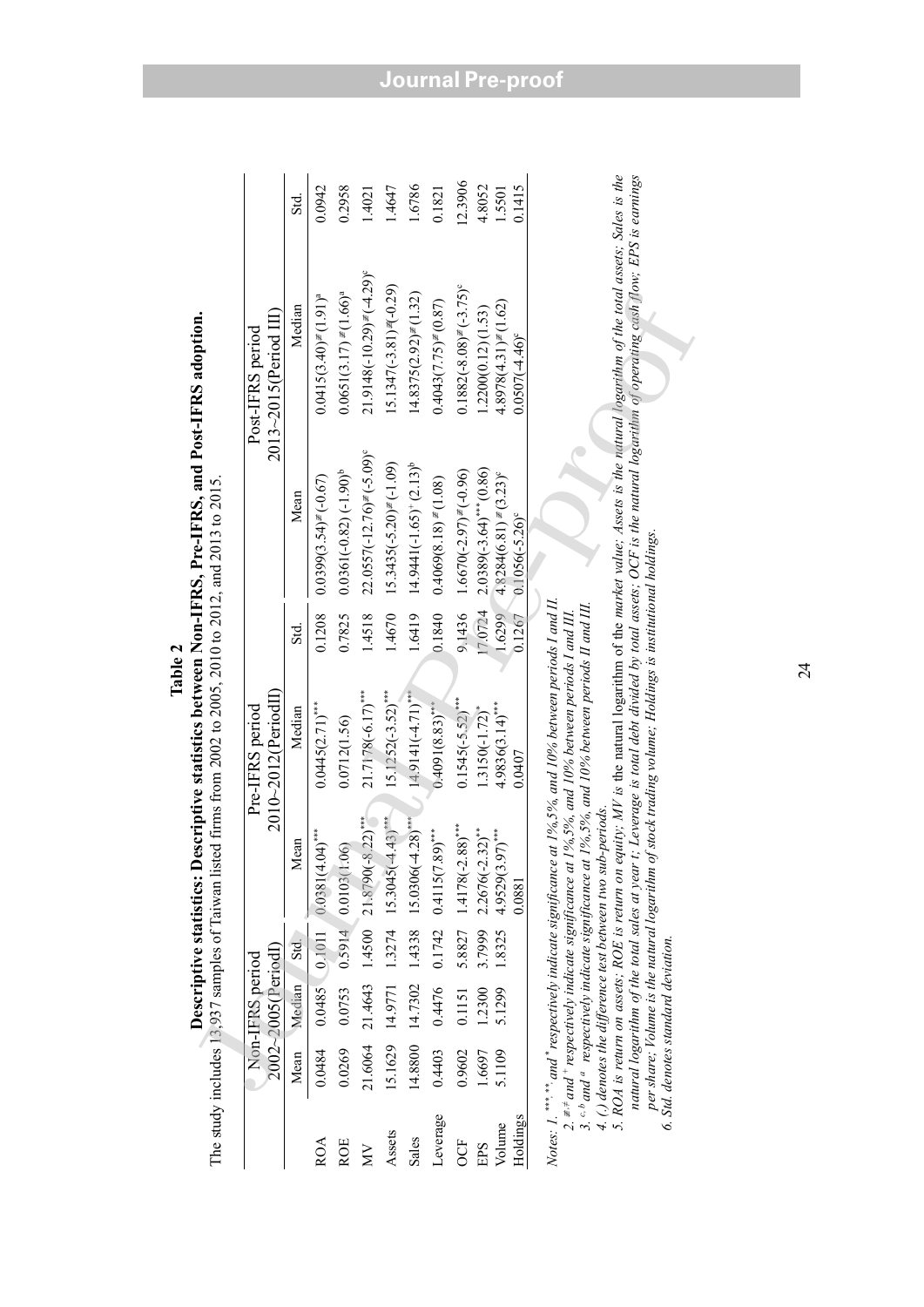|                 |                 |                                                               |                                                                                                                                                                                                                                                                                                                                                |        | Multiple comparability of IFRS and local GAAP accounting systems among Non-IFRS, Pre-IFRS, and Post-IFRS adoption.                             |               |        |                  |                         |                  |
|-----------------|-----------------|---------------------------------------------------------------|------------------------------------------------------------------------------------------------------------------------------------------------------------------------------------------------------------------------------------------------------------------------------------------------------------------------------------------------|--------|------------------------------------------------------------------------------------------------------------------------------------------------|---------------|--------|------------------|-------------------------|------------------|
|                 |                 | Dechow denotes the total discretionary accruals               |                                                                                                                                                                                                                                                                                                                                                |        | estimated by the Dechow <i>et al.</i> (1995) model using TDA = $\frac{T A_{i,t}}{A T_{i,t-1}} - N D T A C_{i,t}$ and Kothari denotes the total |               |        |                  |                         |                  |
|                 |                 | discretionary accruals estimated by Kothari et al             |                                                                                                                                                                                                                                                                                                                                                |        | . (2005) model using TDA_K = $\frac{TAt_{i,t}}{AT_{i,t-1}}$ – NDTAC_K <sub>it</sub> , respectively. Analyst forecast error is estimated using  |               |        |                  |                         |                  |
| $F$ error $u_i$ |                 | $\frac{1}{N}\sum_{n=1}^{N}  FC_{i,t,n} - EPS_{i,t} /P_{i,t}.$ |                                                                                                                                                                                                                                                                                                                                                |        |                                                                                                                                                |               |        |                  |                         |                  |
|                 |                 | Accrual quality and analyst forecast error                    |                                                                                                                                                                                                                                                                                                                                                |        |                                                                                                                                                |               |        |                  |                         |                  |
| Time period     | Sub-sample      |                                                               | Dechow model                                                                                                                                                                                                                                                                                                                                   |        |                                                                                                                                                | Kothari model |        |                  | Analysts forecast error |                  |
|                 |                 | Mean                                                          |                                                                                                                                                                                                                                                                                                                                                | Std.   | Mean                                                                                                                                           | Median        | Std.   | Mean             | Median                  | <u>ನ</u>         |
| 2002~2005       | PTC             | 0.1296                                                        | Median<br>0.0960<br>0.1027                                                                                                                                                                                                                                                                                                                     | 0.1965 | 0.1315                                                                                                                                         | 0.0984        | 0.1964 | 0.0752           | 0.0303                  | 0.1485           |
|                 | OLC             | 0.2223                                                        |                                                                                                                                                                                                                                                                                                                                                | 2.4290 | 0.2268                                                                                                                                         | 0.1070        | 2.4372 | 0.0956           | 0.0379                  | 0.1933           |
| (Period I)      | $\overline{AC}$ | 0.1685                                                        | 0.0982                                                                                                                                                                                                                                                                                                                                         | 1.5800 | 0.1715                                                                                                                                         | 0.1015        | 1.5858 | 0.0801           | 0.0324                  | 0.1609           |
| 2010~2012       | PTC             | 0.0834                                                        |                                                                                                                                                                                                                                                                                                                                                | 0.1163 | 0.0776                                                                                                                                         | 0.0568        | 0.0937 | 0.0481           | 0.0204                  | 0.0881           |
|                 | OTC             | 0.1370                                                        |                                                                                                                                                                                                                                                                                                                                                | 0.9218 | 0.1073                                                                                                                                         | 0.0668        | 0.2375 | 0.0523           | 0.0261                  | 0.0690<br>0.0846 |
| (Period II)     | $\overline{A}$  | 0.1077                                                        |                                                                                                                                                                                                                                                                                                                                                | 0.6265 | 0.0911                                                                                                                                         | 0.0603        | 0.1748 | 0.0491           | 0.0214                  |                  |
| 2013~2015       | FTC             | 0.0805                                                        | $\begin{array}{r} 0.0588 \\ 0.0729 \\ 0.0648 \\ 0.0648 \\ 0.0636 \\ 0.0536 \end{array}$                                                                                                                                                                                                                                                        | 0.2557 | 0.0825                                                                                                                                         | 0.0505        | 0.2517 | 0.0296<br>0.0179 | 0.0110                  | 0.0673           |
|                 | OTC             | 0.1116                                                        |                                                                                                                                                                                                                                                                                                                                                | 0.3051 | 0.1115                                                                                                                                         | 0.0648        | 0.3023 |                  | 0.0089                  | 0.0232           |
| (Period III)    |                 | 0.0944                                                        |                                                                                                                                                                                                                                                                                                                                                | 0.2792 | 0.0956                                                                                                                                         | 0.0562        | 0.2761 | 0.0259           | 0.0101                  | 0.0574           |
|                 |                 | Difference Mean                                               | Wilcoxon                                                                                                                                                                                                                                                                                                                                       |        | Difference Mean                                                                                                                                | Wilcoxon      |        | Difference Mean  | Wilcoxon                |                  |
|                 |                 | $l$ -test                                                     | Median test                                                                                                                                                                                                                                                                                                                                    |        | I-test                                                                                                                                         | Median test   |        | T-test           | Median test             |                  |
|                 | Ξ               | $0.0461***$                                                   |                                                                                                                                                                                                                                                                                                                                                |        | $0.0538***$                                                                                                                                    | $0.0416^{**}$ |        | $0.0271***$      | $0.0098***$             |                  |
| PTC             | 旵               | $0.0491***$                                                   |                                                                                                                                                                                                                                                                                                                                                |        | $0.0490***$                                                                                                                                    | $0.0479**$    |        | $0.0456***$      | $0.0193***$             |                  |
|                 | 目               | 0.0029                                                        |                                                                                                                                                                                                                                                                                                                                                |        | $-0.0049$                                                                                                                                      | $0.0063***$   |        | $0.0186***$      | $0.0094***$             |                  |
|                 | 日               | 0.0853                                                        |                                                                                                                                                                                                                                                                                                                                                |        | $0.1195***$                                                                                                                                    | $0.0402***$   |        | $0.0433***$      | $0.0117***$             |                  |
| OLC             | 巨               | $0.1107***$                                                   | $\begin{array}{c} \n 0.0372 \ast \atop 0.0492 \ast \atop 0.0120 \atop 0.0298 \ast \atop 0.0402 \ast \atop 0.0402 \ast \atop 0.0104 \ast \atop 0.0104 \ast \atop 0.0104 \ast \atop 0.0104 \ast \atop 0.0104 \ast \atop 0.0104 \ast \atop 0.0104 \ast \atop 0.0104 \ast \atop 0.0104 \ast \atop 0.0104 \ast \atop 0.0104 \ast \atop 0.0104 \ast$ |        | $0.1153***$                                                                                                                                    | $0.0422***$   |        | $0.0777***$      | $0.0290***$             |                  |
|                 | II-II           | 0.0254                                                        |                                                                                                                                                                                                                                                                                                                                                |        | $-0.0042$                                                                                                                                      | $0.0020***$   |        | $0.0344***$      | 0.0172                  |                  |
|                 | Ξ               | $0.0608$ *                                                    | $0.0334***$                                                                                                                                                                                                                                                                                                                                    |        | $0.0805***$                                                                                                                                    | $0.0412***$   |        | $0.0311***$      | $0.0110^{**}$           |                  |
| $\overline{A}$  | 目               | $0.0741***$                                                   | $0.0447***$                                                                                                                                                                                                                                                                                                                                    |        | $0.0759***$                                                                                                                                    | $0.0453***$   |        | $0.0543***$      | $0.0224***$             |                  |
|                 | II-II           | 0.0133                                                        | $0.0113***$                                                                                                                                                                                                                                                                                                                                    |        | $-0.0046$                                                                                                                                      | $0.0041***$   |        | $0.0232**$       | $0.0113***$             |                  |
|                 |                 |                                                               |                                                                                                                                                                                                                                                                                                                                                |        |                                                                                                                                                |               |        |                  |                         |                  |

**Table 3** 

*Note: 1.* \*\*\*, \*\*\*, and \*respectively indicate significance at 1%, 5%, and 10%.  *2. Std. denotes standard deviation.*   *3. PTC, OTC, and AG respectively denote Public-Traded-Company sample, Over-The-Counter company sample, and aggregate samples.* 

## **Journal Pre-proof**

25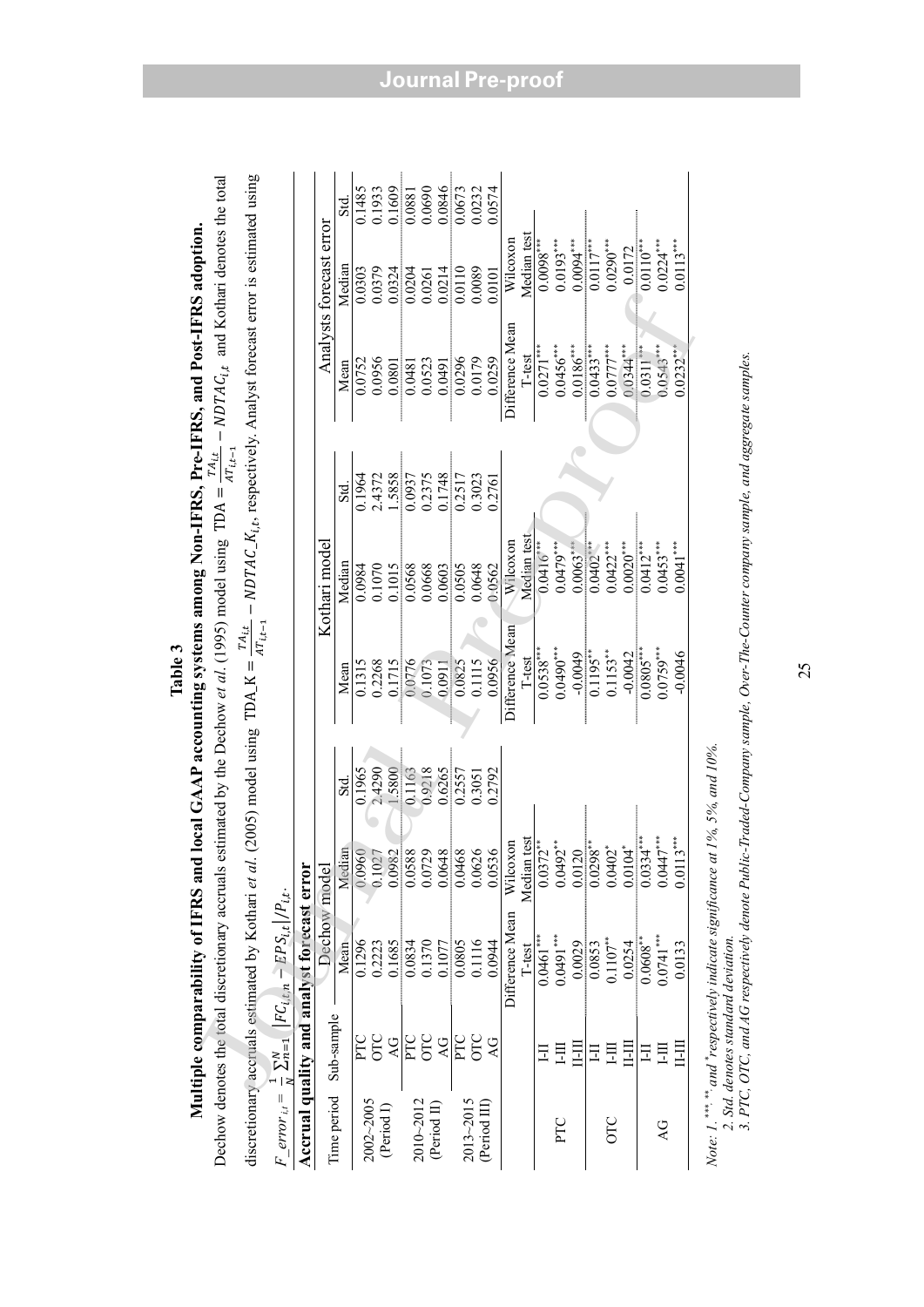|                                                                             |                                            |                                                                   |                                                                                                        |                                                                    |                                                                                                              |                                                                   | Value relevance and predictability                                                                                                                                                                                          |                                         |                                                           |                                         |                                                                            |                                       |                                                                                |
|-----------------------------------------------------------------------------|--------------------------------------------|-------------------------------------------------------------------|--------------------------------------------------------------------------------------------------------|--------------------------------------------------------------------|--------------------------------------------------------------------------------------------------------------|-------------------------------------------------------------------|-----------------------------------------------------------------------------------------------------------------------------------------------------------------------------------------------------------------------------|-----------------------------------------|-----------------------------------------------------------|-----------------------------------------|----------------------------------------------------------------------------|---------------------------------------|--------------------------------------------------------------------------------|
| on earnings predictability using $X_{i,t+1} = \beta_0 + \beta_1$            |                                            |                                                                   |                                                                                                        |                                                                    | $\cdot X_{i,t} + \beta_2 \cdot X_{i,t-1}$                                                                    |                                                                   | Value relevance is assessed as running price-earnings model $P_{i,t} = \beta_0 + \beta_1 \cdot X_{i,t} + \beta_2 \cdot DX_{i,t} + \beta_3 X_{i,t} \cdot DX + \beta_4 \cdot BV_{i,t-1}$ and predictability is assessed based |                                         |                                                           |                                         |                                                                            |                                       |                                                                                |
|                                                                             |                                            | $P_{i,t}$                                                         | $= \beta_0 + \beta_1 \cdot X_{i.t}$                                                                    |                                                                    | $+ \beta_2 \cdot DX + \beta_3 X_{i,t} \cdot DX + \beta_4 \cdot BV_{i,t-1}$                                   |                                                                   |                                                                                                                                                                                                                             |                                         | $X_{i,t+1} =$                                             |                                         | $\beta_0 + \beta_1 \cdot X_{i,t} + \beta_2 \cdot X_{i,t-1}$                |                                       |                                                                                |
| Time period                                                                 | Para-<br>meter                             |                                                                   | PTC                                                                                                    |                                                                    | OTC                                                                                                          |                                                                   | $\overline{Q}$                                                                                                                                                                                                              |                                         | PTC                                                       |                                         | OTC                                                                        |                                       | $\overline{Q}$                                                                 |
| $2002 - 2005$<br>(Period 1)                                                 | $\stackrel{S_3}{\beta_4}$<br>$g \otimes g$ | $-1.2978$<br>$-8.9444$<br>0.0910<br>4.1954<br>0.5428<br>9.0651    | $(-8.13)$ ***<br>$(3.21)$ **<br>$(3.30)$ <sup>***</sup><br>$61.66*$<br>(9.66)<br>$(-0.53)$             | 21.7883<br>$-2.1049$<br>1.3464<br>$-15.09$<br>.8673<br>0.0264<br>4 | $(-3.85)$ ***<br>$(4.32)$ ***<br>$(-2.44)$ **<br>$(1.95)$ <sup>*</sup><br>$9.02$ #<br>$(3.37)$ <sup>**</sup> | $-12.6661$<br>$-0.2939$<br>13.8157<br>12.3228<br>5.6966<br>0.0331 | $(-7.74)$ ***<br>$(8.24)$ ***<br>$32.50*$<br>$(-1.05)$<br>$(3.05)$ <sup>**</sup>                                                                                                                                            | 0.0769<br>0.0320<br>0.0534<br>0.2971    | $\frac{(4.12)^{4.1}}{(2.68)^{4.1}}$<br>$47.32*$<br>(0.93) | 2.5154<br>0.2225<br>0.0775<br>0.0612    | $(11.01)$<br>$(11.01)$<br>$(11.01)$<br>$(11.01)$<br>$(11.01)$<br>$70.14$ # | 0.1672<br>0.0348<br>1.2959<br>0.0461  | $(13.15)$ <sup>***</sup><br>$(2.46)$ <sup>*</sup><br>121.25#<br>$(3.75)^{***}$ |
| $2010 - 2012$                                                               | $\beta_2$<br>$\overset{\circ}{\beta_{i}}$  | 11.1172<br>$-8.4083$<br>8.8192                                    | $(40.95)$ ***<br>$(5.90)$ "<br>$(-6.63)$                                                               | 0.5865<br>8196<br>18080                                            | $(34.64)$ ***<br>$(3.73)$ <sup>***</sup><br>(2.88)                                                           | $-3.2005$<br>10.7241<br>9.4547                                    | $(53.56)$ ***<br>$(7.80)$<br>$(-3.22)$                                                                                                                                                                                      | 0.1466<br>0.2463<br>0.3191              | $(1.32)$<br>$(22.00)$ ***<br>$(12.23)***$                 | 1.1927<br>0.1799<br>0.0891              | $(2.85)$<br>$(7.47)$<br>$(4.51)$ <sup>***</sup>                            | 0.1039<br>0.2301<br>0.7081            | $(3.28)$ <sup>***</sup><br>(16.17) <sup>***</sup><br>$\left(8.88\right)^{***}$ |
| (Period II)                                                                 | $\beta_3$<br>$\beta_4$<br>$R^2$            | $-9.0278$<br>0.8117<br>0.6571                                     | $(-17.21)$ ***<br>$(12.75)$ ***<br>$1084.07$ #                                                         | $-12.8306$<br>.0995<br>.5114                                       | $(-16.25)$ ***<br>449.29≢<br>(1.06)                                                                          | $-10.2239$<br>0.5606<br>0.6019                                    | $506.50*$<br>$(-23.31)$ <sup>***</sup><br>$10.71$ )***                                                                                                                                                                      | 0.2149                                  | $336.08*$                                                 | 0.0498                                  | $53.32$ #                                                                  | 0.0859                                | $210.90$ #                                                                     |
| 2013~2015<br>$(\rm Period~ III)$                                            | 8. 8. 8. 8. 8. 8                           | $-18.7023$<br>17.3695<br>20.8233<br>0.0001<br>0.7960<br>$-5.8461$ | $(-12.19)$ ***<br>$(78.91)$ ***<br>$1589.59$ <sup>#</sup><br>$(5.44)$ ***<br>$(4.11)$ ***<br>$(-0.32)$ | 21.6020<br>24.6249<br>-28.3618<br>$-11.2672$<br>0.1543<br>1.6066   | $(-15.98)$ <sup>***</sup><br>$(37.02)$ ***<br>$(5.22)$ **<br>$(-3.24)$ ***<br>$506.06$ #<br>(0.84)           | 22.1735<br>20.9250<br>$-8.5943$<br>0.2320<br>17.9961<br>0.7139    | $-18.65)$ ***<br>$1836.38*$<br>$(6.89)$ "<br>(67.52)<br>$(-4.51)$ <sup>***</sup><br>$(2.56)$ **                                                                                                                             | $-0.0170$<br>0.3352<br>0.4622<br>0.0797 | $(3.49)$<br>$(6F.8)$<br>$(6F.5)$<br>$36.05 =$             | $-0.1958$<br>0.3806<br>0.4403<br>1.0700 | $(2.32)$<br>$(20.30)$<br>$(-6.44)$<br>$(-6.44)$<br>$211.03*$               | 0.4265<br>-0.1511<br>0.3606<br>0.7149 | $(29.04)$<br>$(-8.27)$<br>429.49<br>$(3.31)$ <sup>***</sup>                    |
| PTC                                                                         | 目<br>Щ<br>IЩ                               |                                                                   |                                                                                                        |                                                                    | Chow test<br>$210.58*$<br>$155.55*$<br>$57.91 =$                                                             |                                                                   |                                                                                                                                                                                                                             |                                         |                                                           |                                         | Chow test<br>$44.72*$<br>$6.69$ $#$<br>0.80                                |                                       |                                                                                |
| OLO                                                                         | 目<br>$\overline{M}$<br>$\mathbb{H}$        |                                                                   |                                                                                                        |                                                                    | $28.64$ #<br>$99.26$ <sup><math>\neq</math></sup><br>$13.02$ #                                               |                                                                   |                                                                                                                                                                                                                             |                                         |                                                           |                                         | 19.64<br>$7.50 =$<br>1.33                                                  |                                       |                                                                                |
| QV                                                                          | $\overline{u}$<br>$\overline{M}$<br>$\Xi$  |                                                                   |                                                                                                        |                                                                    | $125.09*$<br>$219.87$ <sup>#</sup><br>$41.33*$                                                               |                                                                   |                                                                                                                                                                                                                             |                                         |                                                           |                                         | $30.61$ #<br>$15.01*$<br>$9.39$ $\neq$                                     |                                       |                                                                                |
| Note: 1. *** ** and *respectively indicate significance at 1%, 5%, and 10%. |                                            |                                                                   |                                                                                                        |                                                                    |                                                                                                              |                                                                   | 2. $\neq$ and $\neq$ respectively denote that the F statistic is significant at 1% and 5%.                                                                                                                                  |                                         |                                                           |                                         |                                                                            |                                       |                                                                                |

**Table 4** 

**Journal Pre-proof**

26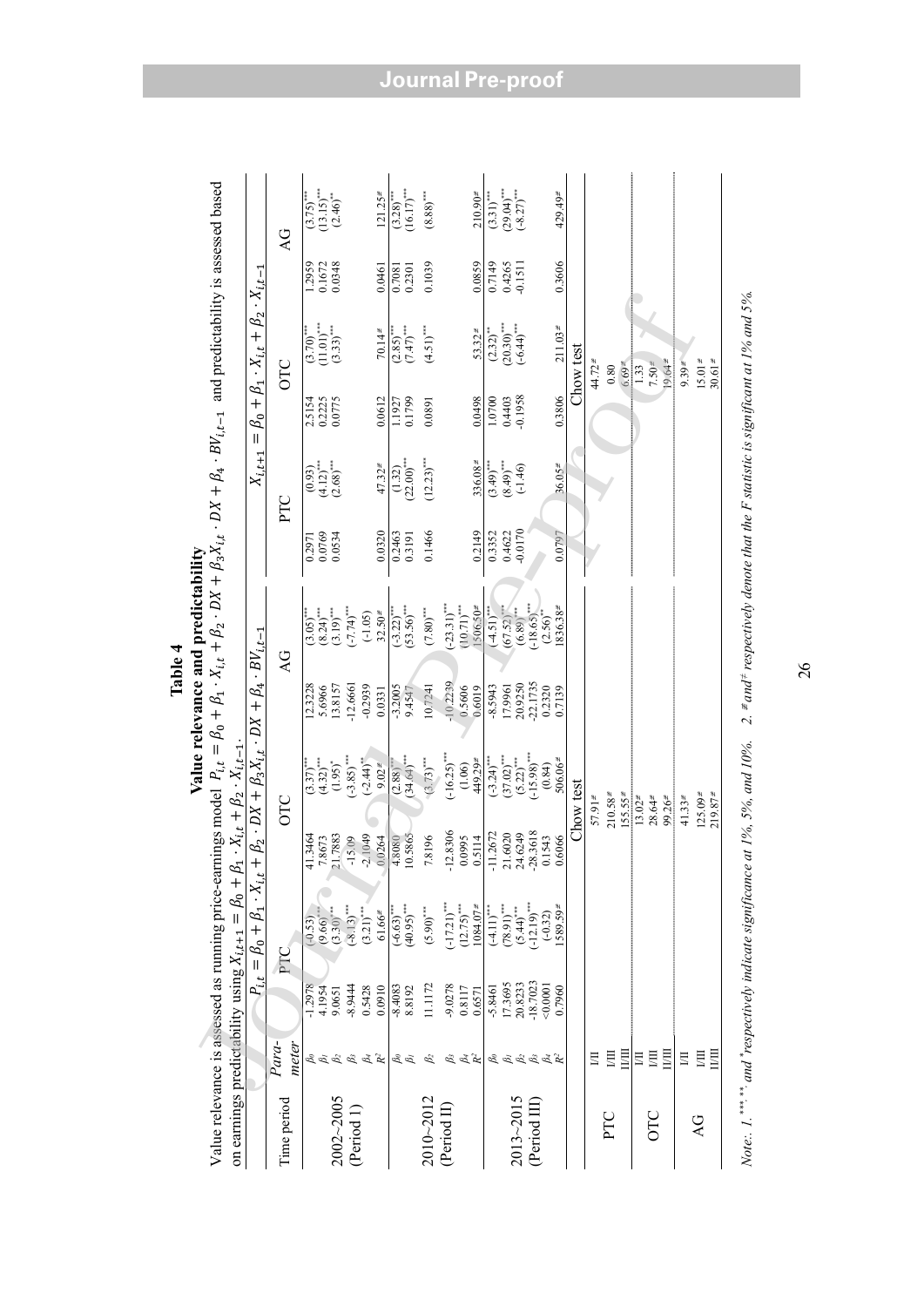|                                                  | Table 5 |  |  |
|--------------------------------------------------|---------|--|--|
| Adopting corporate social responsibility in IFRS |         |  |  |

|  | Panel A: Adopting CSR in accruals quality and analyst forecast error |
|--|----------------------------------------------------------------------|
|  |                                                                      |

|                      |             | Dechow model |        |             | Kothari model |        |             | Analysts forecast |        |
|----------------------|-------------|--------------|--------|-------------|---------------|--------|-------------|-------------------|--------|
|                      | Mean        | Median       | Std.   | Mean        | Median        | Std.   | Mean        | Median            | Std.   |
| <b>PTC</b>           | 0.0817      | 0.0475       | 0.2598 | 0.0836      | 0.0514        | 0.2559 | 0.0308      | 0.0115            | 0.0689 |
| <b>OTC</b>           | 0.1116      | 0.0626       | 0.3051 | 0.1115      | 0.0648        | 0.3023 | 0.0179      | 0.0089            | 0.0232 |
| AG                   | 0.0953      | 0.0540       | 0.2817 | 0.0965      | 0.0569        | 0.2786 | 0.0265      | 0.0103            | 0.0583 |
| <b>CSR</b>           | 0.0448      | 0.0353       | 0.0405 | 0.0507      | 0.0415        | 0.0381 | 0.0079      | 0.0044            | 0.0096 |
|                      | Diff.       | Wilc.        |        | Diff.       | Wilc.         |        | Diff.       | Wilc.             |        |
|                      | Mean        | Median       |        | Mean        | Median        |        | Mean        | Median            |        |
| <b>PTC</b><br>$-CSR$ | $0.0369***$ | $0.0123***$  |        | $0.0330***$ | $0.0099*$     |        | $0.0229***$ | $0.0071***$       |        |
| <b>OTC</b><br>$-CSR$ | $0.0667***$ | $0.0273***$  |        | $0.0608***$ | $0.0234***$   |        | $0.0100***$ | $0.0045*$         |        |
| AG<br>$-CSR$         | $0.0505*$   | $0.0187***$  |        | 0.0458      | $0.0154***$   |        | $0.0186*$   | $0.0059***$       |        |

| $P_{i,t} = \beta_0 + \beta_1 \cdot X_{i,t} + \beta_2 \cdot DX + \beta_3 X_{i,t} \cdot DX + \beta_4 \cdot BV_{i,t-1}$ |  |
|----------------------------------------------------------------------------------------------------------------------|--|
|----------------------------------------------------------------------------------------------------------------------|--|

|                    | ivicali                                                                                             | iviculali                 | om.           |              | ivicali        | iviculali                                                                                                                                                                               | ow.            | <b>IVICAII</b> |            | iviculali                                 | om.        |
|--------------------|-----------------------------------------------------------------------------------------------------|---------------------------|---------------|--------------|----------------|-----------------------------------------------------------------------------------------------------------------------------------------------------------------------------------------|----------------|----------------|------------|-------------------------------------------|------------|
| PTC                | 0.0817                                                                                              | 0.0475                    | 0.2598        |              | 0.0836         | 0.0514                                                                                                                                                                                  | 0.2559         | 0.0308         |            | 0.0115                                    | 0.0689     |
| <b>OTC</b>         | 0.1116                                                                                              | 0.0626                    | 0.3051        |              | 0.1115         | 0.0648                                                                                                                                                                                  | 0.3023         | 0.0179         |            | 0.0089                                    | 0.0232     |
| $\rm{AG}$          | 0.0953                                                                                              | 0.0540                    | 0.2817        |              | 0.0965         | 0.0569                                                                                                                                                                                  | 0.2786         | 0.0265         |            | 0.0103                                    | 0.0583     |
| <b>CSR</b>         | 0.0448                                                                                              | 0.0353                    | 0.0405        |              | 0.0507         | 0.0415                                                                                                                                                                                  | 0.0381         | 0.0079         |            | 0.0044                                    | 0.0096     |
|                    | Diff.                                                                                               | Wilc.                     |               |              | Diff.          | Wilc.                                                                                                                                                                                   |                | Diff.          |            | Wilc.                                     |            |
|                    |                                                                                                     |                           |               |              |                |                                                                                                                                                                                         |                |                |            | Median                                    |            |
|                    | Mean                                                                                                | Median                    |               |              | Mean           | Median                                                                                                                                                                                  |                | Mean           |            |                                           |            |
| PTC<br>-CSR        | $0.0369***$                                                                                         | $0.0123***$               |               |              | $0.0330***$    | $0.0099*$                                                                                                                                                                               |                | $0.0229***$    |            | $0.0071***$                               |            |
| <b>OTC</b><br>-CSR | $0.0667***$                                                                                         | $0.0273***$               |               |              | $0.0608***$    | $0.0234***$                                                                                                                                                                             |                | $0.0100**$     |            | $0.0045*$                                 |            |
| AG<br>$-CSR$       | $0.0505*$                                                                                           | $0.0187***$               |               |              | 0.0458         | $0.0154***$                                                                                                                                                                             |                | $0.0186*$      |            | $0.0059***$                               |            |
|                    |                                                                                                     |                           |               |              |                | Panel B: Adopting CSR in value relevance and predictability                                                                                                                             |                |                |            |                                           |            |
|                    |                                                                                                     |                           |               |              |                | $P_{i,t} = \beta_0 + \beta_1 \cdot X_{i,t} + \beta_2 \cdot DX + \beta_3 X_{i,t} \cdot DX + \beta_4 \cdot BV_{i,t-1}$                                                                    |                |                |            |                                           |            |
|                    | $\beta_0$                                                                                           | $\beta_I$                 |               | $\beta_2$    | $\beta_3$      | $\beta_4$                                                                                                                                                                               | $\mathbb{R}^2$ | F-value        |            | Chow test                                 |            |
|                    |                                                                                                     | 17.3293                   |               | 20.9867      | $-18.6621$     | < 0.0001                                                                                                                                                                                |                |                | <b>PTC</b> | <b>OTC</b>                                | AG         |
| <b>PTC</b>         | $-6.0100 (-4.11)^{***}$                                                                             | $(77.96)$ <sup>****</sup> |               | $(5.45)$ *** | $(-12.19)$ *** | $(-0.30)$                                                                                                                                                                               | 0.7966         | 1550.65≢       | <b>CSR</b> | <b>CSR</b>                                | <b>CSR</b> |
|                    | $-11.2672$                                                                                          | 21.6020                   |               | 24.6249      | $-28.3618$     | 0.1543                                                                                                                                                                                  |                |                |            |                                           |            |
| <b>OTC</b>         | $(-3.24)$ ***                                                                                       | $(37.02)$ <sup>***</sup>  |               | $(5.22)$ *** | $(-15.98)$ *** | (0.84)                                                                                                                                                                                  | 0.6066         | $506.06*$      |            |                                           |            |
|                    | -4.8860                                                                                             |                           | 18.3336       | 19.7926      | $-22.9434$     | < 0.0001                                                                                                                                                                                |                |                |            |                                           |            |
| AG                 | $(-3.88)$ ***                                                                                       | $(83.78)$ <sup>***</sup>  |               | $(6.54)$ *** | $(-19.93)$ *** | $(-0.59)$                                                                                                                                                                               | 0.7124         | 1796.92≢       | 1.09       | 1.04                                      | 0.47       |
|                    | $-12.5106$                                                                                          | 21.7277                   |               |              |                | $-0.0887$                                                                                                                                                                               |                |                |            |                                           |            |
| CSR                | $(-0.78)$                                                                                           | $(10.17)$ ***             |               | $\mathbf{0}$ | $\overline{0}$ | $(-0.14)$                                                                                                                                                                               | 0.7554         | $66.41*$       |            |                                           |            |
|                    |                                                                                                     |                           |               |              |                |                                                                                                                                                                                         |                |                |            |                                           |            |
|                    |                                                                                                     |                           |               |              |                | $X_{i,t+1} = \beta_0 + \beta_1 \cdot X_{i,t} + \beta_2 \cdot X_{i,t-1}$                                                                                                                 |                |                |            |                                           |            |
|                    | $\beta_0$                                                                                           | $\beta_I$                 |               | $\beta_2$    | $\beta_3$      | $\beta_4$                                                                                                                                                                               | $R^2$          | F-value        |            | Chow test                                 |            |
| <b>PTC</b>         | < 0.0001                                                                                            | 0.4612                    |               | $-0.0171$    |                |                                                                                                                                                                                         | 0.0792         | $34.81*$       | <b>PTC</b> | <b>OTC</b>                                | AG         |
|                    | $(3.47)$ ***                                                                                        |                           | $(8.34)$ ***  | $(-1.44)$    |                |                                                                                                                                                                                         |                |                | <b>CSR</b> | <b>CSR</b>                                | <b>CSR</b> |
| <b>OTC</b>         | 1.0700                                                                                              | 0.4403                    |               | $-0.1958$    |                |                                                                                                                                                                                         |                |                |            |                                           |            |
|                    | $(2.32)$ **                                                                                         |                           | $(20.30)$ *** | $(-6.44)$    |                |                                                                                                                                                                                         | 0.3806         | $211.03*$      |            |                                           |            |
| AG                 | 0.7252                                                                                              |                           | 0.4265        | $-0.1511$    |                |                                                                                                                                                                                         |                |                |            |                                           |            |
|                    | $(3.30)$ ***                                                                                        | $(28.81)$ ***             |               | $(-8.20)$ ** |                |                                                                                                                                                                                         | 0.3606         | $422.74*$      |            | 310.07 $\neq$ 180.07 $\neq$ 215.13 $\neq$ |            |
|                    | < 0.0001                                                                                            |                           | 1.1099        | 0.0408       |                |                                                                                                                                                                                         |                |                |            |                                           |            |
| CSR                | $(-0.45)$                                                                                           | (7.46)                    |               | (0.30)       |                |                                                                                                                                                                                         | 0.9946         | 1931.85≢       |            |                                           |            |
|                    | 2. Std. denotes standard deviation.<br>4. $\neq$ denotes that the F statistic is significant at 1%. |                           |               |              |                | Notes: 1. Diff. Mean and Wilc. Median respectively denote the difference mean test and Wilcoxon median test.<br>3. ***, **, and *respectively indicate significance at 1%, 5%, and 10%. |                |                |            |                                           |            |
|                    |                                                                                                     |                           |               |              |                |                                                                                                                                                                                         |                |                |            |                                           |            |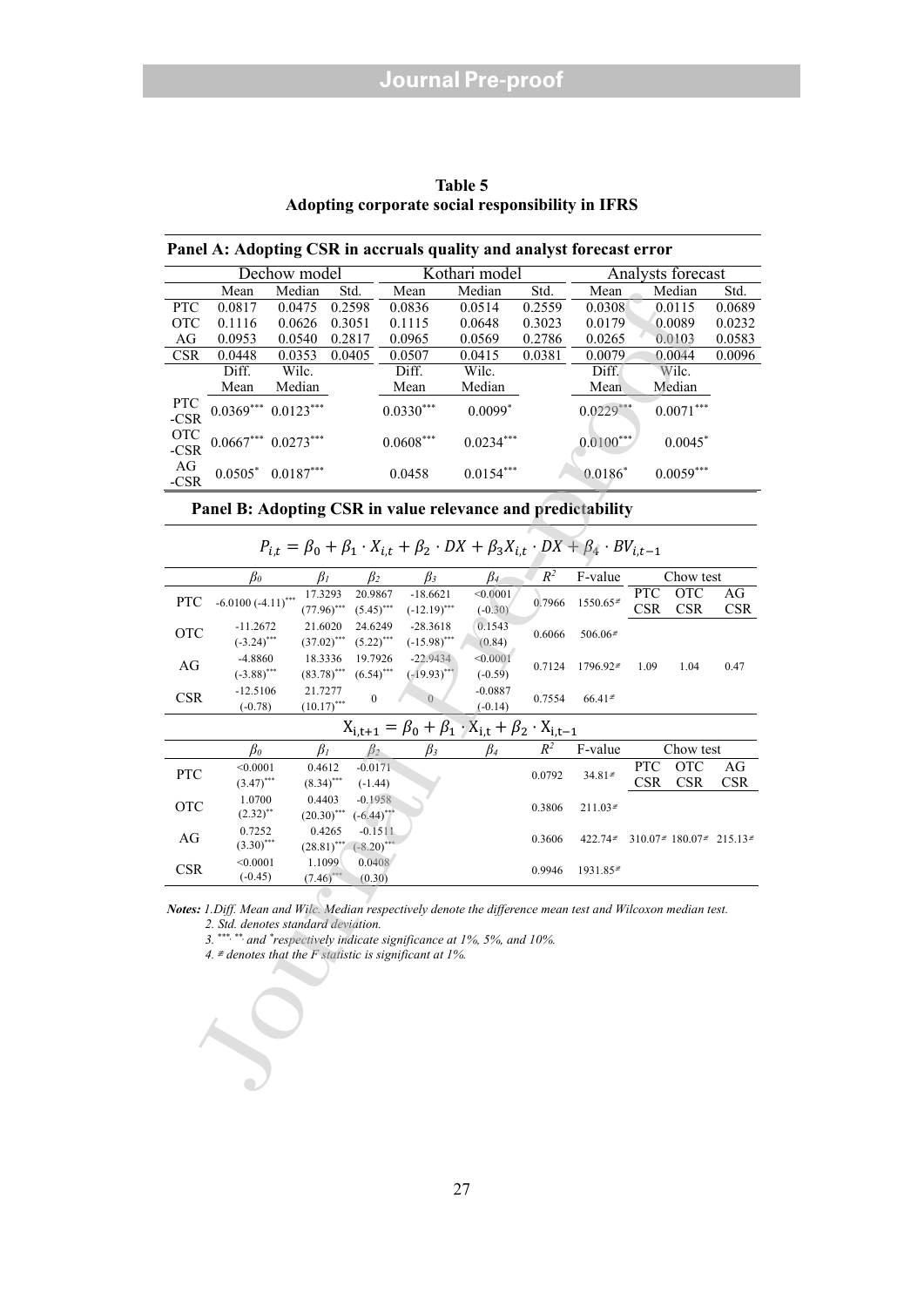| Table 6                                                                     |
|-----------------------------------------------------------------------------|
| Comparability of IFRS and TGAAP accounting standards, for sample partitions |
| <b>Pre- and Post-IFRS adoption.</b>                                         |

| Panel A: Model average when controlled for firm Market Value           |            |             |                                                        |                          |                           |               |  |
|------------------------------------------------------------------------|------------|-------------|--------------------------------------------------------|--------------------------|---------------------------|---------------|--|
|                                                                        | Period     | Dechow      | Kothari                                                | Analyst                  | Price                     | $EPS_{(t+1)}$ |  |
|                                                                        | II(10~12)  | 0.1161      | 0.0938                                                 | 0.0584                   | 15.4579                   | 0.1318        |  |
| Low MV                                                                 | III(13~15) | 0.1198      | 0.1131                                                 | 0.0387                   | 18.8824                   | 0.4094        |  |
| High MV                                                                | II(10~12)  | 0.0748      | 0.0747                                                 | 0.0414                   | 47.0209                   | 3.1149        |  |
|                                                                        | III(13~15) | 0.0674      | 0.0727                                                 | 0.0171                   | 75.0977                   | 4.0239        |  |
| T-test                                                                 | II(10~12)  | $0.0413***$ | $0.0191***$                                            | $0.01\overline{70^{**}}$ | $-31.5630***$             | $-2.9831***$  |  |
|                                                                        | III(13~15) | $0.0524***$ | $0.0404***$                                            | $0.0216^{\ast\ast\ast}$  | $-56.2153***$             | $-3.6145***$  |  |
|                                                                        |            |             | Panel B: Model average when controlled for firm Assets |                          |                           |               |  |
|                                                                        | Period     | Dechow      | Kothari                                                | Analyst                  | Price                     | $EPS_{(t+1)}$ |  |
| Low Assets                                                             | II(10~12)  | 0.1315      | 0.1128                                                 | 0.0381                   | 24.2742                   | 1.1612        |  |
|                                                                        | III(13~15) | 0.1323      | 0.1315                                                 | 0.0219                   | 34.0237                   | 1.3389        |  |
|                                                                        | II(10~12)  | 0.0744      | 0.0723                                                 | 0.0494                   | 35.5423                   | 2.4276        |  |
| <b>High Assets</b>                                                     | III(13~15) | 0.0646      | 0.0669                                                 | 0.0258                   | 52.6523                   | 3.0749        |  |
| T-test                                                                 | II(10~12)  | $0.0571***$ | $0.0405***$                                            | $-0.0113$                | $-11.2681***$             | $-1.2664***$  |  |
|                                                                        | III(13~15) | $0.0677***$ | $0.0646***$                                            | $-0.0039$                | $-18.6286***$             | $-1.7360***$  |  |
| Panel C: Model average when controlled for firm Volume                 |            |             |                                                        |                          |                           |               |  |
|                                                                        | Period     | Dechow      | Kothari                                                | Analyst                  | Price                     | $EPS_{(t+1)}$ |  |
| Low                                                                    | II(10~12)  | 0.112       | 0.0969                                                 | 0.0359                   | 25.7980                   | 1.3529        |  |
| Volume                                                                 | III(13~15) | 0.1163      | 0.1165                                                 | 0.0244                   | 39.5358                   | 1.6637        |  |
| High                                                                   | II(10~12)  | 0.0796      | 0.0741                                                 | 0.0643                   | 33.9869                   | 1.8511        |  |
| Volume                                                                 | III(13~15) | 0.0662      | 0.0696                                                 | 0.0267                   | 43.3619                   | 2.4728        |  |
| T-test                                                                 | II(10~12)  | $0.0324***$ | $0.0228***$                                            | $-0.0284***$             | $-8.1889***$              | $-0.4982***$  |  |
|                                                                        | III(13~15) | $0.0501***$ | $0.0469***$                                            | $-0.0023$                | $-3.8261$                 | $-0.8091**$   |  |
| Panel D: Model average when controlled for firm Institutional Holdings |            |             |                                                        |                          |                           |               |  |
|                                                                        | Period     | Dechow      | Kothari                                                | Analyst                  | Price                     | $EPS_{(t+1)}$ |  |
| Low                                                                    | II(10~12)  | 0.1061      | 0.0918                                                 | 0.0665                   | 20.1135                   | 0.7162        |  |
| Holdings                                                               | III(13~15) | 0.1211      | 0.1172                                                 | 0.0341                   | 25.586                    | 1.0402        |  |
| High                                                                   | II(10~12)  | 0.0806      | 0.0789                                                 | 0.0355                   | 45.7546                   | 3.1228        |  |
| Holdings                                                               | III(13~15) | 0.0738      | 0.0817                                                 | 0.0162                   | 73.4509                   | 4.0068        |  |
| T-test                                                                 | II(10~12)  | $0.0255***$ | $0.0129**$                                             | $0.031***$               | $-25.6\overline{411}$ *** | $-2.4066$ *** |  |
|                                                                        | III(13~15) | $0.0473***$ | $0.0355***$                                            | $0.0179***$              | $-47.8649***$             | $-2.9666$ *** |  |

*Notes:* \*\*\*, \*\*, and \* respectively indicate significance at 1%, 5%, and 10%.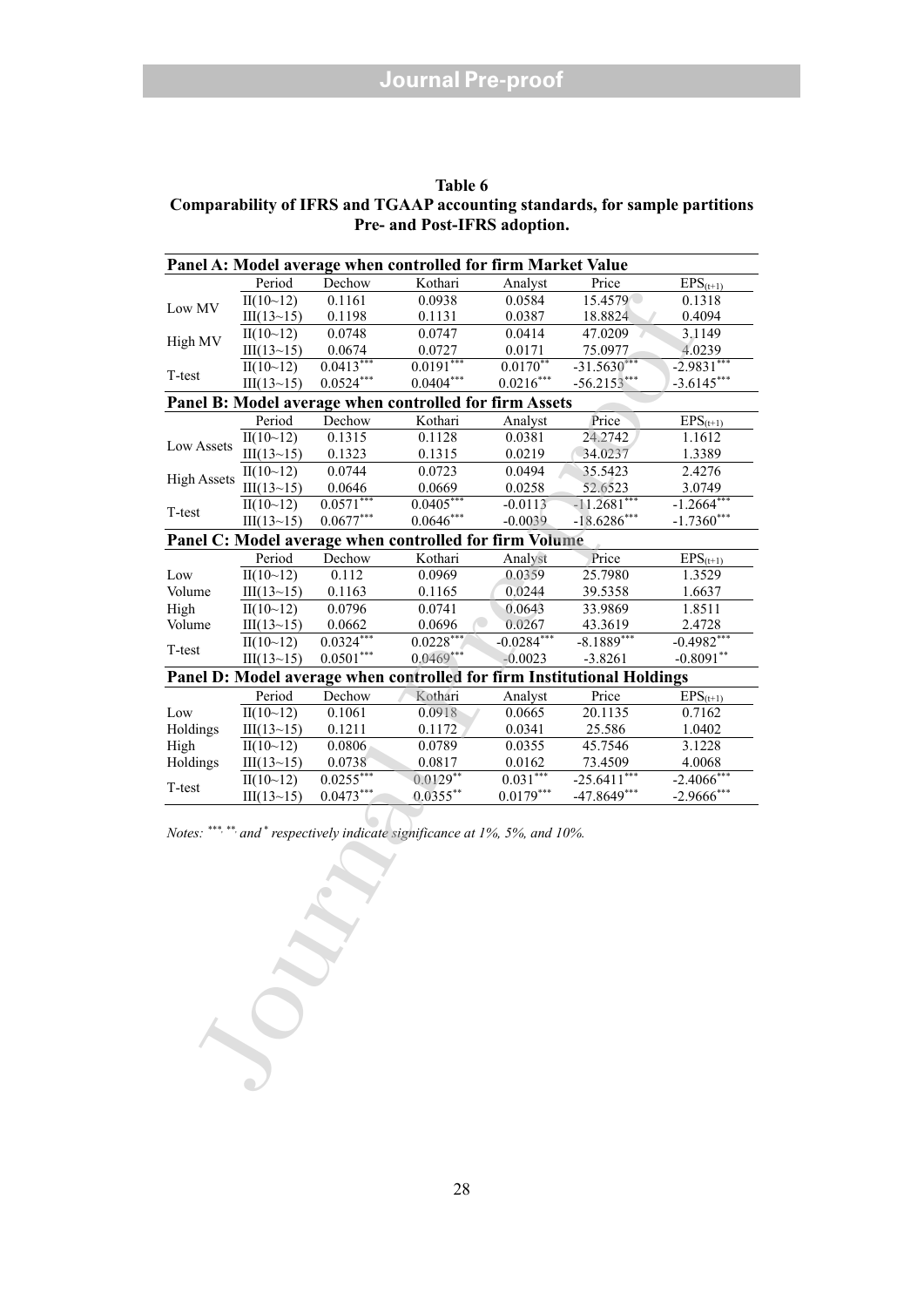| Period                    | Sub-sample                                                                    | Mean                                                                                                                                                            | Median                  | Std.   |
|---------------------------|-------------------------------------------------------------------------------|-----------------------------------------------------------------------------------------------------------------------------------------------------------------|-------------------------|--------|
|                           | <b>PTC</b>                                                                    | $-1.3994$                                                                                                                                                       | $-1.3240$               | 2.2420 |
| 2002~2005<br>(Period I)   | <b>OTC</b>                                                                    | $-1.5144$                                                                                                                                                       | $-1.0121$               | 3.8150 |
|                           | AG                                                                            | $-1.4432$                                                                                                                                                       | $-1.2032$               | 2.9406 |
|                           | <b>PTC</b>                                                                    | $-1.5770$                                                                                                                                                       | $-1.4372$               | 3.6128 |
| 2010~2012<br>(Period II)  | <b>OTC</b>                                                                    | $-2.4522$                                                                                                                                                       | $-1.3449$               | 5.9469 |
|                           | AG                                                                            | $-1.9596$                                                                                                                                                       | $-1.4164$               | 4.7933 |
|                           | <b>PTC</b>                                                                    | $-1.6668$                                                                                                                                                       | $-1.2713$               | 4.1735 |
| 2013~2015<br>(Period III) | <b>OTC</b>                                                                    | $-2.6264$                                                                                                                                                       | $-1.8597$               | 5.1846 |
|                           | AG                                                                            | $-2.1031$                                                                                                                                                       | $-1.5537$               | 4.6834 |
|                           |                                                                               | Difference Mean<br>Test                                                                                                                                         | Wilcoxon<br>Median Test |        |
|                           | $I-II$                                                                        | 0.1776                                                                                                                                                          | 0.1132                  |        |
| PTC                       | $I-III$                                                                       | 0.2674                                                                                                                                                          | $-0.0527$               |        |
|                           | $II$ - $III$                                                                  | 0.0898                                                                                                                                                          | $-0.1659$               |        |
|                           | $I-II$                                                                        | 0.9378***                                                                                                                                                       | $0.3328**$              |        |
| <b>OTC</b>                | $I-III$                                                                       | $1.1120***$                                                                                                                                                     | $0.8475***$             |        |
|                           | $II$ - $III$                                                                  | 0.1742                                                                                                                                                          | $0.5147***$             |        |
|                           | $I-II$                                                                        | $0.5164***$                                                                                                                                                     | $0.2132**$              |        |
| AG                        | $I-III$                                                                       | $0.6599**$                                                                                                                                                      | $0.3505***$             |        |
|                           | $II$ - $III$                                                                  | 0.1435                                                                                                                                                          | 0.1373                  |        |
|                           | 2. Std. denotes standard deviation.<br>company sample, and aggregate samples. | Notes: 1. *** and ** respectively indicate significance at 1% and 5%.<br>3. PTC, OTC, and AG respectively denote Public-Traded-Company sample, Over-The-Counter |                         |        |
|                           |                                                                               |                                                                                                                                                                 |                         |        |

**Table 7 Additional robustness check: Different crash risk effect on three periods**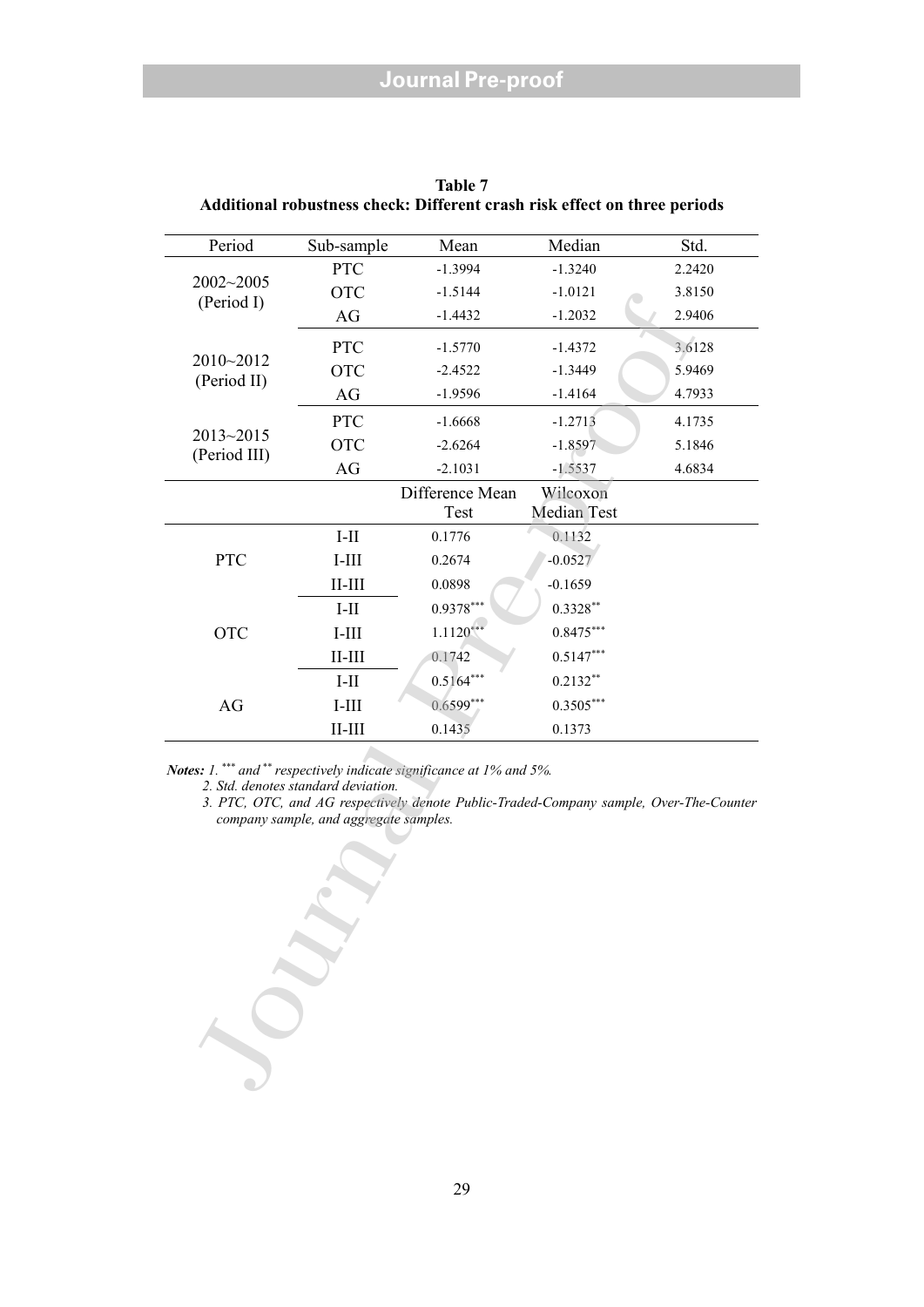#### **Table 8 Analyst forecast error and IFRS adoption**

We investigate whether the interaction between corporate social responsibility and accounting standards affect accounting quality. The findings show that the change in accounting standards significantly increases accounting quality and produces a CSR effect.

| Model 1<br>Model 2<br>Model 4<br>Model 5<br>Model 3<br>$0.1186***$<br>$0.2120***$<br>$0.2053***$<br>$0.1127**$<br>0.1151<br>Constant<br>$0.1358***$<br>$0.1341**$<br>$0.1182**$<br>$0.1335***$<br>$0.1160**$<br><b>ROA</b><br>$-0.3201***$<br>$-0.3188***$<br>$-0.3159***$<br>$\rm ROE$<br>$-0.3190***$<br>$-0.3143***$<br>$-0.0124***$<br>$-0.0138***$<br>MV<br>$-0.0121***$<br>$-0.0121***$<br>$-0.0135***$<br>0.0026<br>0.0052<br>0.0026<br>0.0024<br>0.0053<br>Assets<br>0.0021<br>0.0023<br>0.0003<br>0.0022<br>0.0005<br>Sales<br>$0.0423***$<br>$0.0420***$<br>$0.0428***$<br>$0.0418***$<br>$0.0424***$<br>Leverage<br>OCF<br>0.0001<br>0.0001<br>0.0001<br>0.0001<br>$0.0001*$<br>0.0004<br><b>EPS</b><br>0.0004<br>0.0004<br>0.0005<br>0.0004<br>$0.0069***$<br>$0.0069***$<br>$0.0037**$<br>0.0067<br>$0.0036*$<br>Volume<br>Holdings<br>$-0.0054$<br>$-0.0043$<br>0.0006<br>$-0.0042$<br>0.0020<br>$\ensuremath{\mathsf{CSR}}$<br>$-0.0075$<br>$-0.0092$<br>$-0.0239***$<br><b>IFRS</b><br>$-0.0238***$<br>CSR*IFRS<br>$-0.0222$ <sup>*</sup><br>$\mathbb{R}^2$<br>0.2543<br>0.2547<br>0.2776<br>0.2560<br>0.2783<br>$\bar{R}^2$<br>0.2720<br>0.2491<br>0.2490<br>0.2503<br>0.2722<br>${\bf F}$<br>49.79≢<br>44.58≢<br>$48.63*$<br>44.28≢<br>45.76≢<br>${\bf N}$<br>1437<br>1437<br>1437<br>1437<br>1437<br>Notes: 1. ***, **, and * respectively indicate significance at 1%, 5%, and 10%.<br>2. $\neq$ denotes the overall F-test is significant at 1%.<br>3. All variables are defined in Tables 2 and 3.<br>4. IFRS is the dummy variable equal to one if IFRS is adopted and zero otherwise. | Analysts forecast error as dependent variable |  |  |  |  |  |  |  |  |
|---------------------------------------------------------------------------------------------------------------------------------------------------------------------------------------------------------------------------------------------------------------------------------------------------------------------------------------------------------------------------------------------------------------------------------------------------------------------------------------------------------------------------------------------------------------------------------------------------------------------------------------------------------------------------------------------------------------------------------------------------------------------------------------------------------------------------------------------------------------------------------------------------------------------------------------------------------------------------------------------------------------------------------------------------------------------------------------------------------------------------------------------------------------------------------------------------------------------------------------------------------------------------------------------------------------------------------------------------------------------------------------------------------------------------------------------------------------------------------------------------------------------------------------------------------------------------------------------------------------|-----------------------------------------------|--|--|--|--|--|--|--|--|
|                                                                                                                                                                                                                                                                                                                                                                                                                                                                                                                                                                                                                                                                                                                                                                                                                                                                                                                                                                                                                                                                                                                                                                                                                                                                                                                                                                                                                                                                                                                                                                                                               |                                               |  |  |  |  |  |  |  |  |
|                                                                                                                                                                                                                                                                                                                                                                                                                                                                                                                                                                                                                                                                                                                                                                                                                                                                                                                                                                                                                                                                                                                                                                                                                                                                                                                                                                                                                                                                                                                                                                                                               |                                               |  |  |  |  |  |  |  |  |
|                                                                                                                                                                                                                                                                                                                                                                                                                                                                                                                                                                                                                                                                                                                                                                                                                                                                                                                                                                                                                                                                                                                                                                                                                                                                                                                                                                                                                                                                                                                                                                                                               |                                               |  |  |  |  |  |  |  |  |
|                                                                                                                                                                                                                                                                                                                                                                                                                                                                                                                                                                                                                                                                                                                                                                                                                                                                                                                                                                                                                                                                                                                                                                                                                                                                                                                                                                                                                                                                                                                                                                                                               |                                               |  |  |  |  |  |  |  |  |
|                                                                                                                                                                                                                                                                                                                                                                                                                                                                                                                                                                                                                                                                                                                                                                                                                                                                                                                                                                                                                                                                                                                                                                                                                                                                                                                                                                                                                                                                                                                                                                                                               |                                               |  |  |  |  |  |  |  |  |
|                                                                                                                                                                                                                                                                                                                                                                                                                                                                                                                                                                                                                                                                                                                                                                                                                                                                                                                                                                                                                                                                                                                                                                                                                                                                                                                                                                                                                                                                                                                                                                                                               |                                               |  |  |  |  |  |  |  |  |
|                                                                                                                                                                                                                                                                                                                                                                                                                                                                                                                                                                                                                                                                                                                                                                                                                                                                                                                                                                                                                                                                                                                                                                                                                                                                                                                                                                                                                                                                                                                                                                                                               |                                               |  |  |  |  |  |  |  |  |
|                                                                                                                                                                                                                                                                                                                                                                                                                                                                                                                                                                                                                                                                                                                                                                                                                                                                                                                                                                                                                                                                                                                                                                                                                                                                                                                                                                                                                                                                                                                                                                                                               |                                               |  |  |  |  |  |  |  |  |
|                                                                                                                                                                                                                                                                                                                                                                                                                                                                                                                                                                                                                                                                                                                                                                                                                                                                                                                                                                                                                                                                                                                                                                                                                                                                                                                                                                                                                                                                                                                                                                                                               |                                               |  |  |  |  |  |  |  |  |
|                                                                                                                                                                                                                                                                                                                                                                                                                                                                                                                                                                                                                                                                                                                                                                                                                                                                                                                                                                                                                                                                                                                                                                                                                                                                                                                                                                                                                                                                                                                                                                                                               |                                               |  |  |  |  |  |  |  |  |
|                                                                                                                                                                                                                                                                                                                                                                                                                                                                                                                                                                                                                                                                                                                                                                                                                                                                                                                                                                                                                                                                                                                                                                                                                                                                                                                                                                                                                                                                                                                                                                                                               |                                               |  |  |  |  |  |  |  |  |
|                                                                                                                                                                                                                                                                                                                                                                                                                                                                                                                                                                                                                                                                                                                                                                                                                                                                                                                                                                                                                                                                                                                                                                                                                                                                                                                                                                                                                                                                                                                                                                                                               |                                               |  |  |  |  |  |  |  |  |
|                                                                                                                                                                                                                                                                                                                                                                                                                                                                                                                                                                                                                                                                                                                                                                                                                                                                                                                                                                                                                                                                                                                                                                                                                                                                                                                                                                                                                                                                                                                                                                                                               |                                               |  |  |  |  |  |  |  |  |
|                                                                                                                                                                                                                                                                                                                                                                                                                                                                                                                                                                                                                                                                                                                                                                                                                                                                                                                                                                                                                                                                                                                                                                                                                                                                                                                                                                                                                                                                                                                                                                                                               |                                               |  |  |  |  |  |  |  |  |
|                                                                                                                                                                                                                                                                                                                                                                                                                                                                                                                                                                                                                                                                                                                                                                                                                                                                                                                                                                                                                                                                                                                                                                                                                                                                                                                                                                                                                                                                                                                                                                                                               |                                               |  |  |  |  |  |  |  |  |
|                                                                                                                                                                                                                                                                                                                                                                                                                                                                                                                                                                                                                                                                                                                                                                                                                                                                                                                                                                                                                                                                                                                                                                                                                                                                                                                                                                                                                                                                                                                                                                                                               |                                               |  |  |  |  |  |  |  |  |
|                                                                                                                                                                                                                                                                                                                                                                                                                                                                                                                                                                                                                                                                                                                                                                                                                                                                                                                                                                                                                                                                                                                                                                                                                                                                                                                                                                                                                                                                                                                                                                                                               |                                               |  |  |  |  |  |  |  |  |
|                                                                                                                                                                                                                                                                                                                                                                                                                                                                                                                                                                                                                                                                                                                                                                                                                                                                                                                                                                                                                                                                                                                                                                                                                                                                                                                                                                                                                                                                                                                                                                                                               |                                               |  |  |  |  |  |  |  |  |
|                                                                                                                                                                                                                                                                                                                                                                                                                                                                                                                                                                                                                                                                                                                                                                                                                                                                                                                                                                                                                                                                                                                                                                                                                                                                                                                                                                                                                                                                                                                                                                                                               |                                               |  |  |  |  |  |  |  |  |
|                                                                                                                                                                                                                                                                                                                                                                                                                                                                                                                                                                                                                                                                                                                                                                                                                                                                                                                                                                                                                                                                                                                                                                                                                                                                                                                                                                                                                                                                                                                                                                                                               |                                               |  |  |  |  |  |  |  |  |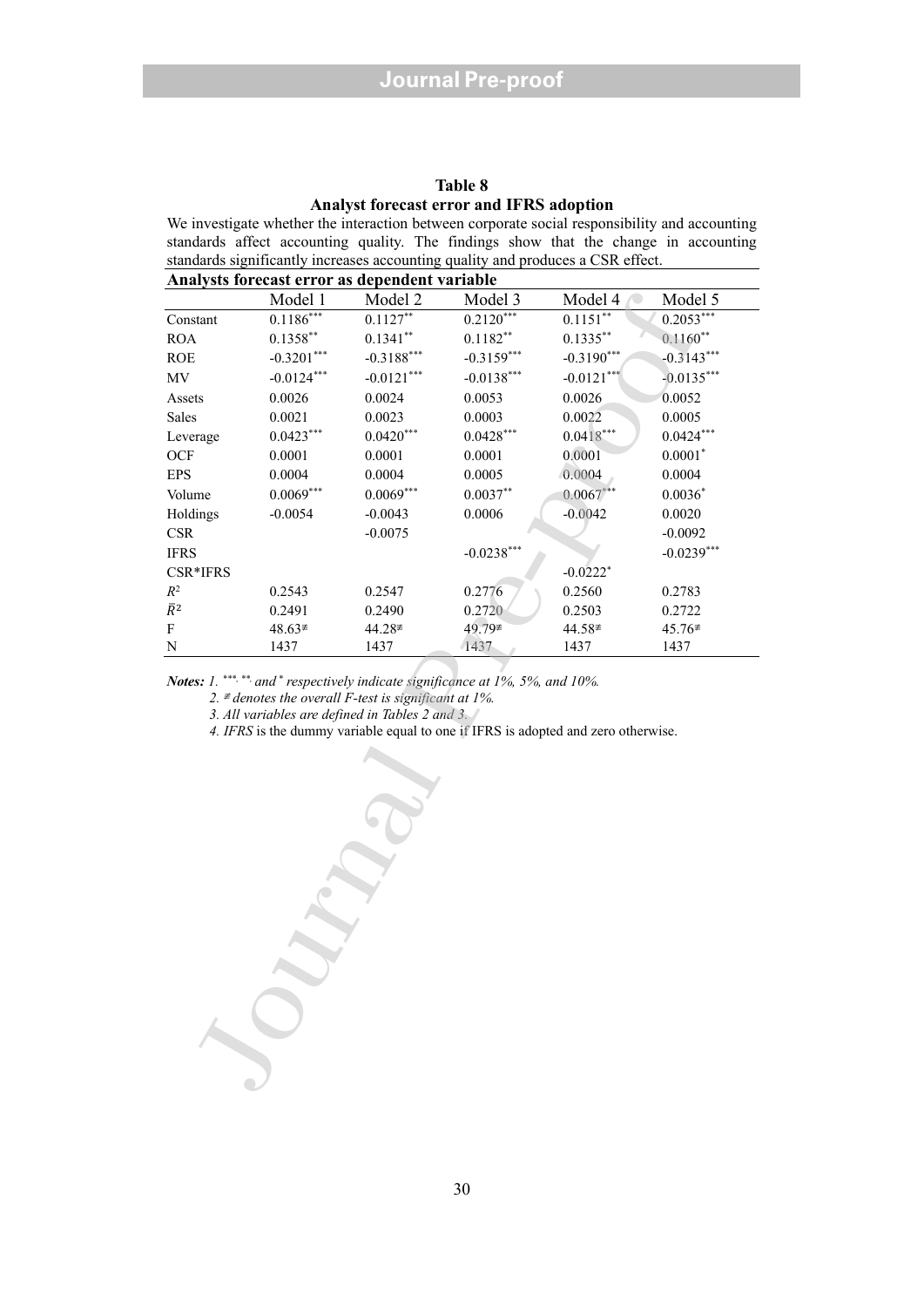## **Journal Pre-proof**



**Figure 1 Accrual quality and analyst forecast error**